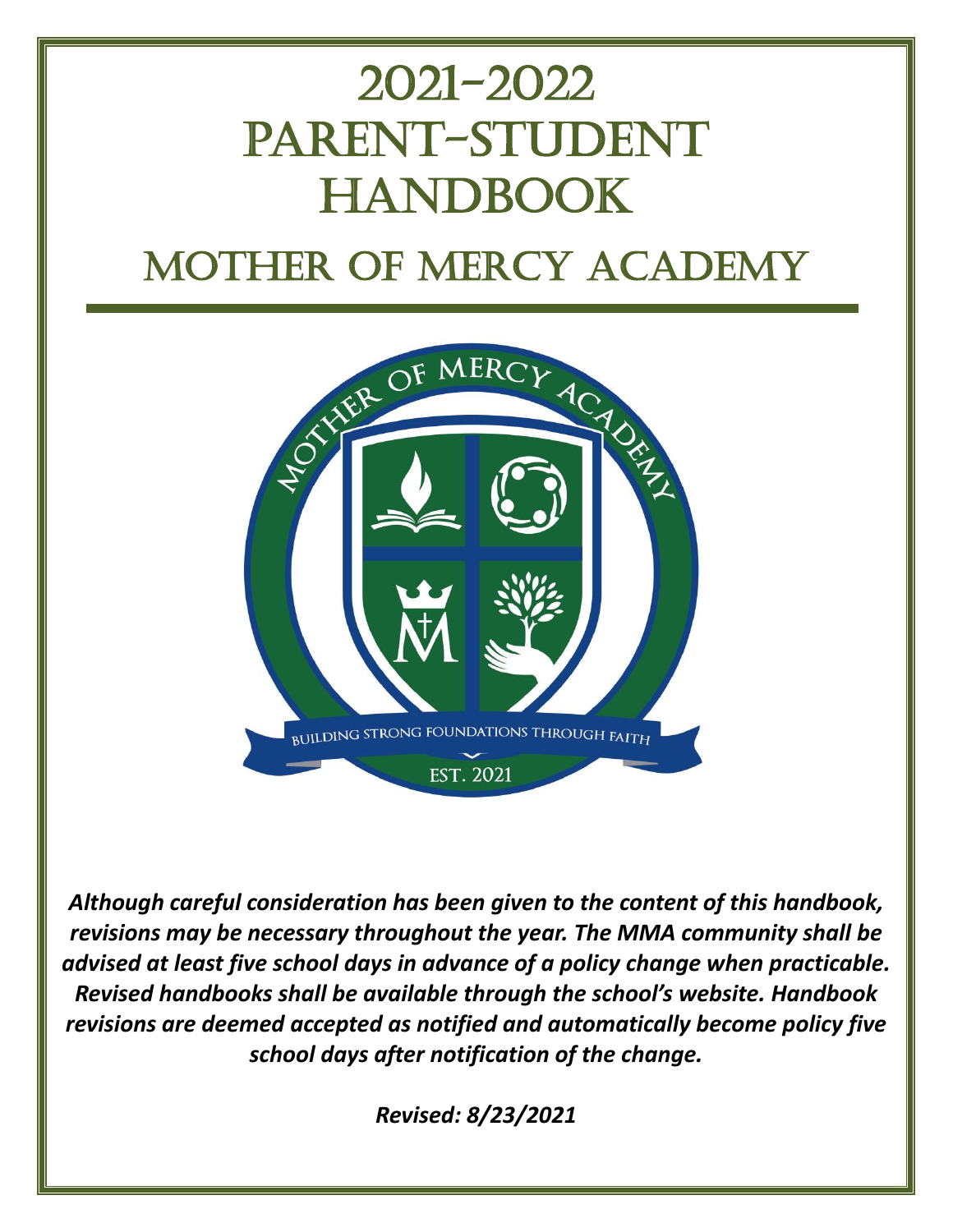Dear Parents, Guardians, and Friends of Mother of Mercy Academy,

Mother of Mercy Academy faculty and administration are committed to teach and model Gospel values to encourage students to live their lives as a reflection of Christ. The philosophy of the school strives to recognize and respect the dignity of each person and to offer a positive, Christ-centered, safe learning environment.

Our goal is to make your child's educational experience both meaningful and productive. To accomplish this goal, every family should be informed of school policies, regulations, and procedures. This handbook serves as a primary reference source for questions about the operation of Mother of Mercy Academy School.

You are asked to read the handbook thoroughly and to keep it accessible. Of course, should you still have questions after referring to this handbook, the staff and I are available to assist you. Also, you and your child/children are requested to sign the last page and to return it to the school office as soon as possible.

Thank you for your cooperation.

God Bless,

Mr. Don Militzer

Mr. Don Militzer Principal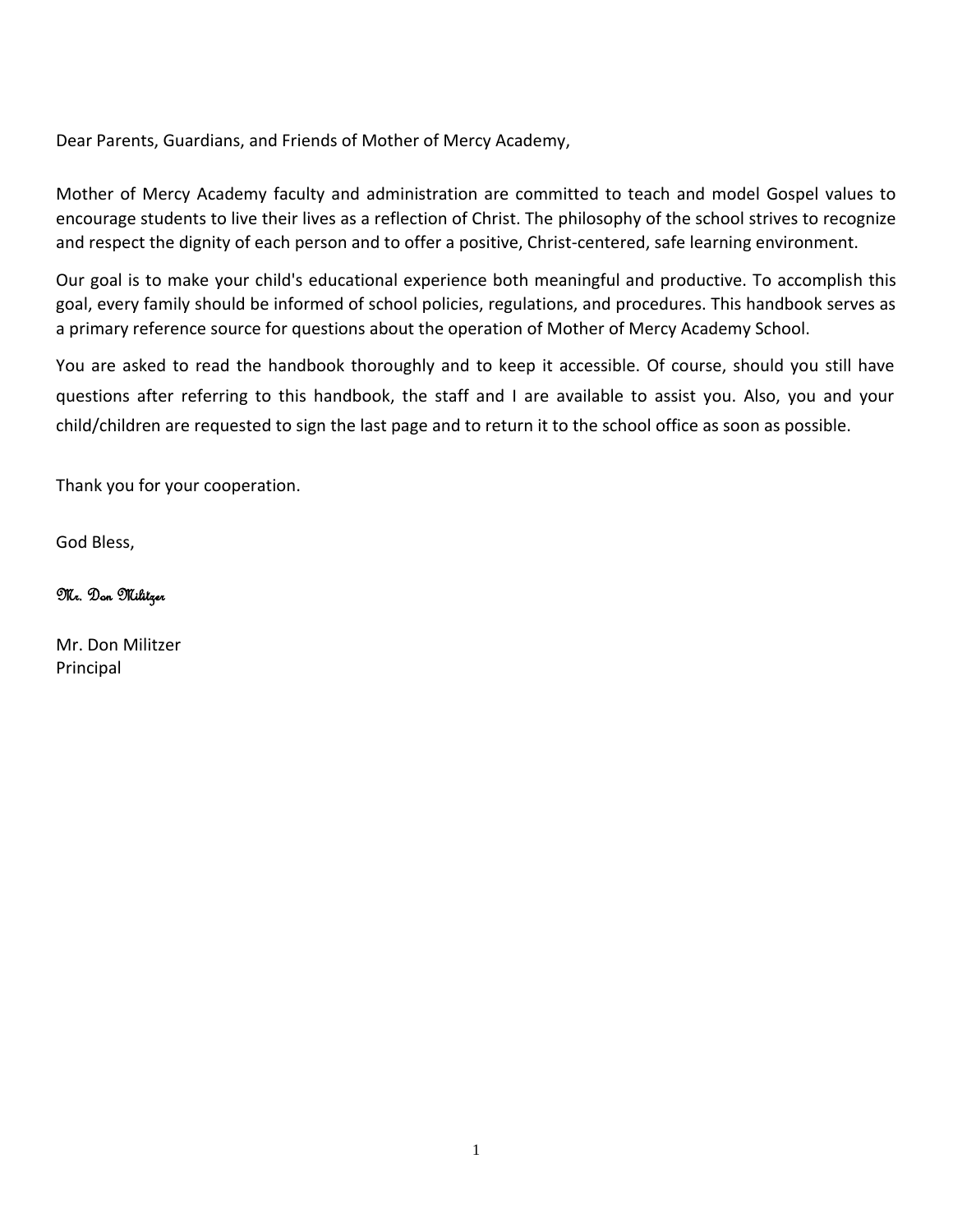# **Staff 2021-2022**

**Principal:** Mr. Don Militzer

**School Secretary:** Mrs. Tina Allen

**Administrative Assistant:** Mrs. Donna Lew-Buechel

**Administrative Assistant:** Mrs. Amber Ingold

# **Teachers:**

Pre-School- Mrs. Sue Lydon

Kindergarten A – Mrs. Sarah Foster

Kindergarten B – Mrs. Erica Haakensen

Kindergarten C- Mrs. Lisa Jarosh

Grade 1A – Mrs. Kathy Hickey

Grade 1B – Mrs. Ruth O'Toole

Grade 2A – Mrs. Mary Beth Baumgardner

Grade 2B – Mrs. Bridget Carozza

Grade 3A – Mrs. Cheryl Kundrat

Grade 3B – Mrs. Renee Skoff

Grade 4A – Ms. Diana Maresch

Grade 4B – Mrs. Andrea Lattimer

Grade 5A – Mrs. Laura Huebner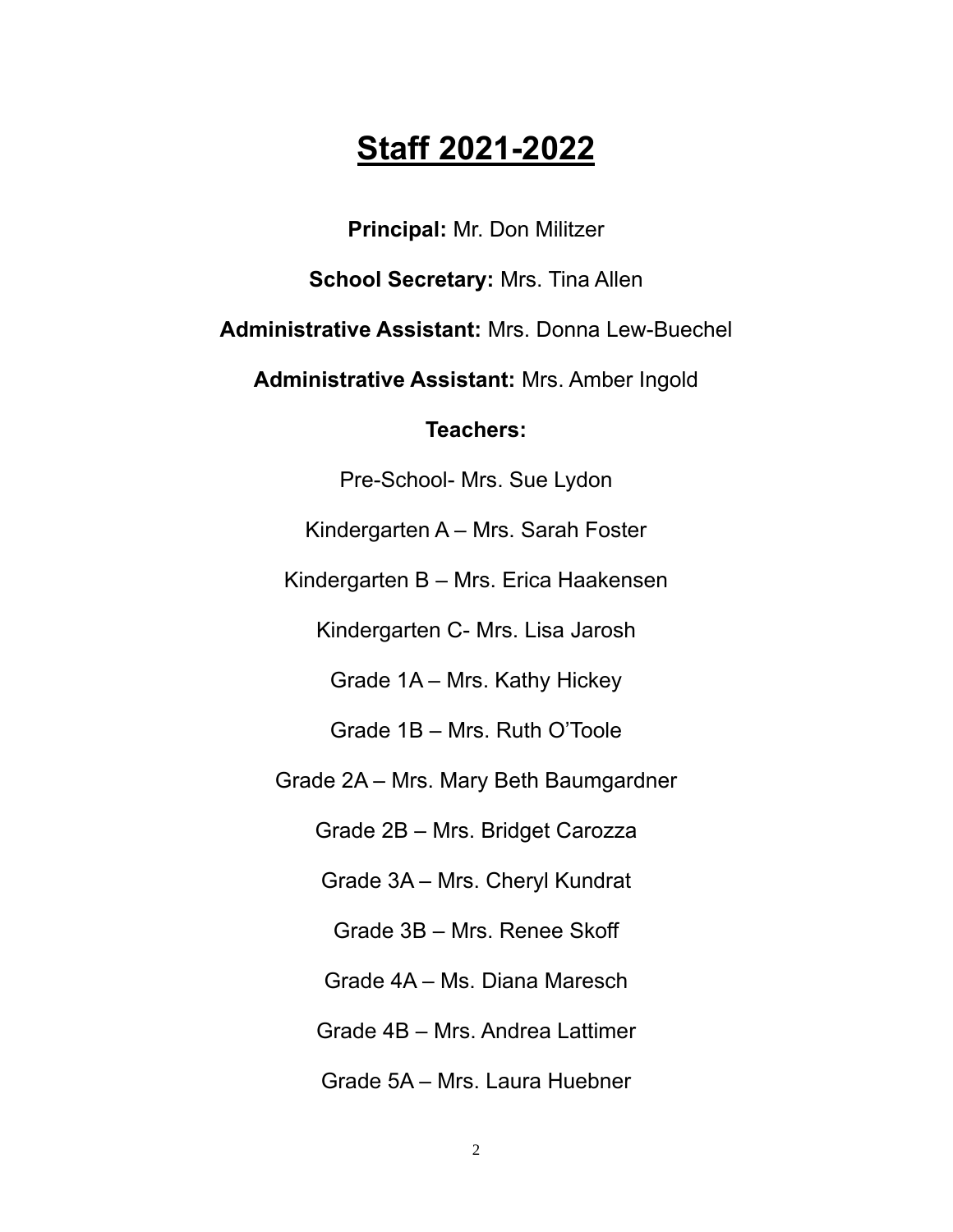Grade 5B – Ms. Michaele Tynan

Grade 6A – Mrs. Cindy Phillifent

Grade 6B – Mrs. Susan Morgan

Grade 7A – Mrs. Kathleen Criss

Grade 8A – Mrs. Christie Gray

Grade 8B – Mr. Joe Mszanski

Music – Mrs. Michelle Keiper

Computer Science – Mrs. Lyndsey Lytle

Physical Education/Health – Mrs. Theresa Bekavac

Library/Middle School Language Arts – Ms. Jamie Ward

Spanish – Mrs. Karina Kurzawski

School Nurse – Mrs. Michelle Corey-Brundell

Nurse Volunteer- Mrs. Stephanie Kress

Nurse Volunteer- Mrs. Michelle Salera

Reading/Math Intermediate Unit Support – Mrs. Katrin Jones (K-4)

Reading/Math Intermediate Unit Support – Mrs. Meilssa Toole (5-8)

Speech Intermediate Support – Mrs. Debra Woss

School Counselor Intermediate Support – Mr. Timothy Donovan

D.A.R.E Instructor- Officer Rob Smith (Whitehall Police Force)

\* Psychological testing administered through the school district in which the family resides.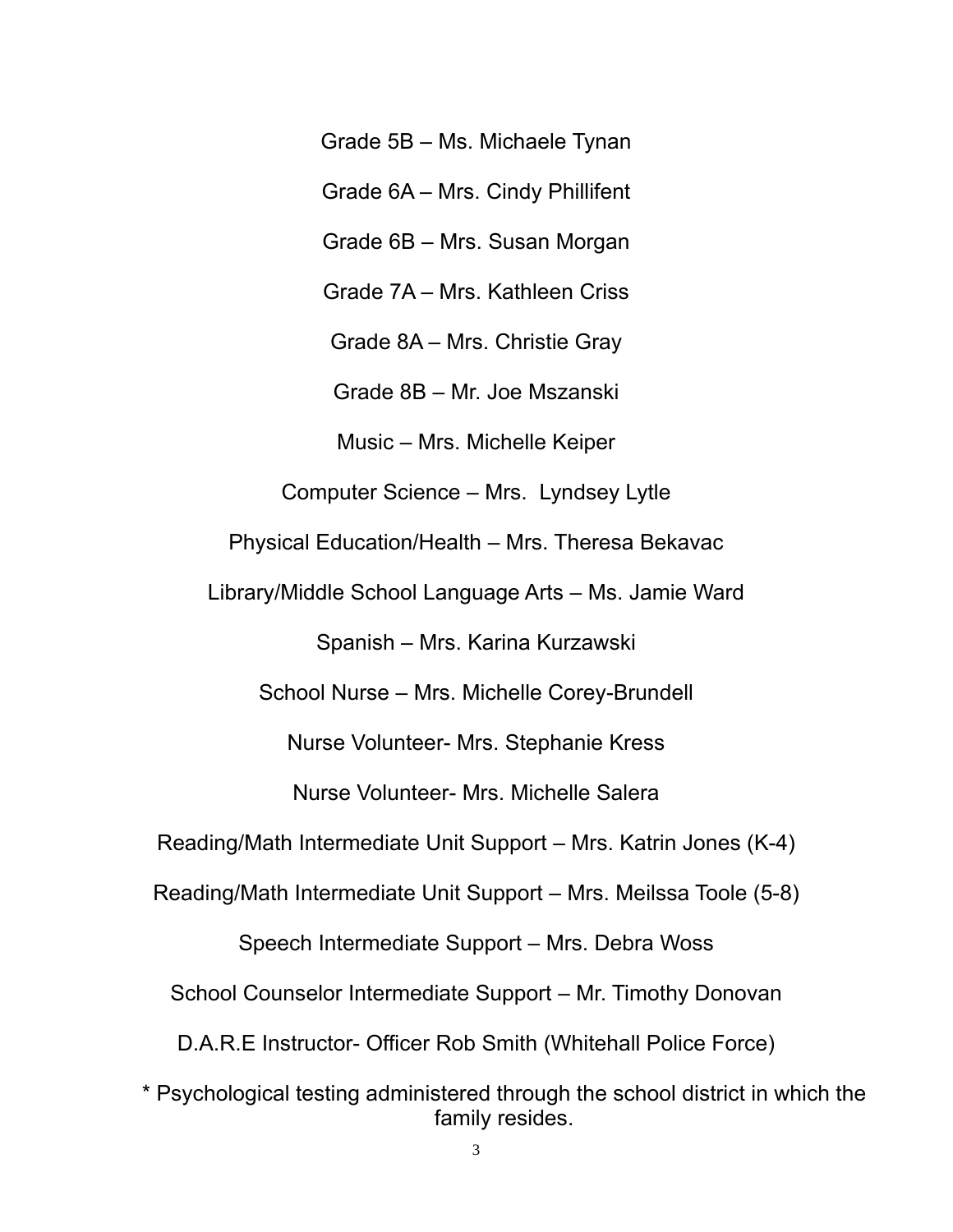# **Introduction**

# **PHILOSOPHY OF Mother of Mercy Academy**

Christ is the reason for this school. Our tradition of academic excellence develops the whole child through knowledge and understanding, without regard to race, color, creed, or national origin. We foster the gifts, talents, and uniqueness of each person and empower all students to be lifelong learners, living in close relationship with God. With compassion, we nurture a positive self-image and provide opportunities for growth: culturally, intellectually, morally, physically, socially, and spiritually. Through the teaching of the Gospels, our students will become informed, responsible citizens of the State, Church, and God's Kingdom.

#### **WELCOME**

Mother of Mercy Academy was established in 2021 and is a merged school representing the former St. Elizabeth School and St. Gabriel of the Sorrowful Virgin School. MMA works under the governance of the Diocese of Pittsburgh and the South Regional Catholic Elementary Schools. Both schools represented a great deal of pride for their parishes and communities. MMA will look to honor the history and traditions of both schools and communities and start building new friendships, relationships, and traditions. The parishes, region, and school community work together to provide a quality education and emphasize the belief that a strong Catholic faith foundation is fundamental to a student's future.

The school community welcomes you to a partnership of educational endeavors and the development of your child/children's Catholic faith. As a school community, we engage the whole child, emotionally, intellectually, physically, socially, and spiritually.

Mother of Mercy Academy is a school located in the Diocese of Pittsburgh and part of the South Regional Catholic Elementary Schools. The school is under the leadership model below.

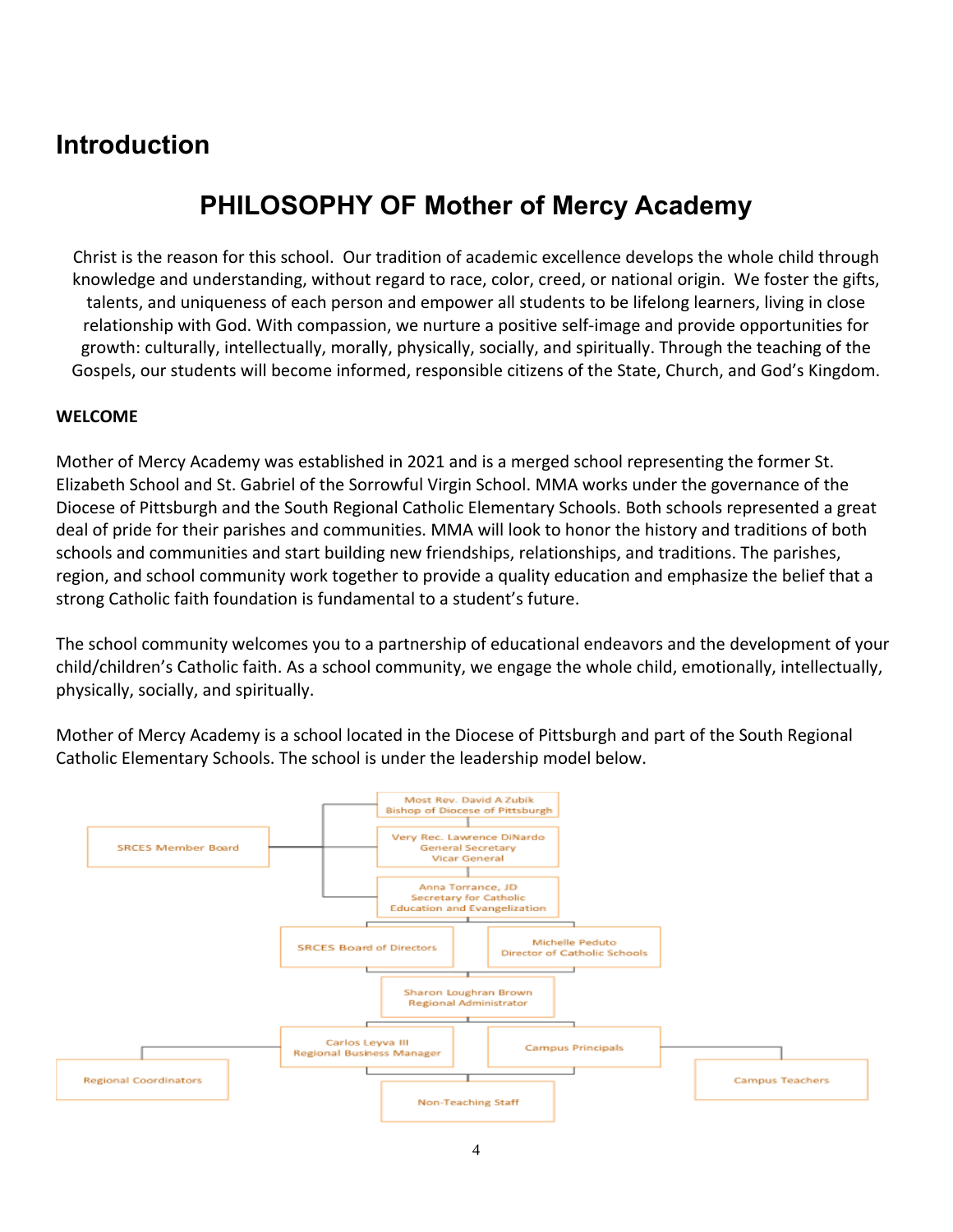#### **MIDDLE STATES ACCREDITATION**

The Middle States Association of Colleges and Schools accredits schools in the Diocese of Pittsburgh. Middle States accreditation is an expression of confidence in a school's mission, goals and objectives, performance and resources and validates publicly the excellence in education.

As a newly emerged school Mother of Mercy Academy will begin the process of initial accreditation in Fall 2021.

#### **CATECHETICS (RELIGIOUS EDUCATION)**

*Catechetics* is the center of the Catholic school. A conscious effort is made to create a Christ-centered atmosphere by stressing Christian values and morality in the classroom as well as throughout the school. A conscious effort is made to integrate catechetics into every aspect of the school curriculum.

Our belief in Jesus has drawn us to this school community. Our beliefs are expressed in and strengthened by daily communal prayer. Students develop skills and a love for the Church's daily worship. This includes a prayer service each morning led by our eighth-grade students. Simple prayers are recited before and after lunch. At the end of the day, closing prayers are said.

Faith experiences are an integral part of catechetics. Opportunities for Eucharistic liturgies, reconciliation, Stations of the Cross, the rosary and other Catholic prayers, classroom prayer, para-liturgies, and service to others are to be included. Community is at the heart of Catholic education, not simply as a concept to be learned, but as a reality to be lived.

The principal, in conjunction with the host pastor and regional clergy, work with the teachers in the religious development and sacramental preparation of the students. Parent/guardian preparation programs for Reconciliation, Eucharist, and Confirmation are held during the year. These are parish programs and involve all eligible children and parents/guardians of the parish.

Children of all faiths are welcome to our school. Children who are not Catholic are expected to participate in religion classes and to attend all religious functions of the school/church.

#### **INSTRUCTIONAL PROGRAM**

#### **CONTINUOUS GROWTH APPROACH TO INSTRUCTION**

The Catholic Schools located within the Diocese of Pittsburgh are committed to a program of education that seeks knowledge and practice of the Catholic faith, academic excellence, moral courage, and the learning of the faith in the light of social teachings of the Church.

The Catholic School offers a strong traditional curriculum. In the "Continuous Growth Program" of the Diocese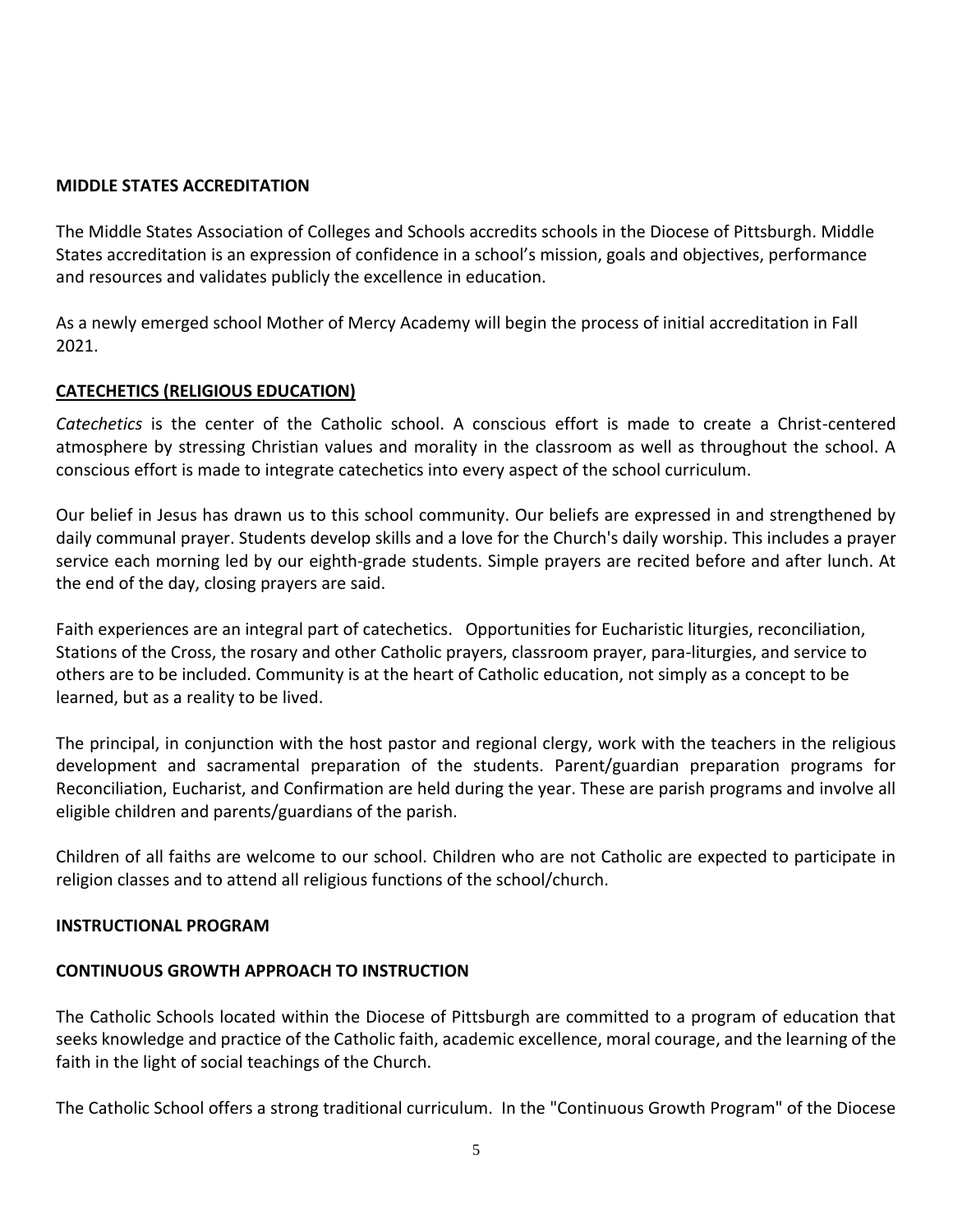of Pittsburgh, students advance through a defined curriculum according to their individual needs and abilities. In addition to meeting all the requirements of the Pennsylvania Department of Education, the curriculum gives special attention to the integration of Gospel values.

Research indicates that children will achieve according to the expectancies placed upon them by their teachers and parents. Catholic school teachers place high expectation on all children so that all children are encouraged to achieve to the best of their ability.

This is particularly true in the skill areas of Reading and Math. The curricula for these subjects are so designed so that students can advance through defined levels of competency according to their needs and abilities. Student achievement is evaluated at the students' grade level.

The goals of the Continuous Growth Program in Language Arts and Math are:

- to recognize and provide for differences in each student's growth pattern
- to provide an environment in reading and math classes that permits and encourages continuous progress
- to adapt the math and reading curriculum to each child so as to challenge maximum individual development
- to encourage students to exert effort so that they may experience success in their encounter with each school situation

#### **ACADEMIC SUPPORT**

We strive to be as inclusive as possible in welcoming all students for whom we can provide an appropriate education. Therefore, we implement the Diocesan Academic Support Model to assist students who are struggling academically and/or have been identified as a person with a special need. Parents may request more information about this program from the principal or the child's teacher.

#### **ADMISSION**

Children who reach the age of five by September 1 cannot be admitted to kindergarten unless there is definite evidence of inability to adjust to the school situation. All children coming into first grade must be six by September 1. (Required dates of admission set by the students' home school district may supersede Sept. 1, in that case we will honor the students' home district)

#### **Registration**

All registration takes place electronically or in person. For all new students, the following information is necessary at registration: Birth certificate, baptismal record, and immunization record, (and a signed records request, if transferring from another school.) Registration can start as early as February and the date is communicated in the church bulletins and through our parent contact system. Registration is tentative until all records are reviewed by administration. *All students are admitted on a ninety-day probationary period.*

#### **SUBJECT AREAS**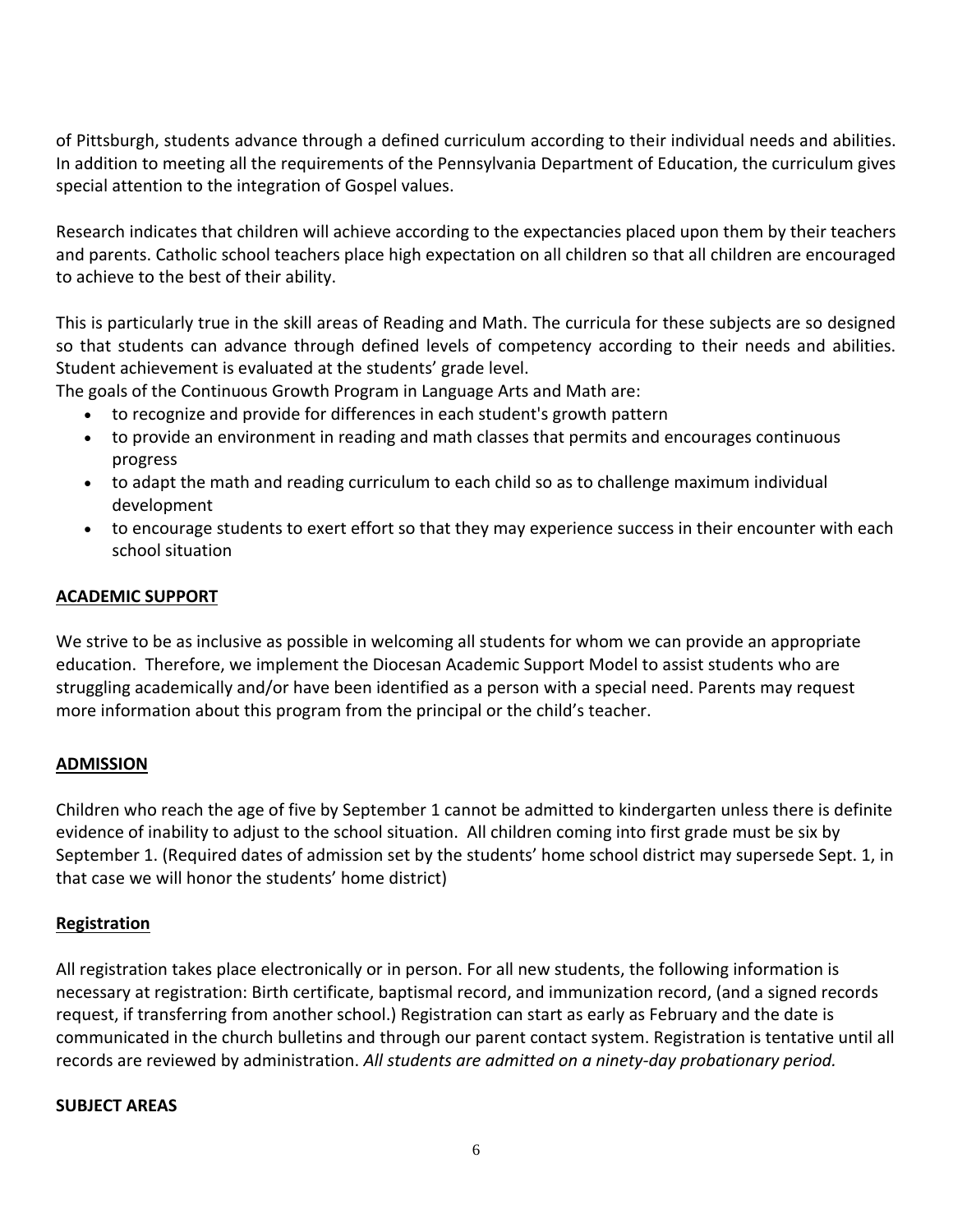#### **Catechetics/Religious Education**

The Catholic Church recognizes parents/guardians as the primary educators of their children. The role of the school is to supplement and complement the role of the parent. In the school, a formal catechetical program is taught daily. The Diocesan Catechetical Curriculum Guidelines, contain a balance of doctrinal content, scriptural understanding, faith formation, prayer, and worship experiences.

The goals and objectives of the Catechetical program consistently enhance the spiritual formation and moral development of all students. A genuine, personal relationship with God is cultivated through worship and service. Liturgical and personal prayer are essential in the development of a strong spiritual foundation. Careful planning and programming ensure a broad and deep understanding of authentic Church Doctrine. A variety of materials and resources are used to foster both spiritual growth and moral development.

Parents are encouraged to communicate in words and actions the Church's teaching concerning human sexuality. When adults respond to their sexuality in a love-giving manner they enable their children to integrate the Church's teaching concerning human sexuality into their own lives. The Catholic Vision of Love is the Diocesan mandated Sexuality Program.

#### **Language Arts**

The language arts curriculum presents numerous opportunities for the integration of faith, culture, and life by developing an awareness of the Gospel values. The philosophy inherent in the language arts curriculum is one of continuous growth, which recognizes and nurtures the God-given potential and learning style of the individual.

Language, as communication, enables one to become more perceptive through listening, observing, and feeling. Language, as a skill, provides one with the important tools to speak fluently, to read and comprehend, to compose, to write legibly and to spell correctly. An awareness of the history of language and the continuous development of vocabulary also are important phases of skill development. An appreciation of literature enriches the student through the experience of skillful authors who vicariously open new worlds to the student.

#### **Mathematics**

It is our mission to enable all students to learn the skills, acquire the knowledge, and develop the attitudes in mathematics and technology necessary for them to reach their full potential as morally and socially responsible citizens who can meet the demands of a changing global society. The challenge is not only to meet and exceed grade level expectations but to excite students to explore topics on their own, to develop proof for answers and to learn from one another.

Educational goals for all students are based upon the National Council of Teachers of Mathematics Standards:

- Develop the value of mathematics
- Do and apply mathematics competently
- Find and solve problems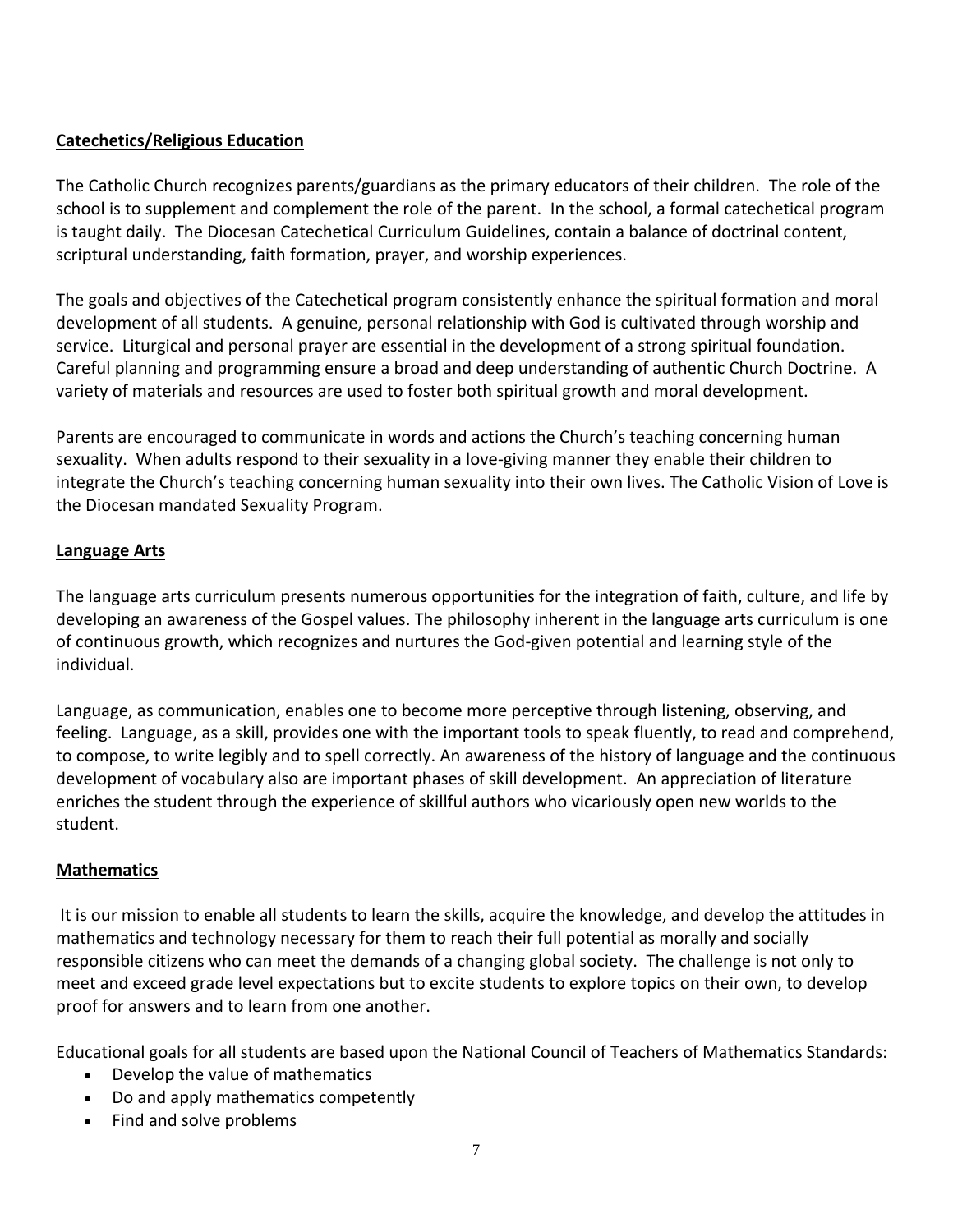- Communicate mathematically
- Reason mathematically
- Apply problem-solving and decision-making skills to real life situations
- Become self-directed life-long learners
- Use appropriate communication and group interaction skills
- Demonstrate concern, tolerance, and respect for others

#### **Social Studies**

In the Catholic School, Social Studies provides many opportunities for teachers to help students understand, appreciate, and learn how to live Christian social values.

The scope of the social studies curriculum includes elements of anthropology, economics, geography, history, political science, and sociology, with emphasis on global awareness and values. An integrated interdisciplinary approach helps students develop a sense of relationship among the various social studies disciplines. A clear understanding of current events helps students to integrate the past with the present and prepares them for the future.

The Social Studies curriculum begins in kindergarten with an introduction to community helpers. It progresses in the primary grades to the study of family and friends, and later encompasses a more in-depth study of the community. Beginning in fourth grade, the curriculum focuses on the study of the United States land regions and Pennsylvania history. At the fifth-grade level, both United States history through the Civil War and a study of the United States geographical regions are studied. Sixth grade students study World Cultures and World Geography with an emphasis on the countries of the Eastern Hemisphere. Seventh grade studies United States history to the Reconstruction and eighth grade studies United States history beginning with the Reconstruction to the modern day. Map and geography skills are taught at all levels. Social Studies prepares students for the future by instilling the importance of a value-oriented life perspective.

#### **Science**

The primary goals of the teaching of science in the Catholic schools in the Diocese of Pittsburgh are to develop a respect for the sacredness of all life, the pursuit of peace and order in the world, and an awareness of the responsibility to be co-creators of life-giving designs and protectors of the environment.

In kindergarten through fifth grade, the science program covers general science topics. In grades six through eight, the students focus on specific areas including: life, chemistry/physical, earth and space. Across all grades, the science curriculum focuses on an inquiry-based process and fosters collaborative learning. Science education strengthens life skills, such as creative problem solving, critical thinking, team cooperation, use of technology, and the value of life-long learning.

#### **World Languages**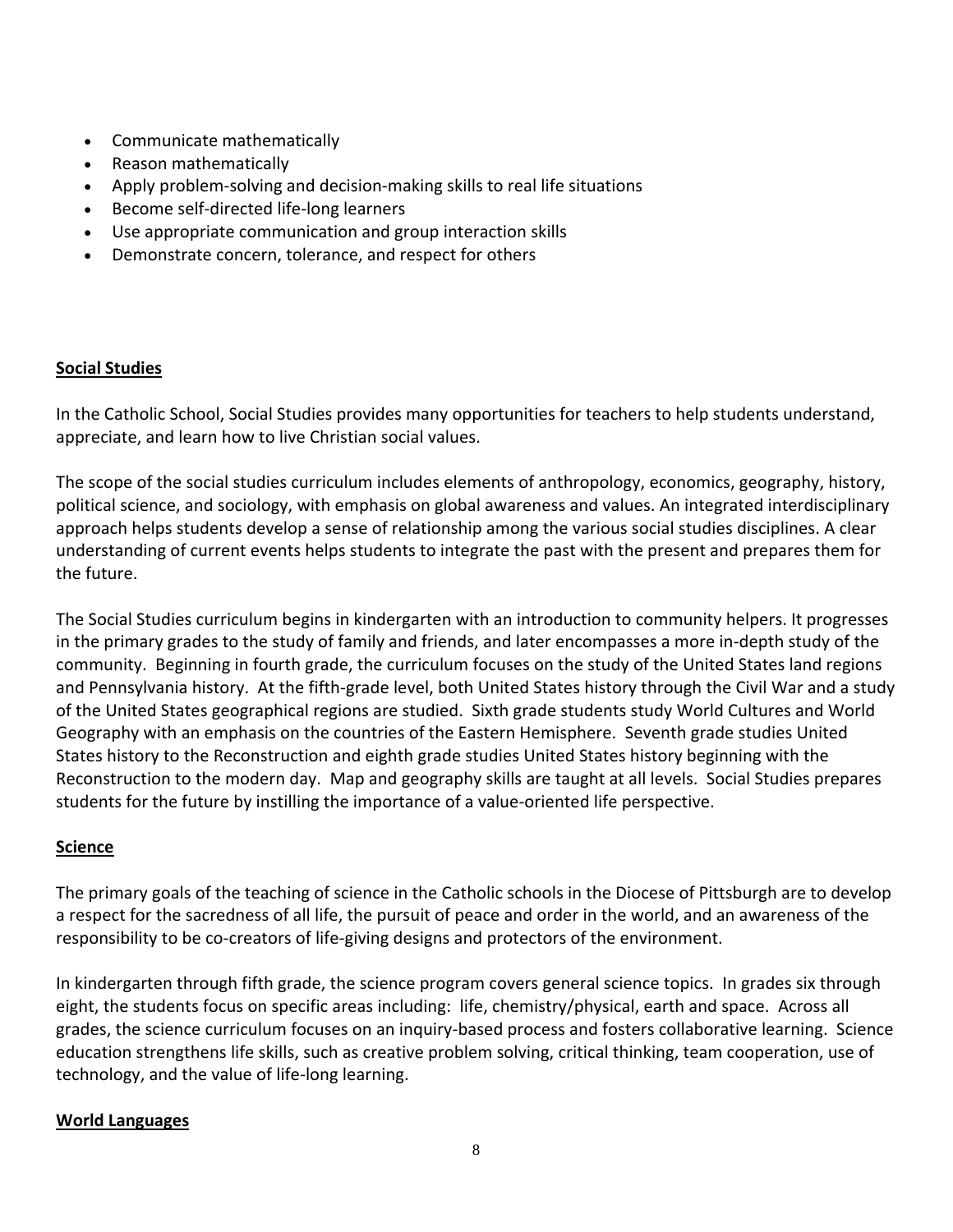Because the Church is universal and embraces all people, regardless of race, nationality and financial status, the Catholic school encourages the study of world languages and other cultures. World language students learn the sounds and syntax of the language and work toward proficiency in listening, speaking, reading, and writing. A variety of materials and methods are used for instruction. Spanish is offered in grades Pre-K through eighth.

#### **Physical Education**

The Elementary Physical Education Program addresses the needs of the individual child through a holistic approach. Spiritual, physical, psychological, social, and emotional needs are given prime consideration. The development of a positive self-image through skill development and success is an important factor. An acquired skill enhances the carry-over potential of an activity to daily life. The Physical Education Curriculum Standards are progressive, building on the skills of the previous year.

Components for Physical Education are:

- Presence of God
- Balance
- Coordination/Agility
- Endurance/Fitness
- Flexibility
- Respect/Tolerance
- Skill Building
- Speed/Reaction Time
- Sportsmanship
- Strength/Power
- Teamwork

# **Health**

The Health curriculum provides information at each level of development to help students make wise, moral decisions with respect for the God given Gift of life. The health curriculum places holistic emphasis on wellness, fitness, behaviors, and skills for healthy, active living. Topics include disease prevention, emotional/social/mental health, environmental and community health, family life and sexuality, nutrition, personal health and related fitness, personal safety and first aid, and substance use and abuse. Education and health for children are inextricably intertwined.

# **Fine Arts**

In the Fine Arts program, students will have the opportunity to deepen their awareness of God's gift of creation and to respond creatively to the beauty and goodness of the world through music, art, and drama.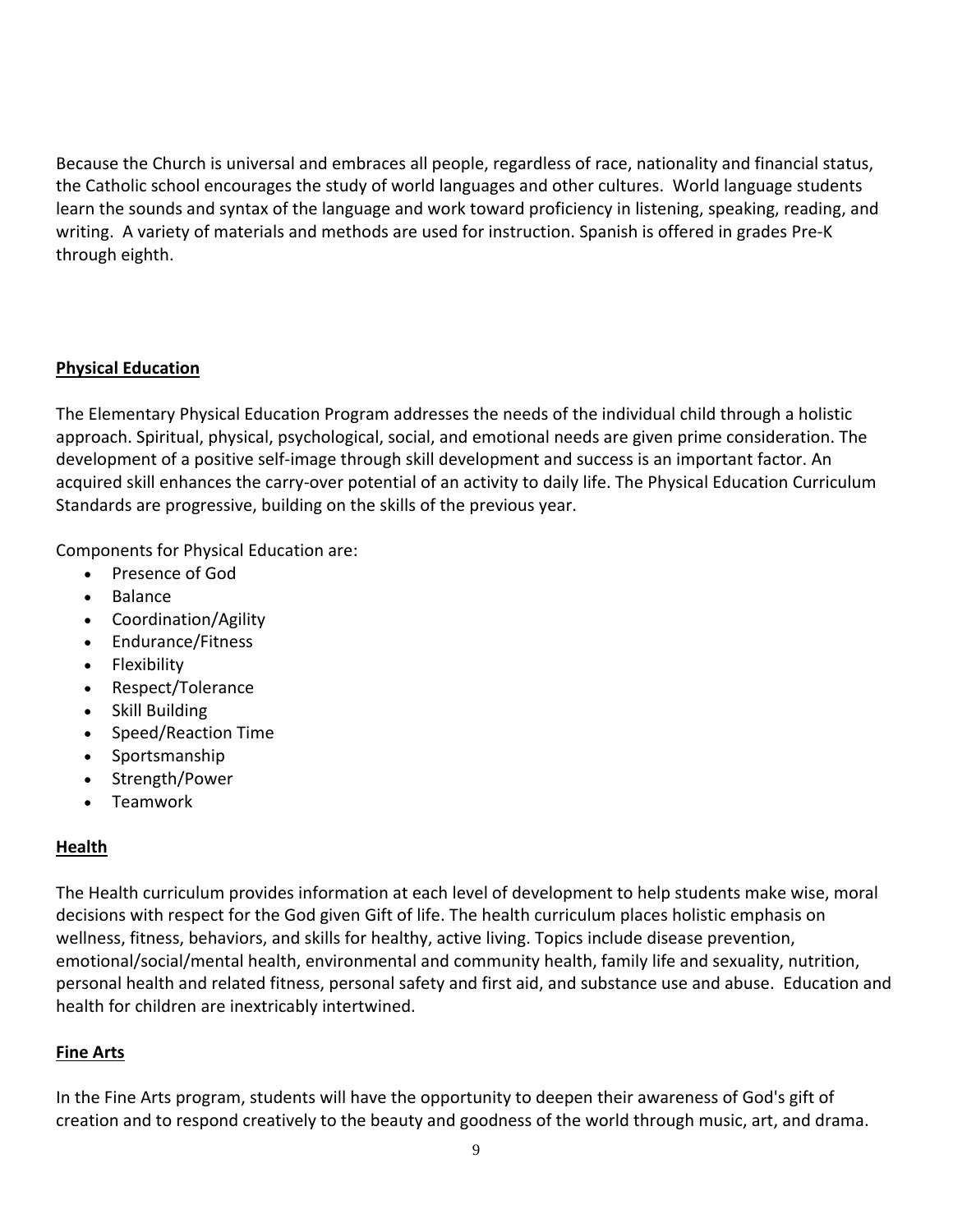Instruction in the Arts contributes to the development of the whole person, promotes individual expression, allows experimentation with diverse materials and elements, enables exploration and appreciation of the works of other students and major artists and musicians, develops an awareness and sensitivity toward the environment, and finally promotes a deeper understanding of heritage and culture.

The Fine Arts curriculum provides a holistic approach to education that incorporates many aspects of the core curriculum and can be integrated into the total educational experience. Art classes will be taught to all students in grades Pre-K-8<sup>th</sup>.

#### **Library**

The school library exists primarily to support and enrich the curriculum. It is a service and teaching agency as well as a place of purposeful learning where the use of all resources correlates with the school curriculum to intensify and individualize a child's educational experiences. The library is an integrated part of the total curriculum and is an essential element in the development of lifelong learning skills for students.

The integrated approach permits students to develop library skills as the need for these skills naturally emerge from the curriculum. They plan and implement these activities so that the goals of both the content area and the library program are achieved. The school library is open daily and students in grades PK-8<sup>th</sup> will have time scheduled weekly with the school certified Librarian. Lost or damaged books must be paid for.

# **Technology**

Technology instruction is essential in today's educational process. This instruction includes computer awareness, literacy, and internet safety. When this instruction and awareness are mastered, the computer becomes a basic tool for teaching logical thinking and problem-solving, creative writing, communication, the handling of information, and many other aspects of the curriculum.

Teachers of computer literacy look beyond hardware and develop an awareness of values such as relationships, collaboration, ethical conduct, responsibility, and creative expression. As in all other areas of the curriculum, the integration of the Gospel values is a part of the teaching/learning process in the computer lab and classroom.

Students utilize various applications to master the following:

- Word Processing
- Slide Show presentations
- Basic Programming
- Spreadsheets
- Internet safety

Students in grades PK-8<sup>th</sup> will have set times weekly with a certified technology instructor.

#### **ASSESSMENT PROGRAM**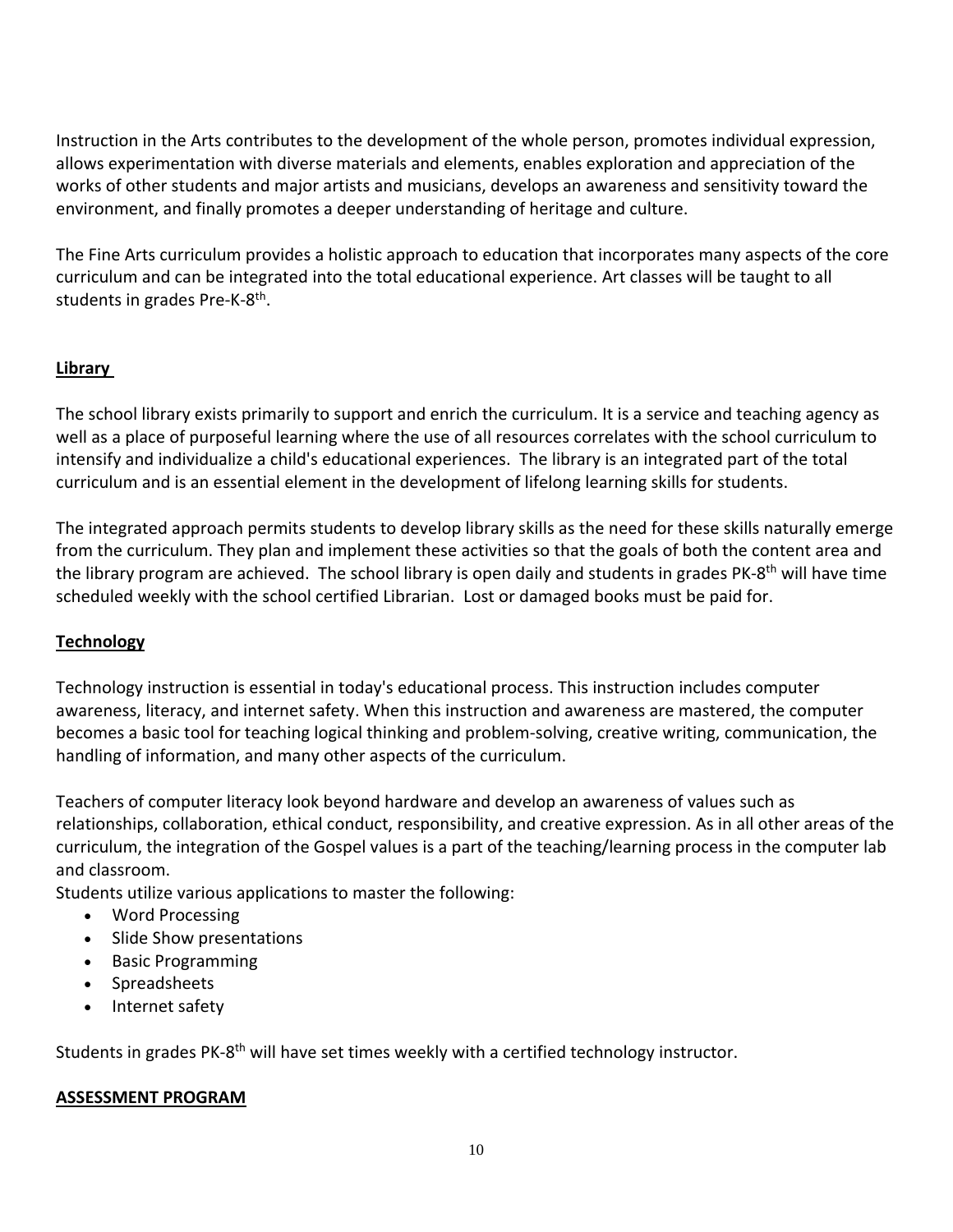Standardized tests, textbook tests, and teacher-made tests are administered to students throughout the year. These assessments require students to synthesize information, apply what they have learned and demonstrate their understanding of what has been taught. At MMA we understand tests are a snapshot of what a child can achieve so we do not base everything on testing alone. Testing is simply another tool to help us asses the needs of each individual student as well as school wide strengths and weaknesses.

# **IMMUNIZATION REQUIREMENTS**

#### **Kindergarten – Grade 6**

*Immunization records must be complete before any child may enter school. The requirements are:*

*2 doses of chicken pox vaccine (or proof by physician's letter of having had chicken pox)*

*4 doses of diphtheria and tetanus (one dose must be after the fourth birthday)*

*3 doses of oral polio vaccine*

*2 doses of measles vaccine after the first birthday (or proof by blood test of having had measles)*

*2 doses of mumps vaccine after the first birthday (or proof by physician's letter of having had mumps)*

*1 dose of rubella vaccine after the first birthday (or proof by blood test of having had German measles)*

*3 properly spaced doses of hepatitis B vaccine (K-4)*

#### **Grade 7 - 8**

In addition, before entrance to seventh grade, each child must submit immunization records showing the following requirements have been met:

1 dose of meningococcal conjugate vaccine (MVC)

1 dose tetanus, diphtheria, acellular pertussis (if 5 years has elapsed since last tetanus vaccination)

# **HOME LANGUAGE SURVEY**

Pennsylvania requires all school districts and charter schools to identify limited English proficient (LEP) students, because they are required to provide English instructional special services to them. This is done through the completion of the Home Language Survey. Please be prompt in your return of this form, a copy of which can be found in the Appendix.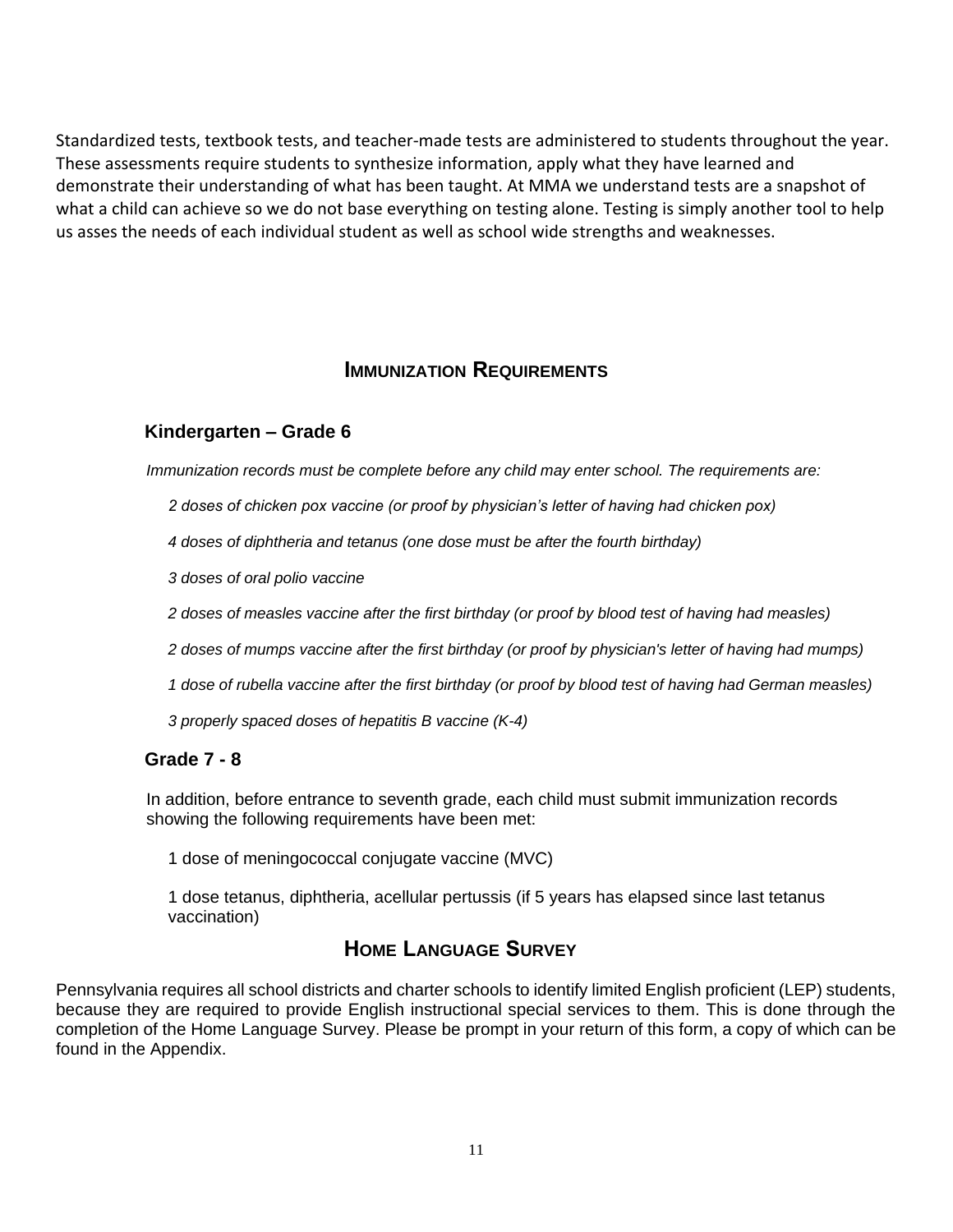# **ATTENDANCE /TARDINESS**

State Law requires that all children between the ages of six and seventeen attend school regularly. Regular and punctual attendance is an important requisite for success in school and is directly related to the pupil's efficiency and achievement. The only excused absences according to the Pennsylvania School Code are as follows:

- 1. Illness of student
- 2. Death in the family
- 3. Quarantine
- 4. All exceptional or urgent reasons that affect the child

The school office or the student's teacher must be notified upon the absenteeism of a student. This should be done before 9:00 a.m**. A written excuse must be presented to the teacher upon the student's return from absence as well as when they are tardy.** Unexcused absences and chronic tardiness are considered truancy which carry serious consequences. **Public school truant officers will be notified to investigate chronic absence and tardiness. State law requires a doctor's excuse whenever absence or tardiness exceeds 10 days.** 

The school day begins at 8:20 a.m. **Students will be marked tardy if they arrive after 8:20 a.m. unless the delay in arrival is due to a busing situation.** In that case, the office will be advised by the bus garage of the late arrival of any bus due to breakdowns or emergency traffic patterns. Students arriving late due to these circumstances will not be marked tardy or absent by the homeroom teacher. **Students must be escorted to the office by a parent or guardian when tardy; they must be signed in and receive a tardy pass before they can proceed to their class.** Students may arrive **NO EARLIER** than 7:45 a.m. and must go directly to the gym. They will be supervised by a faculty member until 8:00 a.m. At that time, they are free to go to their classroom. **Mother of Mercy Academy will now have BEFORE and AFTER SCHOOL Care. Details of the program will be sent out separately.** 

**Children in kindergarten through eighth grade, who arrive later than 11:00AM, are marked absent for a half day.**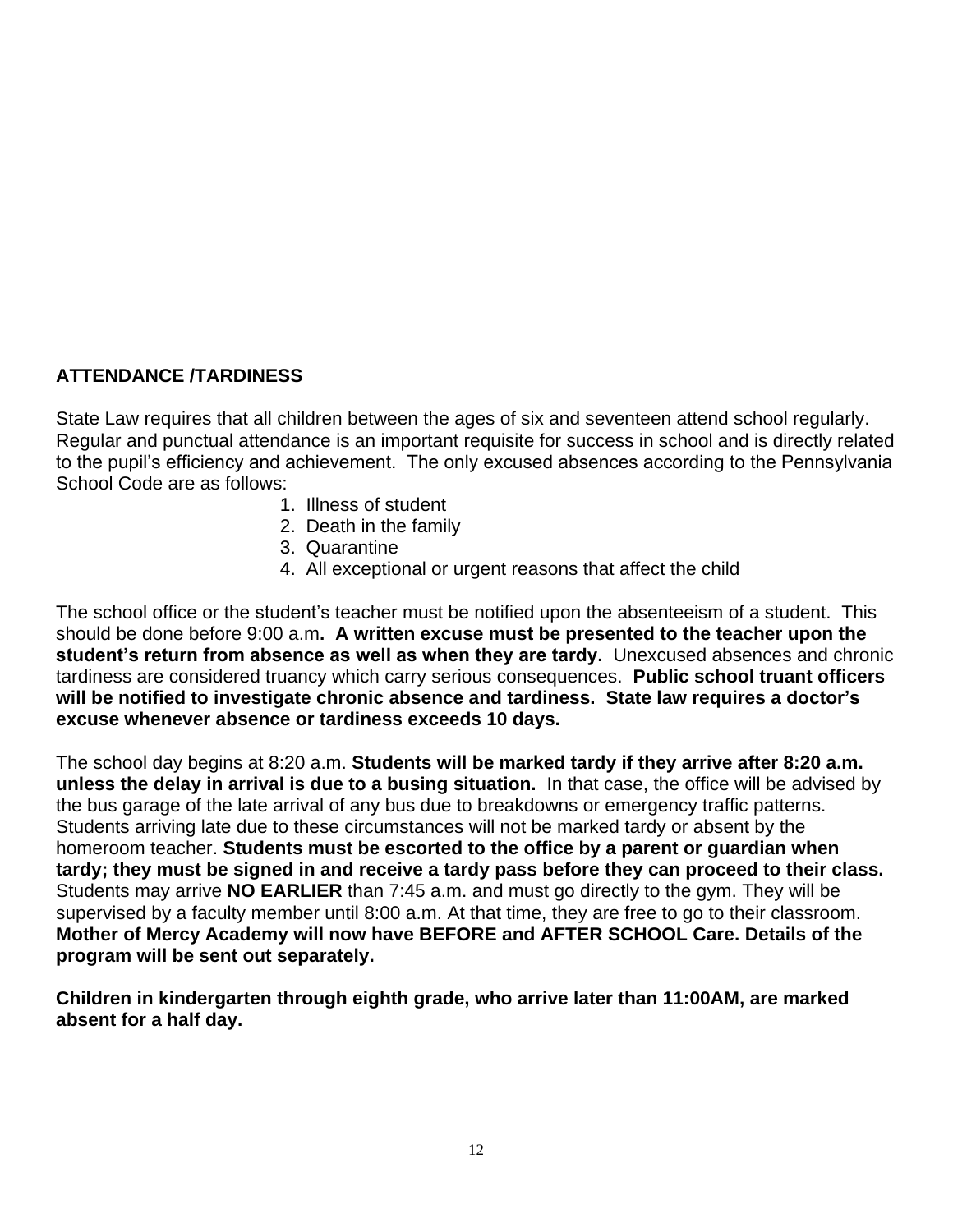# **BEHAVIOR CODE OF RESPONSIBILITY FOR STUDENTS**

The Mother of Mercy Academy Code of Behavior is based on the belief that young people must learn to deal with one another and with adults in a manner consistent with Christian teaching. This means that everyone is entitled to respect and that one's behavior in school should reflect our love of God, our neighbor, and ourselves.

#### • *Middle School Students also create a specific Code of Conduct they establish with the Middle School Teachers at the beginning of each school year.*

#### IN CHURCH

Students are expected to actively participate in liturgical services by singing responses and hymns and by reciting prayers. Respect for the presence of God in the Tabernacle requires that students remain quiet before, during, and after services, and leave the church in silence.

#### IN GENERAL

- 1. Students will walk, not run, through corridors
- 2. Students will be quiet in the halls limiting disruptions to other classes
- 3. Students will always use proper language.
- 4. Students will respect school property as well as the property of teachers and other students.
- 5. Students will not chew gum.
- 6. Students will not engage in touching/hitting other students or other rough behavior.
- 7. Students will not tease or taunt other students.

# IN THE CLASSROOM

- 1. Students will maintain a respectful attitude toward teachers and classmates.
- 2. Students will follow the individual classroom rules of each teacher.
- 3. Students will be responsible for submitting all assignments neatly and on time.

# IN THE CAFETERIA

Students will practice the following good manners:

1. Speak in a normal tone.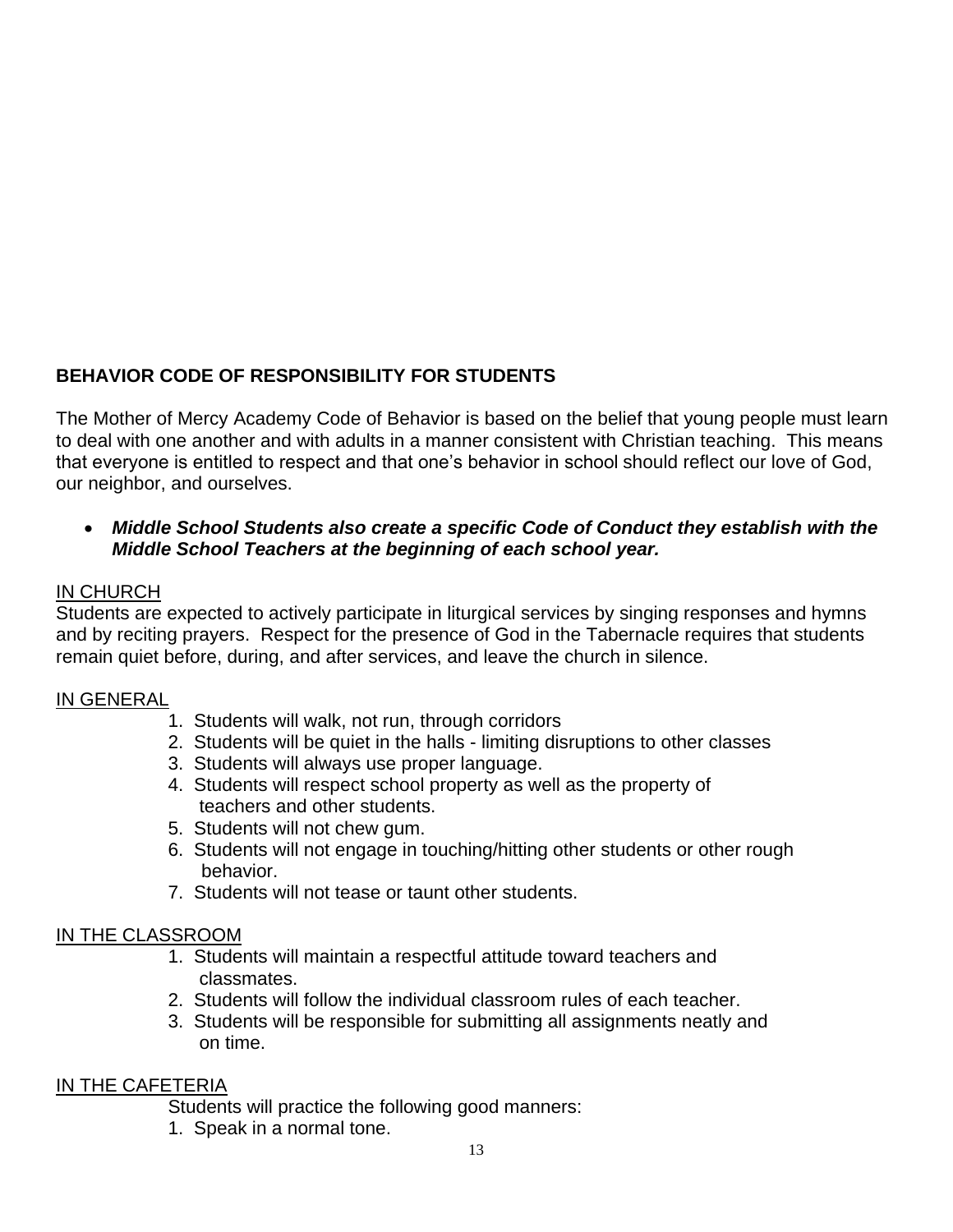- 2. Use utensils properly. Use napkins.
- 3. Practice good manners and acceptable social behavior in keeping with a pleasant atmosphere in the cafeteria.
- 4. Avoid wastefulness.
- 5. For safety, all students are to remain seated in assigned area until dismissal.
- 6. Clean up personal space on the tables and on the floor.

#### AT ASSEMBLIES

1. Students will maintain a respectful silence when others are speaking or performing.

#### ON THE BUS

- 1. Students will walk when boarding or leaving the bus.
- 2. Students must remain seated at all times on the bus.
- 3. Profanity is unacceptable.
- 4. Due respect is to be given to the driver, and other bus riders.
- 5. Undue noise and rowdiness are unacceptable.

#### **Please note that public school districts have a policy that states: STUDENTS MUST RIDE ONLY THEIR ASSIGNED BUS. CHILDREN MAY NEVER USE AN ALTERNATE BUS TO GET HOME EARLIER OR TO VISIT FRIENDS.**

# ON THE PLAYGROUND

- 1. Students will respect the authority of the playground supervisors.
- 2**.** Students are to remain in designated areas during recess time.
- 3. Students must line-up in silence once the bell rings to end recess.

4. Students must remain silent when re-entering the building from the playground as other students are in class.

5. Students will return equipment to designated areas.

# **COMMUNICATIONS**

OFFICE NEWS: Frequent news and updates are sent home via **OneCall emails** in order to facilitate communication and keep parents informed of the happenings at school. OneCall's are often issued more than once a week to communicate changes and other pertinent information. Please make sure that all of your contact information is updated with the office so you can ensure you receive all communications.

NOTICES: Often notices and forms are sent home with students. It is suggested that parents check with their child about such notices, which may be forgotten in school bags, lockers, or desks.

OFFICE CALLS: Parents are free to call or email the school office for clarification of information as the need arises. The school phone number is (412) 882-3353. We will also share the email for the administrative assistants at the beginning of each year. **WE ASK THAT YOU REFRAIN FROM CALLING THE OFFICE BETWEEN 8:20 a.m. AND 8:35 a.m. SO THAT MORNING PRAYERS AND ANNOUNCEMENTS CAN BE MADE OVER THE P.A. SYSTEM WITHOUT INTERRUPTION.**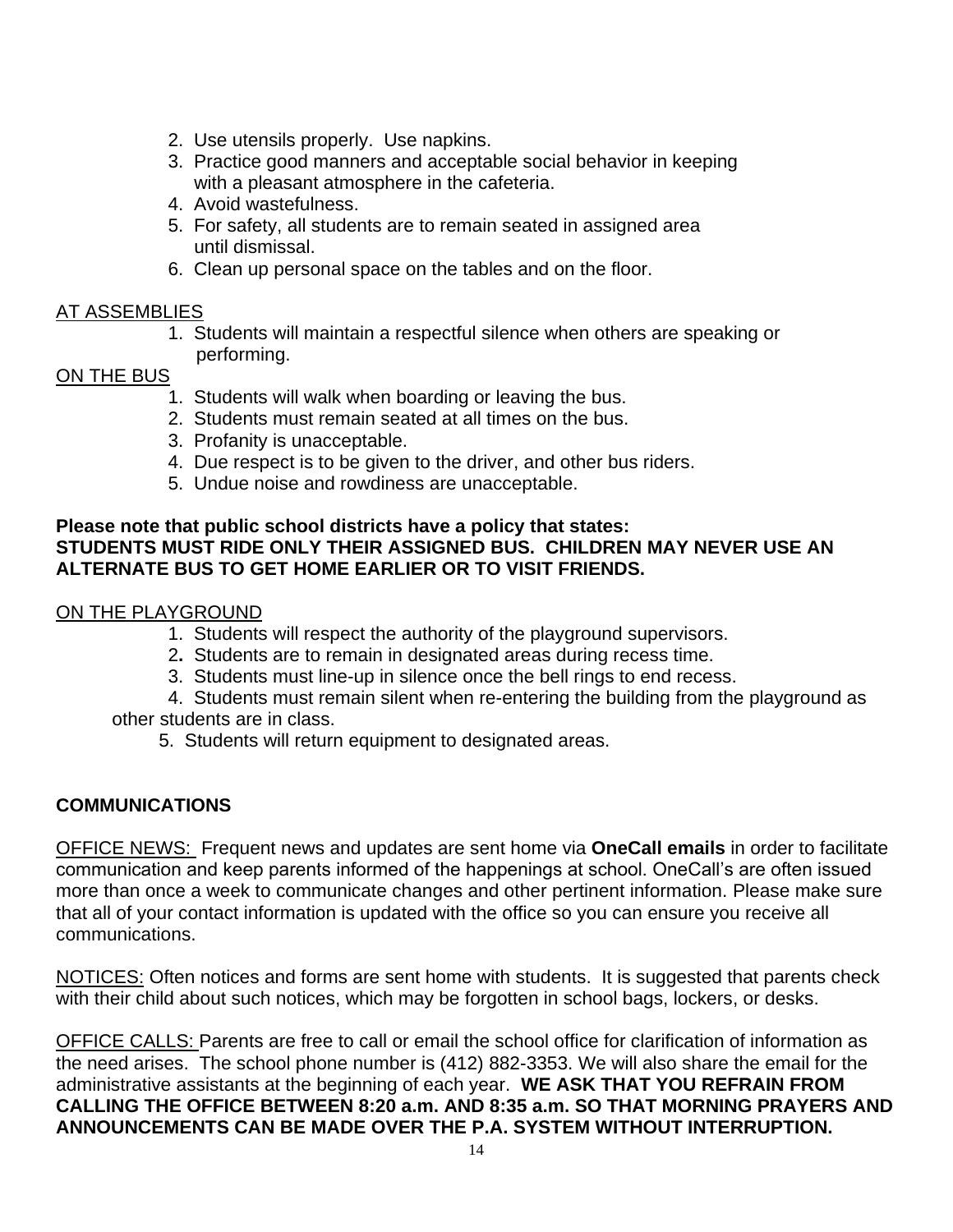# TEACHER CONTACT**:**

- **1.** All parents and visitors to the school must report to the office. No one is permitted to interrupt a class. **VISITORS/PARENTS ARE NOT TO DISTURB THE TEACHERS BEFORE, DURING, OR AFTER CLASS WITHOUT AN APPOINTMENT.** Teachers do have responsibilities at those times and cannot be distracted from their attention to the children. **APPOINTMENTS WITH TEACHERS MUST BE SCHEDULED THROUGH THE OFFICE.**
- **2. ANY MESSAGES OR PACKAGES ARE TO BE DELIVERED TO THE OFFICE.** This includes forgotten homework assignments and lunches.
- **3. FOR THE SAFETY OF YOUR CHILDREN, YOU ARE REQUIRED TO STOP AT THE OFFICE TO SIGN IN AND RECEIVE A VISITORS PASS IF YOU COME TO THE BUILDING FOR ANY PURPOSE.**
- **4. ALSO, PARENTS WHO COME INTO THE BUILDING DURING THE DAY TO VOLUNTEER OR FOR ANY OTHER REASON ARE NOT PERMITTED TO ROAM THROUGH THE BUILDING. THE SCHOOL OFFICE MUST KNOW WHERE YOU WILL BE AT ALL TIMES WHEN IN THE BUILDING. THIS AGAIN IS IN THE INTEREST OF SAFETY.**
- **5. TEACHERS ARE NEVER TO BE CONTACTED AT THEIR PRIVATE RESIDENCES**.

DISMISSAL PROCEDURES: All students are to remain in the classroom until dismissal procedures are announced on the P.A. system**. PARENTS ARE NOT PERMITTED TO GO TO CLASSROOMS AT DISMISSAL TIMES (Unless otherwise permitted by the school office.)** We ask that parents remain in the foyer until dismissal is completed at 3:00 p.m. before attempting to use stairways to visit the office, teachers, or classrooms. In order to enter the building for any reason after 3:00 p.m. you must have an appointment scheduled or be there for an after-school activity.

# **ALL AFTER-SCHOOL ACTIVITIES MUST COMMENCE ONLY AFTER DISMISSAL HAS BEEN COMPLETED BY 3:00 p.m.**

# **ALL CARS LEAVING THE DRIVEWAY MUST TURN LEFT TO AVOID BUS INTERFERENCE ON**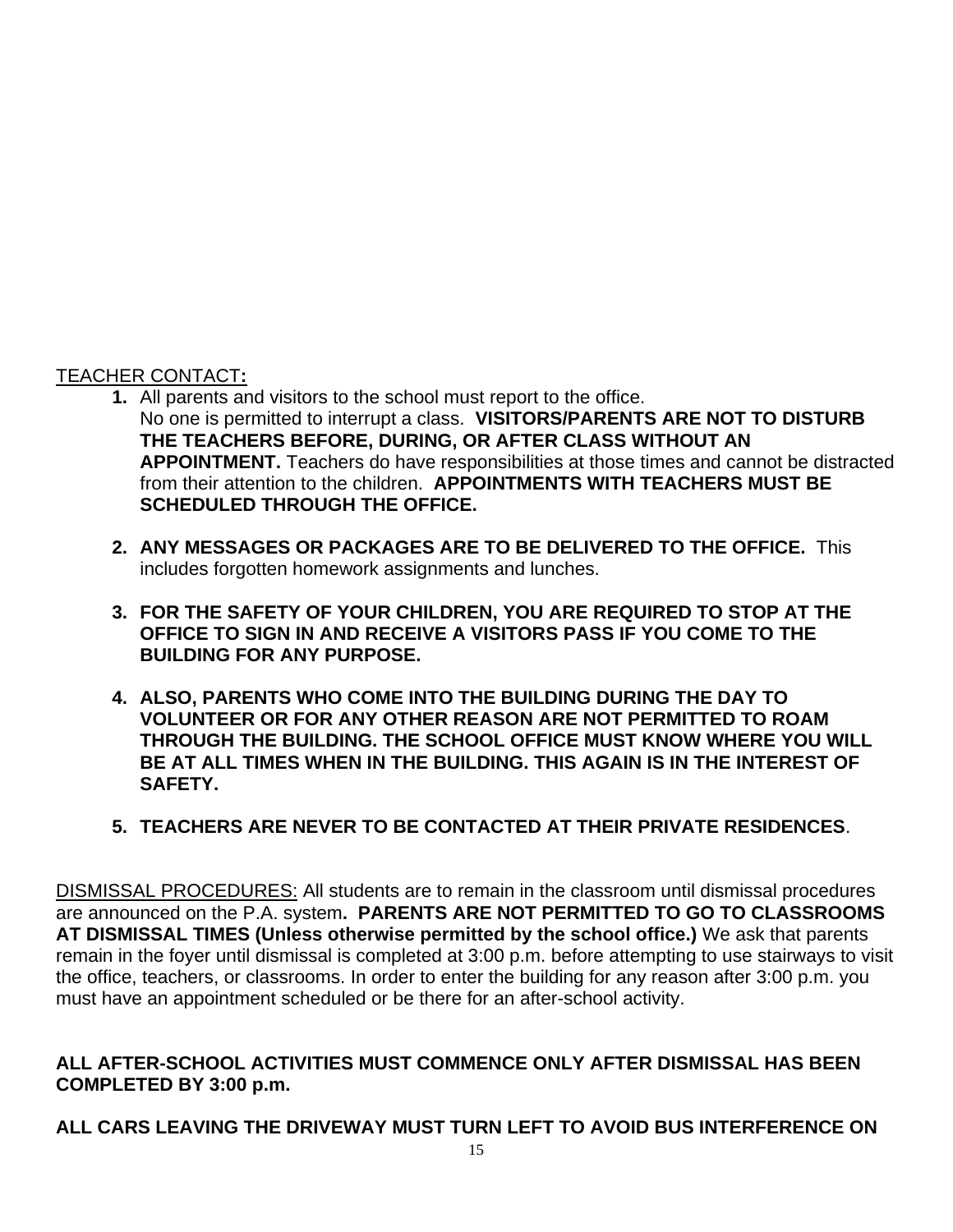#### **GREENRIDGE DRIVE. PASSING BUSES THAT ARE UNLOADING/LOADING CHILDREN AND HAVE THEIR RED LIGHTS AND STOP SIGN OUT MAY RESULT IN TRAFFIC CITATIONS BY THE WHITEHALL POLICE.**

**WHITEHALL POLICE HAVE REINFORCED THIS MATTER, REMINDING US THAT VIOLATORS WILL BE TICKETED IF THEY DO NOT RESPECT THIS BUS ZONE AREA. ON GREENRIDGE DRIVE, FROM OUR DRIVEWAY TO WINDVALE DRIVE, THERE IS TO BE NO PARKING OR PASSING OF BUSES WITHIN THIS BUS ZONE. FOR THE SAFETY OF OUR CHILDREN, AND TO AVOID BEING TICKETED, PLEASE TURN LEFT AT THE END OF OUR DRIVEWAY, BOTH MORNING AND AFTERNOON.**

# **COMPUTER AND INTERNET USE GUIDELINES**

We are pleased to offer students access to a computer network and the internet.

Parents/guardians are required to review these guidelines for computer and internet use with their child(ren) annually and complete and return the contract shown the Appendix to gain student access to the computers and the internet. Once this form is returned to school, it remains in effect during a student's entire career at school, unless a new contract is completed and returned. Should a parent/guardian prefer that a student not have internet access, use of the computers is still possible for more traditional purposes, such as word processing.

Access to the internet enables students to explore our library along with thousands of other libraries, databases, and repositories of information around the world and use software hosted on-line. Our school has taken precautions to avoid exposing our students to illegal, defamatory, inaccurate, ageinappropriate, or potentially offensive material that may reside on the internet. However, it is impossible for us to guarantee restricted access of all material of this nature. Internet resources at our school are designed for constructive educational goals and we believe the benefits to students far exceed the disadvantages. Ultimately, parents/guardians of minors are responsible for setting and conveying the standards that their children should follow when using media information sources. Therefore, we support and respect each family's right to decide whether or not to allow internet access to their student.

Students are responsible for appropriate behavior on the school's computer network, just as they are in a classroom or on school property. Communications on the network are sometimes public in nature. General school rules for behavior and communications apply. The use of the network is a privilege, not a right, and may be revoked if abused. The student is personally responsible for his/her actions in accessing and utilizing the school's computer resources. The students are advised to never access anything that they would not want their parents/guardians, pastor, principal, or teachers to view.

#### **PRIVACY**

Computer and internet usage is monitored with a teacher or other school official in the classroom at all times. File storage may be reviewed by any school official at any time, for any reason. Students are not permitted to reveal personal identifying information when using the internet.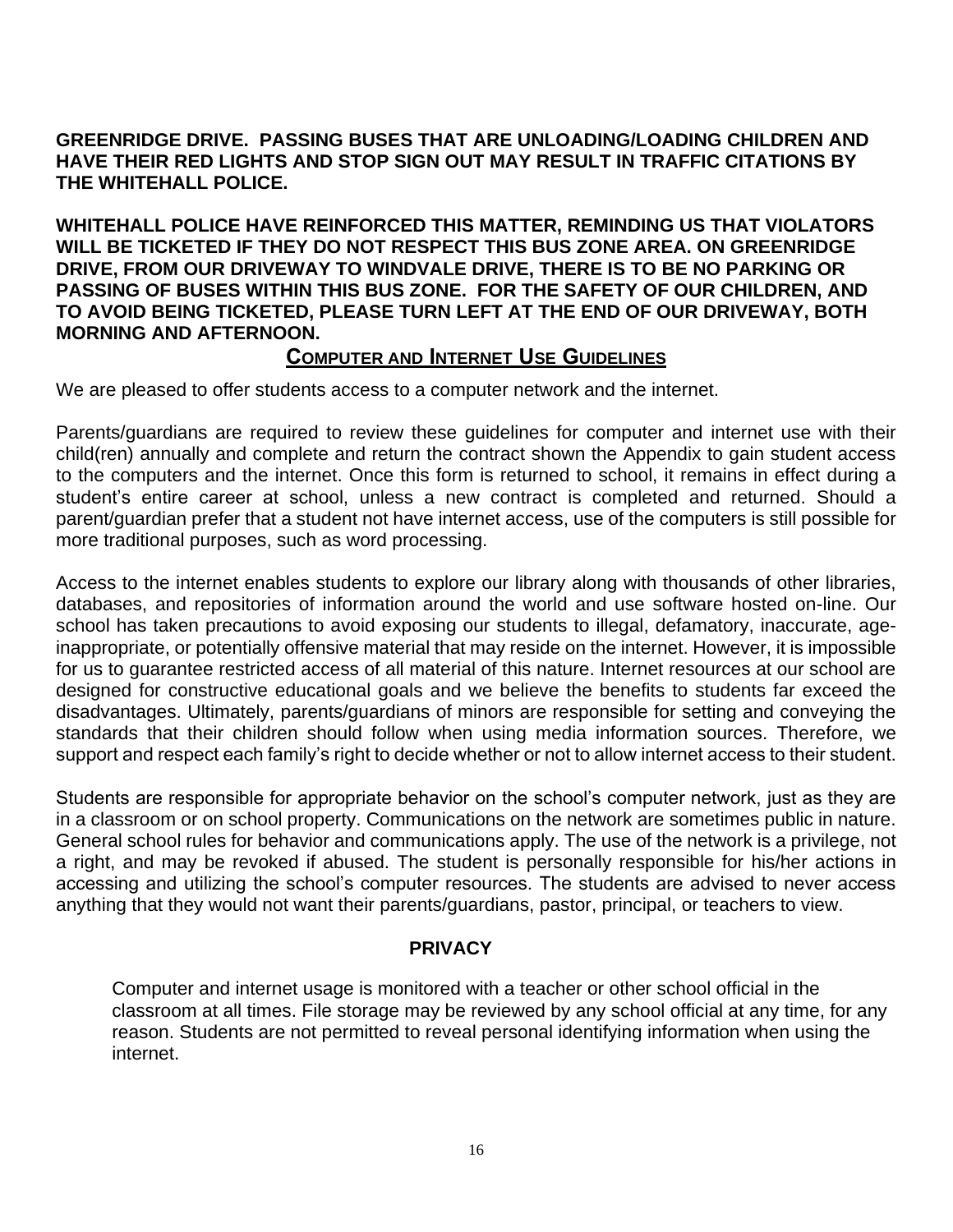# **SOCIAL MEDIA & INTERNET**

# **Electronic Postings, Communication & Public Sites:**

Mother of Mercy Academy, their families, and their students together share a responsibility to maintain a positive educational atmosphere. Anything distracting from this positive atmosphere is not in the best interest of our entire school community.

Therefore:

**Students** must be aware that the use of the Internet, whether in school or at home, for posting of online communication and/or information is often accessible to the public for reading, downloading, and printing. Therefore, any postings by a MMA students in word or image that disrespects, defames, harasses, intimidates, or threatens another individual, student, family member, or school personnel may be handled with disciplinary action.

*Parents* must also be aware that the use of Social Media for posting on-line communication and/or information in word or image that disrespects, defames, harasses, intimidates, or threatens a faculty member, administration, school (philosophy) etc., may be asked to leave Mother of Mercy Academy or have other actions taken. These types of actions are considered against the Memorandum of Understanding which all parents sign and agree to in order to attend Mother of Mercy Academy.

Again, parents and guardians are expected to model the appropriate use of technology and social media for their children. Those who are found to damage the reputation and integrity of the school or parish will be held accountable.

# **INAPPROPRIATE MATERIALS, LANGUAGE, AND CONDUCT**

In addition, students, while at school, will limit their technology use to education purposes only. They will keep all cyber activity to productive academic work and refrain from engaging in illegal or inappropriate conduct. Students may not disrupt others' use of computers or internet access. Only materials that are in line with the rules of school behavior should be accessed. If a student should encounter material that is inappropriate, they should report it to their teacher or a school official immediately.

The following actions, which are not inclusive, are considered unacceptable by the administration of SGS School:

- Placing unlawful information on the internet
- Using the internet for non-school related activities
- $\xi$  Sending messages that are likely to result in loss of the recipients work or systems
- Using the internet for commercial purposes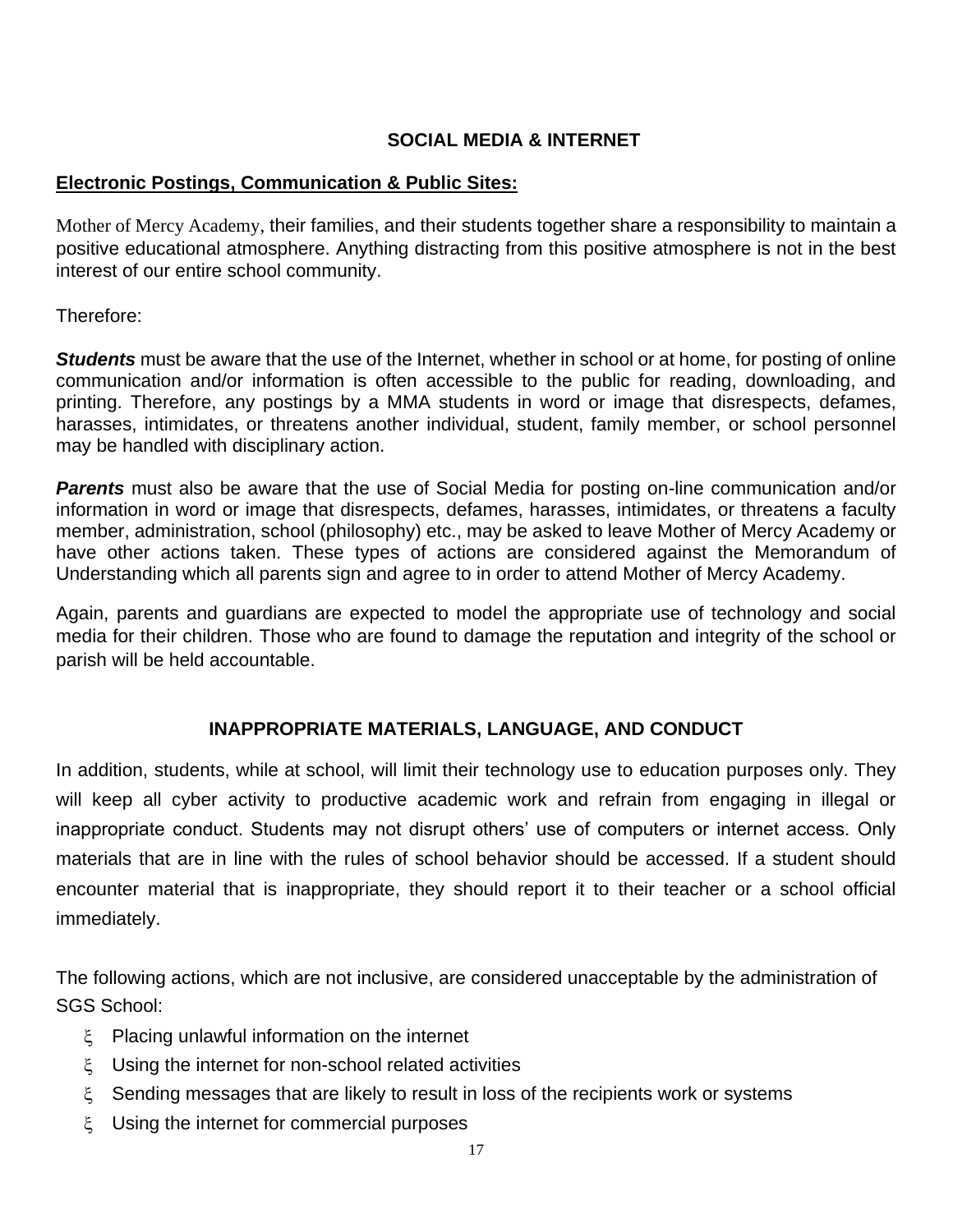- Downloading or installing any commercial software, shareware, or freeware onto a school computer or its network, unless they have explicit permission from a school official.
- $\zeta$  Using the internet for a purpose that does not support the expressed philosophy and tenets of the Catholic Church or in a way that compromises the integrity or reputation of the parish or school.
- $\zeta$  Sending or receiving copyrighted material without permission
- $\zeta$  Plagiarism or copying other people's work by accessing files that do not belong to them.
- $\zeta$  Intruding into files that do not belong to them.
- Using the internet to send or retrieve pornographic material, inappropriate file text, files dangerous to the integrity of the system, violent or threatening material or messages.
- $\zeta$  Circumventing security measures on school or remote computers or networks
- Vandalism
- ξ Falsifying one's identity
- Cyber bullying or an inappropriate use of social media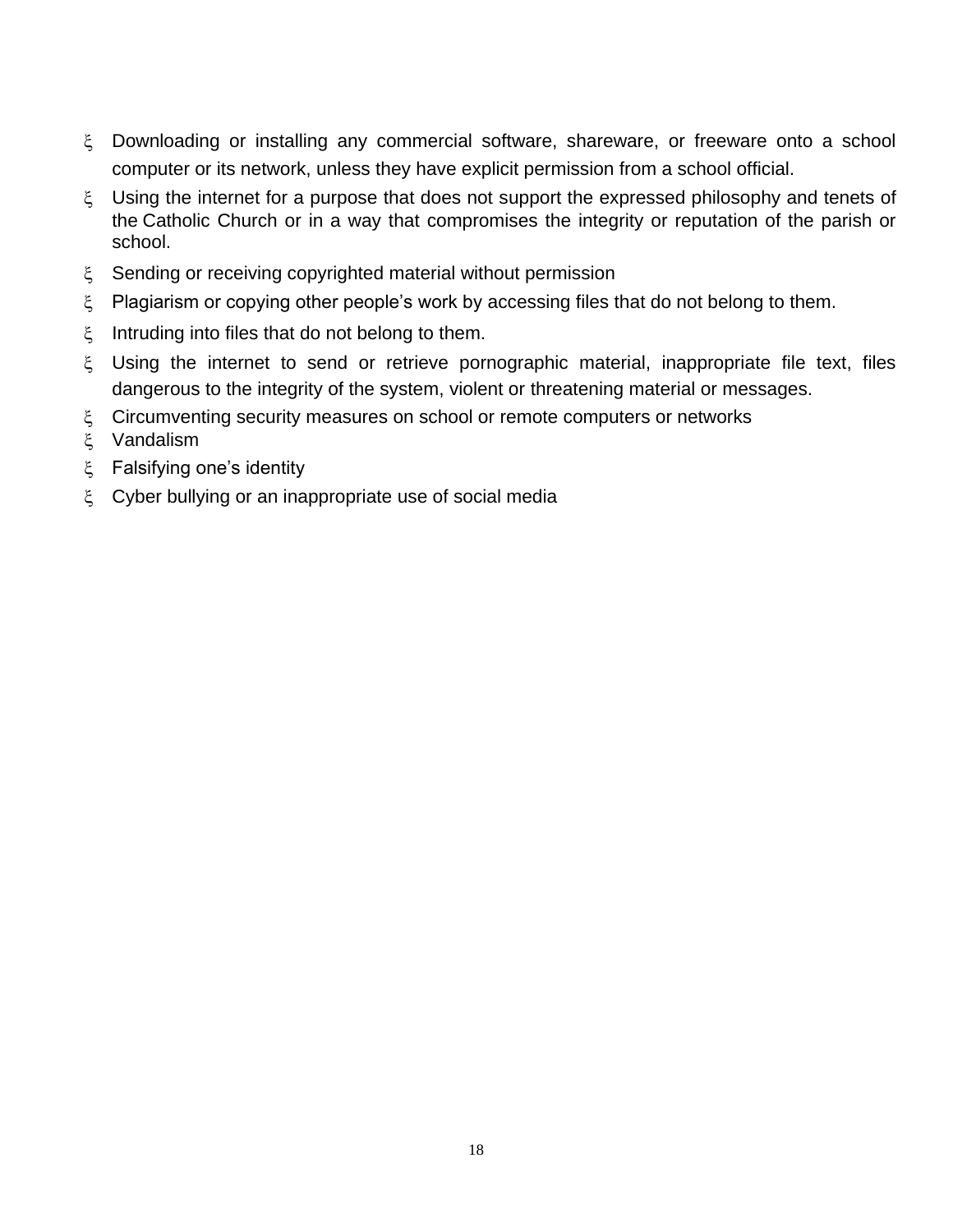# **DISCIPLINE**

Discipline can be defined as control over one's behavior in order to promote learning for all. Selfdiscipline is important so that the rights of other students to participate in educational programs are not impaired. Good discipline should protect and nurture the physical, social, mental and emotional growth of all students.

Discipline implies self-control. Self-control is a learned behavior. Each person must eventually learn to assume responsibility for his own growth and development. Teachers strive to develop in students an intrinsic discipline which allows the individual to move toward goals which he/she honestly view as important. Hopefully, students will gain the skills to act responsibly in all situations.

#### **NO STUDENT'S LEARNING SHOULD BE INFRINGED UPON BY ANOTHER STUDENT'S ACTIONS.**

• *Middle School Students also receive a specific Code of Conduct they presented with at the beginning of the year. It is attached at the end for your reference.*

# SERIOUS INFRACTIONS

- Bullying other students on school property, on the bus, and through social media.
- Fighting- inflicting bodily harm to another student.
- Vandalism disfiguring or damaging school property
- Stealing taking any school equipment or any student's personal property without permission
- Possession and/or use of, vape pens or devices', cigarettes and/or drugs, including alcohol
- Possession and/or use of any harmful instrument or other contraband

#### Suspension of Students (Article 550.02 in Diocesan Policy Handbook)

A student may be temporarily suspended by the principal for a serious infraction of school regulations or for repeated offenses. The length of suspensions could be from one to ten days. All suspensions become effective only after the principal contacts the parents and the parents receive a Notice of Suspension. However, no prior notice is needed if health, safety or welfare of the school community is threatened. The original Notice of Suspension is kept on file in the Principal's office and a copy is given to the parents. This document will not only explain why the student was suspended but will also contain an agreement between the student, parents, and the principal describing the student's future cooperation in a program designed to resolve the student's problems. Students may be given in-school suspension as a warning. If infractions continue, out-of-school suspension will be enforced.

#### Expulsion of Students (Article 550.03 in Diocesan Policy Handbook)

An expulsion may be necessary for persistent and willful disregard of school rules and regulations. The following examples are illustrative but not exhaustive: chronic undesirable conduct detrimental to the physical and/or moral well-being of self or other students, continued malicious disobedience or disrespect for school authority, continued refusal by parents and/or student to comply with school polices.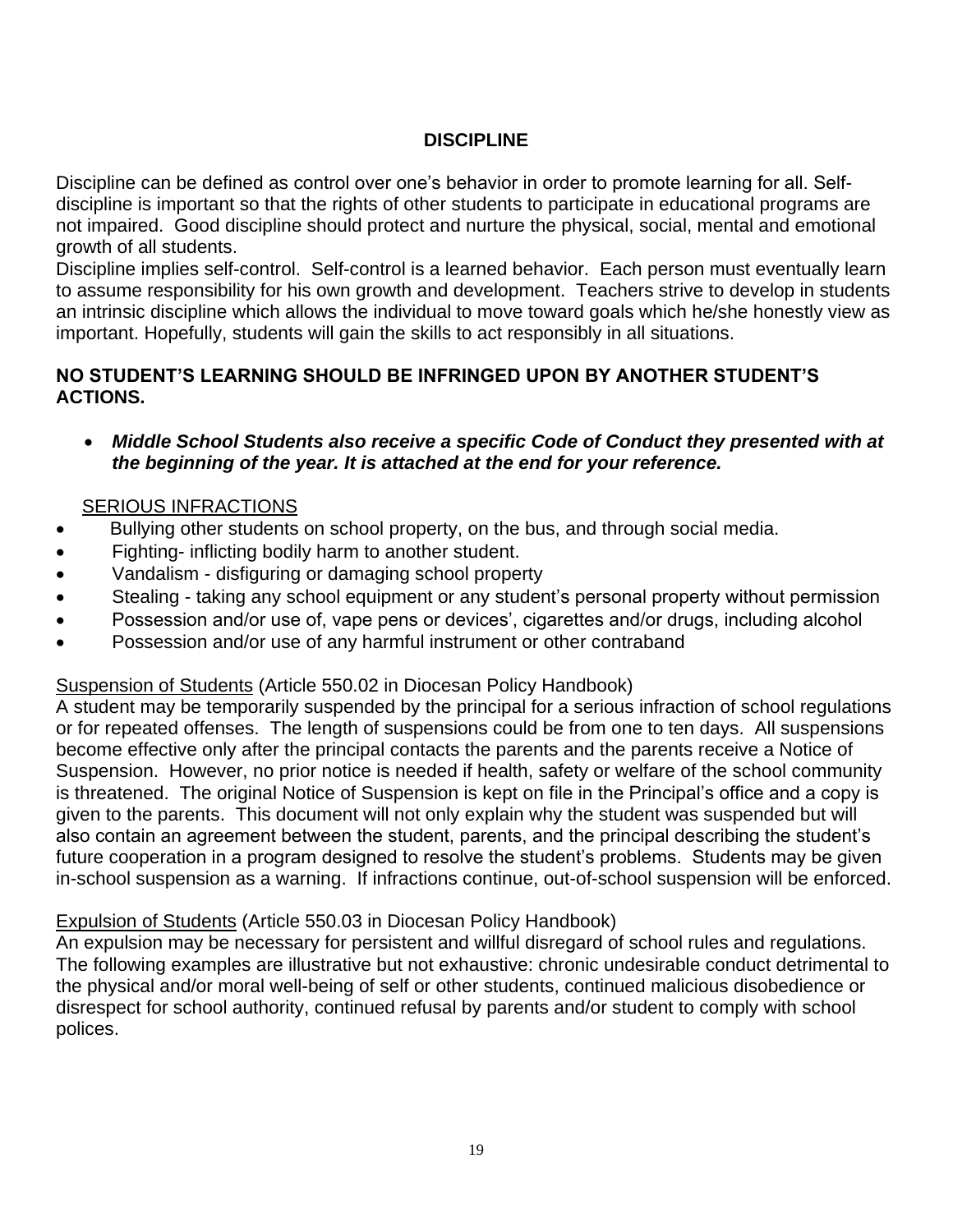An expulsion may also be necessary for a single serious incident, event or situation involving disregard for, or a clear violation of, school rules or regulations. The following examples are illustrative but not exhaustive:

- 1. Selling or using drugs or alcohol
- 2. Violation of the weapons policy
- 3. Physical abuse of other students or staff
- 4. Indecent behavior
- 5. Arson
- 6. Theft

#### Weapons Policy (Diocesan Policy Handbook)

Any person carrying a weapon onto school property, including, but not limited to, the school building, outdoor facilities, vehicle used to transport students, or to any school related activities, poses a clear and present danger to other students and staff. For the purpose of this policy, a weapon is defined to be a gun, knife or any other article, which could be used to cause injury. Such a person in possession of a weapon violates state criminal statutes and school regulations, and shall be subject to the following discipline and penalty:

- 1. Parents will be immediately notified.
- 2. The local police may be called.
- 3. The student is subject to suspension and/or possible expulsion.

#### Non-Violence Policy

Verbal abuse leads to physical reactions such as hitting, pushing, punching etc. This behavior, whether it is physical abuse or verbal abuse, is contrary to the Catholic Philosophy of Mother of Mercy Academy.Horseplay or pretend fighting is a potential for someone to be hurt. There are no degrees for this type of behavior due to the potential for harm. It is the responsibility of the administration to provide as safe an environment as possible for all students. Therefore, the following directives shall be enforced in the school.

If a child experiences continual harassment and is attacked, verbally or physically by another student, it is the responsibility of the attacked student to seek adult help and not engage in the fight. It is the student's duty to remove himself/herself from the situation and seek adult help. The moment he/she reacts, it becomes a fight, and it is against school policy. At this point, all parties will be penalized. All threats will be taken seriously and may result in detention, suspension, and/or expulsion.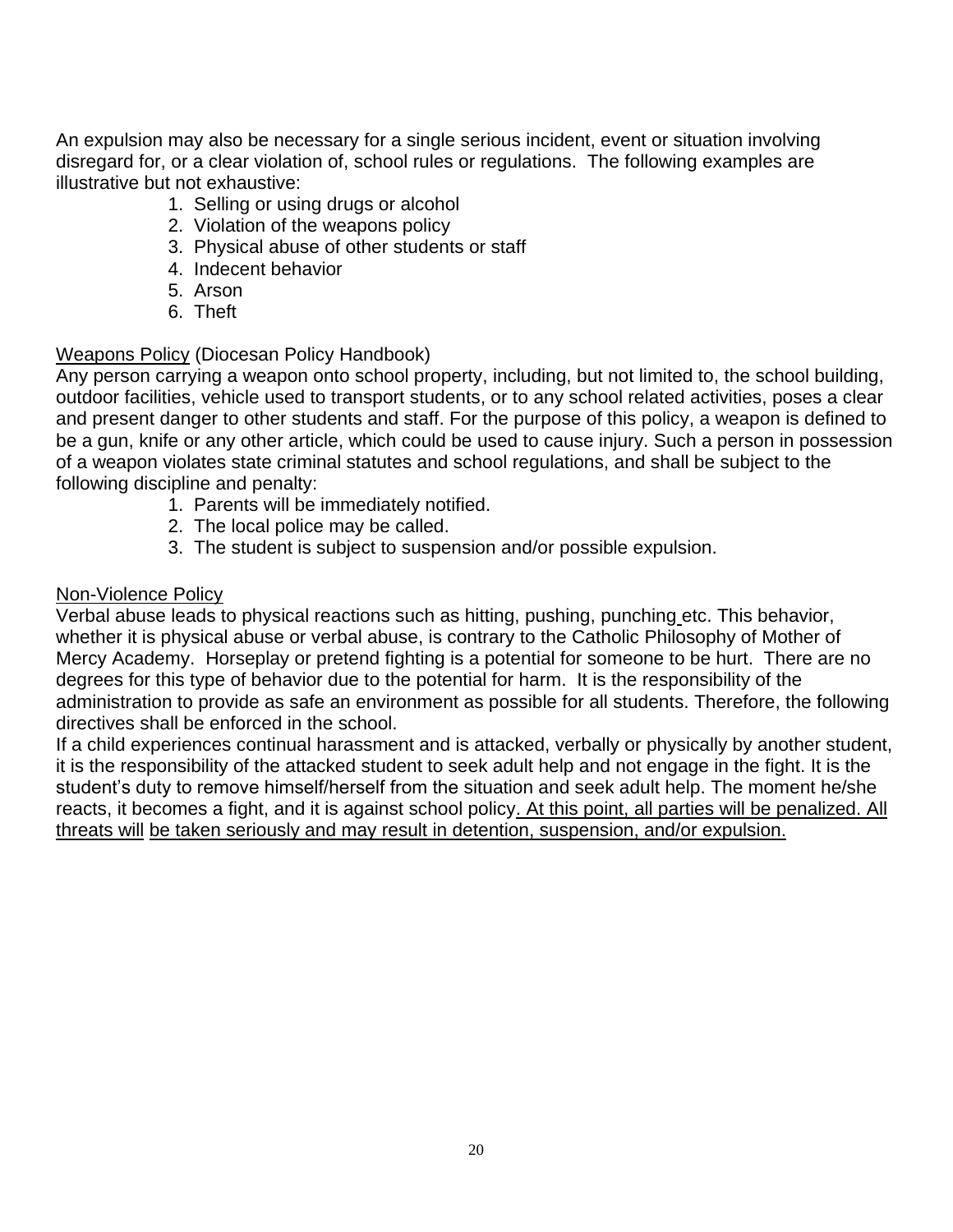# **No Bullying Policy**

The Diocese of Pittsburgh has adopted a zero-tolerance policy regarding students who bully other students. Teachers and administrators have attended diocesan directed in-service sessions to gain information in identifying and dealing with students who persist in participating in bullying tactics against their fellow students.

Our school works with the Allegheny Intermediate Unit and their school assigned guidance consoler to work on preventing and stopping bullying behavior. Students participate in class meetings frequently during each month where they share their feelings and opinions. They learn to follow the rules and seek solutions that help them handle bullying situations appropriately.

Bullying most often occurs when teachers/administrators are not present, such as in the cafeteria, on the playground, or on school buses. Also, cyber-bullying takes place on computers at home or by means of cell phones. Students witnessing bullying incidents, as well as students who are victims of bullying, are expected to report such incidents to a responsible adult in school or at home.

Our behavior policy promoting student responsibility encompasses student training on avoidance of bullying behavior. Each bullying episode will be dealt with on an individual basis by teachers and administration. Parents will be notified and actions will follow.

In extreme cases, the regional administrator, principal, teachers, and parents of students engaged in bullying will be asked to attend meetings to deal with the consequences of bullying episodes. Please find forms that will be used by faculty and administration for reporting and dealing with bullying incidents at the end of this handbook

# **BULLYING PREVENTION**

Bullying is a type of violence that occurs when someone uses their power unfairly and repeatedly to hurt someone else. MMA recognizes bullying as any word, look, sign or act that hurts a person's body, feelings, or personal affects. Bullying behaviors include not only physical aggression, but also emotional harassment and social alienation. This policy also includes cyberbullying between our students, whether it happens on school grounds or not. Cyberbullying is harassment made electronically, either directly to the child or through social media.

Bullying is distinguishable from peer conflict, which may be more of a power struggle and may involve inappropriate actions by all parties involved in the conflict. Peer conflict may occur once, but left unresolved, may result in repeated conflicts over time that may seem unrelated to the initial disagreement. It is important to recognize that sometimes peer conflict results in bullying behavior by one or more of the parties involved. Although the conflict may be the underlying cause of the bullying behavior, it is important to recognize that ANY inappropriate behavior will not be tolerated and is actionable under our bullying prevention policy. Conflict between students may not always be resolved, but adult intervention can help all parties replace hurtful behavior with appropriate, respectful responses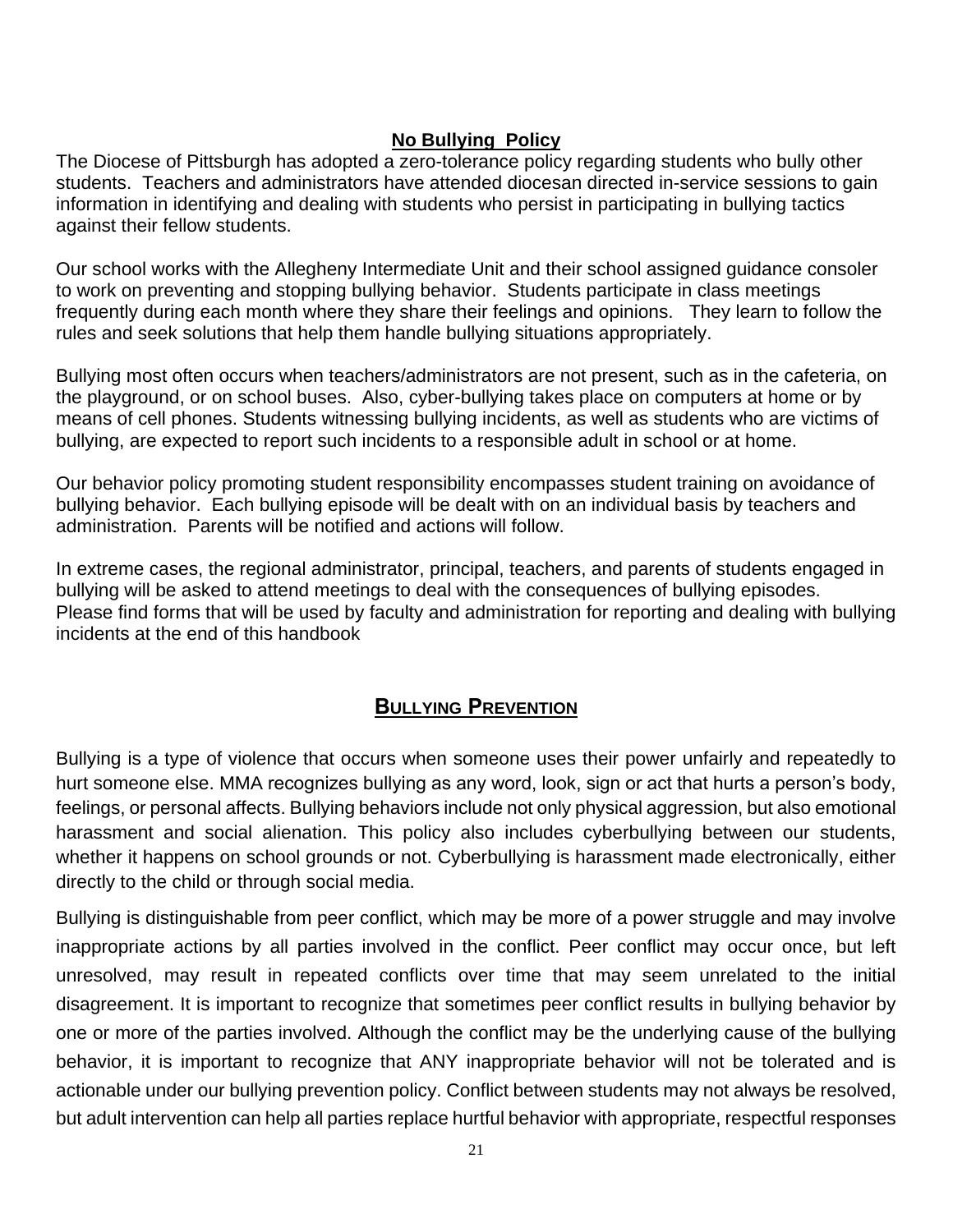to achieve our goal of a peaceful, inclusive, work environment in the classroom.

To make our school violence-free and safe from bullying, we pledge

- ξ Not to tolerate bullying
- $\zeta$  To intervene in incidents of bullying and strictly enforce rules against bullying
- To empower students to report bullying behavior and to treat one another with respect

Students at SGS are responsible to adhere to four anti-bully rules:

- 1. We will not bully others.
- 2. We will help students who are bullied.
- 3. We will include students who are left out.
- 4. If we know somebody is being bullied, we will tell an adult at school and an adult at home.

Documentation is kept on students who engage in any form of bullying. Any student involved in continued efforts to bully or harass any student or faculty member will face serious consequences and possible expulsion.

# **WHEN THE DISCIPLINE POLICY APPLIES**

- ξ While attending school
- While arriving at or departing from school
- While on school property for any reason
- While riding school buses or vans
- While waiting at the bus stop
- While attending any school related functions, e.g. sports events, field trips, assemblies, skating parties, church activities, community programs, Brownies/Girl Scouts, After School Program, etc.
- $\xi$  While off campus, if the actions directly affect the school, it's employees or it's students

The safety of any student on school property after school hours is the responsibility of the adult leader. Order within any educational setting permits learning to progress, as it should. A disciplined person and a disciplined atmosphere promotes:

- $\zeta$  Individual and group learning
- Development of self-control
- Expected individual and group social behavior
- $\zeta$  Self-respect and respect of others
- Making right choices and accepting consequences of choices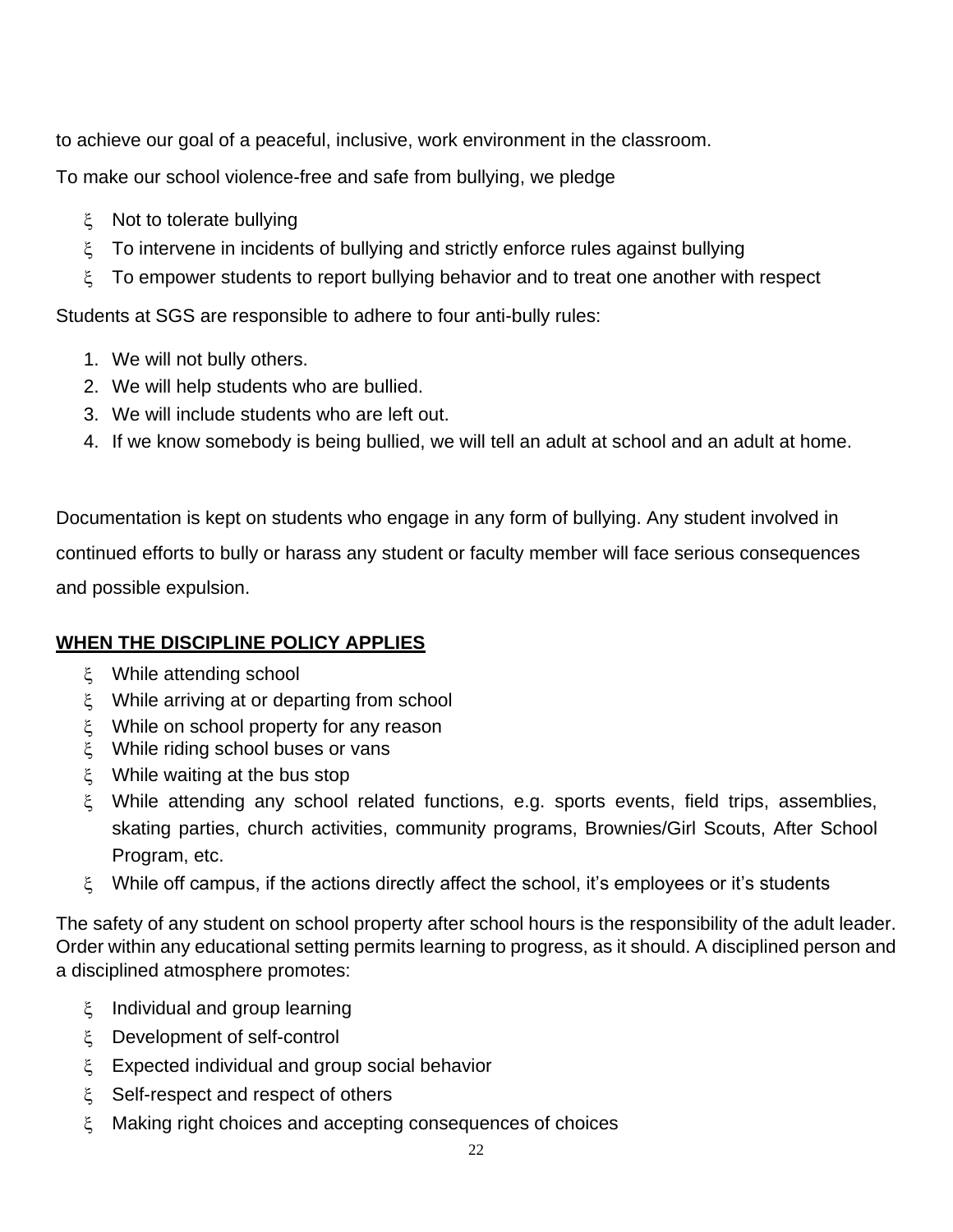- ξ Good listening
- ξ Recognizes one's rights and the rights of others
- Pride in self and in one's work
- The implementation of Christian principles of community, charity, kindness, justice, good sportsmanship, etc.
- An emphasis on doing one's best

MMA realizes that the foundation for all of the above is taught and caught in the home. With this in mind the, student is expected to display proper behavior at all times.

# **LUNCH DETENTION / SUSPENSIONS (IN-SCHOOL / OUT-OF-SCHOOL)**

Discipline is the key to good conduct and to respecting the rights of others and is essential to learning.

Classroom standards and expectations for student behavior vary according to age and are determined by the individual teacher. If behavior warrants action, a student may be issued detention by any member of the faculty or administration. Depending on the severity, this detention may be served either during lunch/recess or after school hours. If the detention is after school, parents/guardians are responsible for transportation.

If a lunch/recess detention is issued to a pupil, that pupil will be seated separately from their classmates and friends. After eating, the student may have an assignment to complete as part of this detention.

In the event of a serious act of misbehavior or repeated acts of misbehavior, a student may serve either an in-school or out-of- school suspension. The number of days of these suspensions will be determined by administration. If misconduct continues, a student may be asked to leave the school. These decisions rest with the administration and may be necessary for the benefit of the total program.

# **RIGHTS OF NON-CUSTODIAL PARENTS / GUARDIANS**

The Family Educational Rights and Privacy Act gives full rights to each parent/guardian, unless the school has been provided with evidence that there is a court order, state's statute, or legally binding document relating to such matters as divorce, separation, or custody that specifically revokes these rights. Such an order is to be on file in the school office and those persons responsible for the child are to be informed of the circumstances.

Every effort is made to keep the non-custodial parent/guardian apprised of the progress of the child through reports, report cards, and parent/guardian/teacher conferences**.**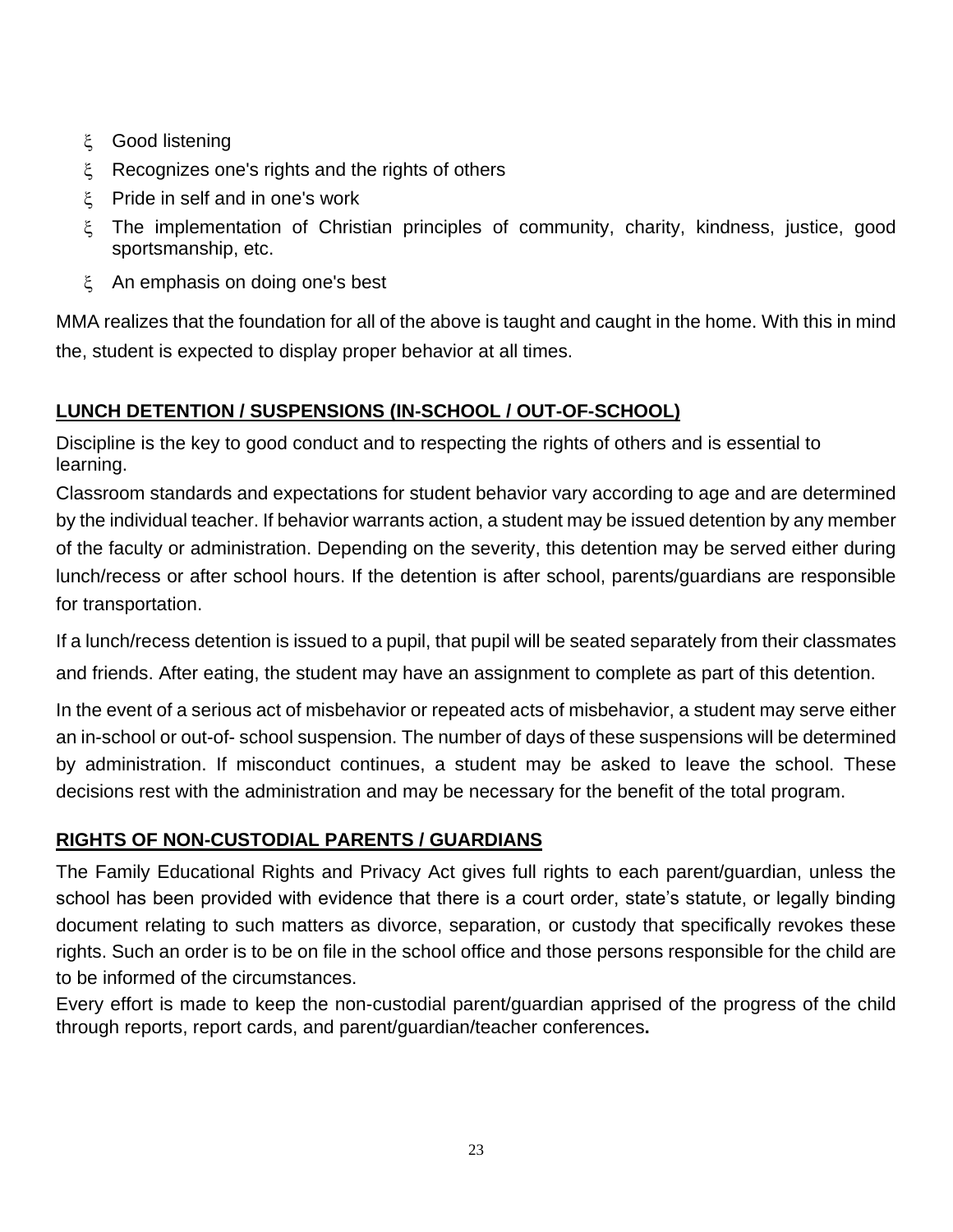# *DISMISSALS*

Those students changing their means of getting home, including buses, walkers, or car riders, must have a written note from a parent or guardian. This note should be addressed to the child's homeroom teacher, who in turn, sends the request to the office.

# *CAR RIDERS*

In the morning, car riders must be in the classroom by 8:20 a.m.

At dismissal all car riders will be picked up at the Gym Door using the Curb Lane. Parents must remain in their car for the safety of the children and the convenience of other parents. **PARENTS OF CAR RIDERS MUST TURN LEFT AT THE BOTTOM OF THE DRIVEWAY TO AVOID PASSING SCHOOL BUSES ON GREENRIDGE DR. THAT CAN RESULT IN A TRAFFIC VIOLATION/CITATION FROM AREA POLICE.**

# *BUS RIDERS*

Students who move within the parish territory must request a bus transportation change by contacting our office. The secretary in turn will contact the school district serving your child. Only after all necessary forms have been approved can the change take place. **Students must ride only the bus to which they have been assigned. The bus driver can refuse to honor parent requests without official bus transportation change forms filed with transportation offices in the various school districts serving our school.**

#### *EARLY DISMISSAL*

Unless the reason is urgent, parents should refrain from requesting an early dismissal. **Requests for early dismissal must be in writing, signed by a parent and delivered to the office in the morning before the first period**. **A TELEPHONE CALL IS NOT SUFFICIENT TO SECURE THE EARLY DISMISSAL OF A CHILD.** If at all possible, medical and dental appointments should be scheduled at times other than during school hours. Early dismissal students must be picked-up at the school office by the parent or other appointed adult. A pupil will be allowed to leave the school grounds with a person other than the parent ONLY if written permission and identification have been supplied by the parent or guardian.

# *EMERGENCY CONTACT*

It is essential that we have both a home and a work telephone number and an emergency phone number to reach a responsible adult for each child. An answering machine cannot help us help your child in an emergency. **Emergency cards need to be updated whenever a change in phone number or address occurs. New emergency cards may be obtained from the school office. If your only means of contact is a cell phone, make sure it is on during school hours; 8:00 a.m. until 3:00 p.m.**

#### *EMERGENCY CLOSINGS*

In the event of snow or other inclement weather, Mother of Mercy Academy shall follow the action of the Baldwin-Whitehall District in determining dismissal, delayed openings or school cancellations. TUNE IN TO KDKA RADIO AND TV, WTAE, AND WPXI TV FOR ANNOUNCEMENTS OF SCHOOL DELAYS, CLOSINGS, AND EARLY DISMISSALS. You will also receive a phone call with a recorded message detailing the change.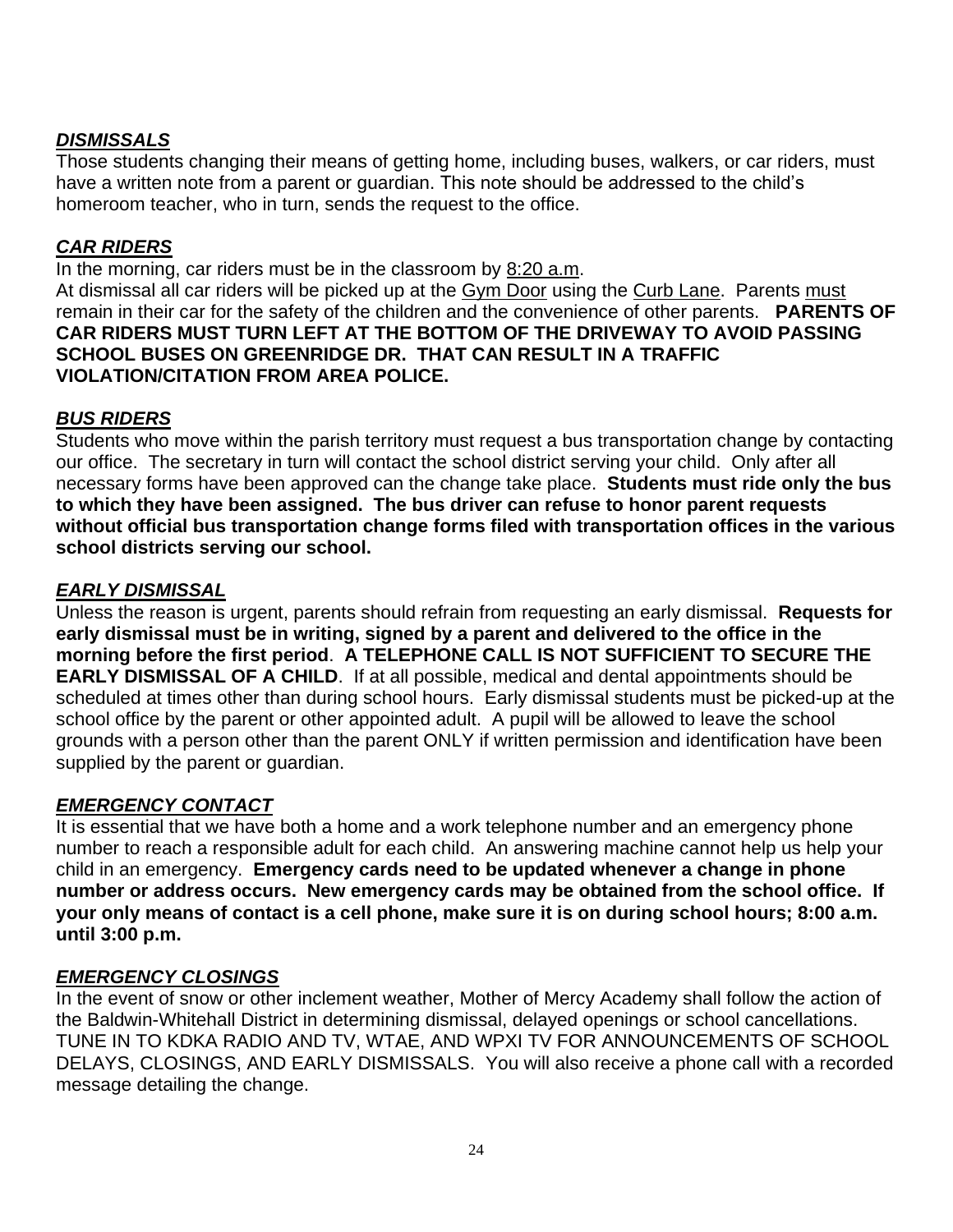**ALSO, RESIDENTS OF THE BALDWIN/WHITEHALL SCHOOL DISTRICT HAVE BEEN PLACED ON THEIR AUTOMATED SKYLERT SYSTEM WHICH WILL CALL YOUR HOME DIRECTLY TO ALERT YOU TO A SCHOOL DELAY OR CLOSING.**

PLEASE DO NOT CALL THE SCHOOL TO INQUIRE ABOUT THESE MATTERS. IN MOST INSTANCES, NO ONE WILL BE HERE TO ANSWER IT DURING EMERGENCY CLOSINGS.

# **EXTENDED DAY: MORNING AND AFTER SCHOOL CARE**

Mother of Mercy Academy will have before and after school care available. The program will be run by Miss Anngela Monaco. The program will be available in the morning from 7:00 a.m. – 8:00 a.m. and in the afternoon from dismissal until 6:00 p.m.

The cost will be \$5 per hour per child. You do not need to sign-up in advance, but it is always very helpful once school gets started to let Miss Monaco know if you will be consistently using the program on certain or all days.

# Before-and-After Care Hours

Monday-Friday

Morning : 7am-8am

Afternoon: Dismissal until 6pm

- *Important notes:*
- *Before school care will not be offered on days in which school is delayed.*
- *After school care will not be offered in the case of any early dismissal.*
- *Families who do not pick up their children by 6:00 p.m. are subject to higher fees.*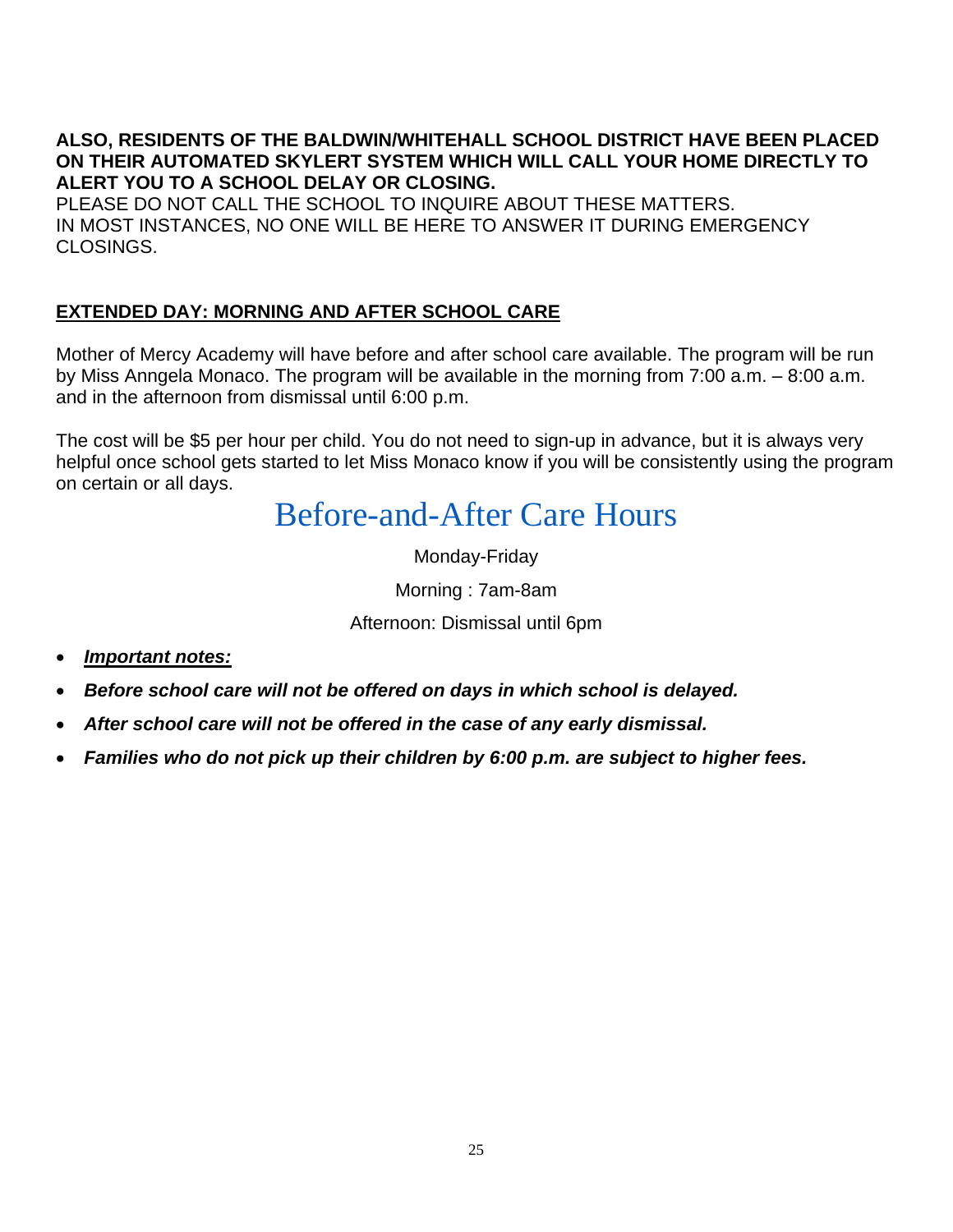#### **DRESS CODE**

#### **Mother of Mercy Academy Elementary School Uniform Dress Code**

#### *Effective 2021-2022 School Year*

• Please note that any existing uniforms from St. Elizabeth or St. Gabriel may continue to be used for this school year. Subsequent school years will adhere to a revised dress code which will drop any St. Elizabeth/St. Gabriel specific uniforms as the school transitions to school specific uniforms.

#### **Uniform Supplier**:

**Pro3 Services** 2101 Greentree Road, Suite A109 Pittsburgh, PA 15220 [www.pro3services.com](http://www.pro3services.com/) 412.279.1102

#### **General Rules:**

- The uniform policy applies to grades Kindergarten  $-8<sup>th</sup>$  grade. The attire for Preschool is neat, casual wear with socks and tennis shoes – no flip flops.
- Uniform pieces EXCEPT uniform pants, shorts, skirts, skorts, socks and shoes must be purchased from Pro 3 Services. Pro 3 carries everything you need but you are welcome to look elsewhere as long as what you purchase meets the Dress Code requirements.
- All uniforms should be clean, neat, and properly fitted. It is expected that students come to school in their full uniform each day unless otherwise instructed.
- Parents can be called to bring the proper uniform to their child if they are in violation.
- Please be advised that when weather is appropriate students will go outside for recess. Make sure they are appropriately dressed for the day's forecast.
- Students may wear any (school) branded athletic outfit from Pro3 services instead of their regular school uniform on their gym day INCLUDING All School Liturgy days.
- **On Dress Down Days:** Modest dress is always required. Girl's may not wear heels, open-toed or backless shoes, or sandals. Socks must be worn. Hooded sweatshirts are acceptable during cool weather, but hoods may not be up. Midriff shirts are not permitted for boys or girls. SHORT SHORTS ARE NEVER ACCEPTABLE FOR EITHER BOYS OR GIRLS.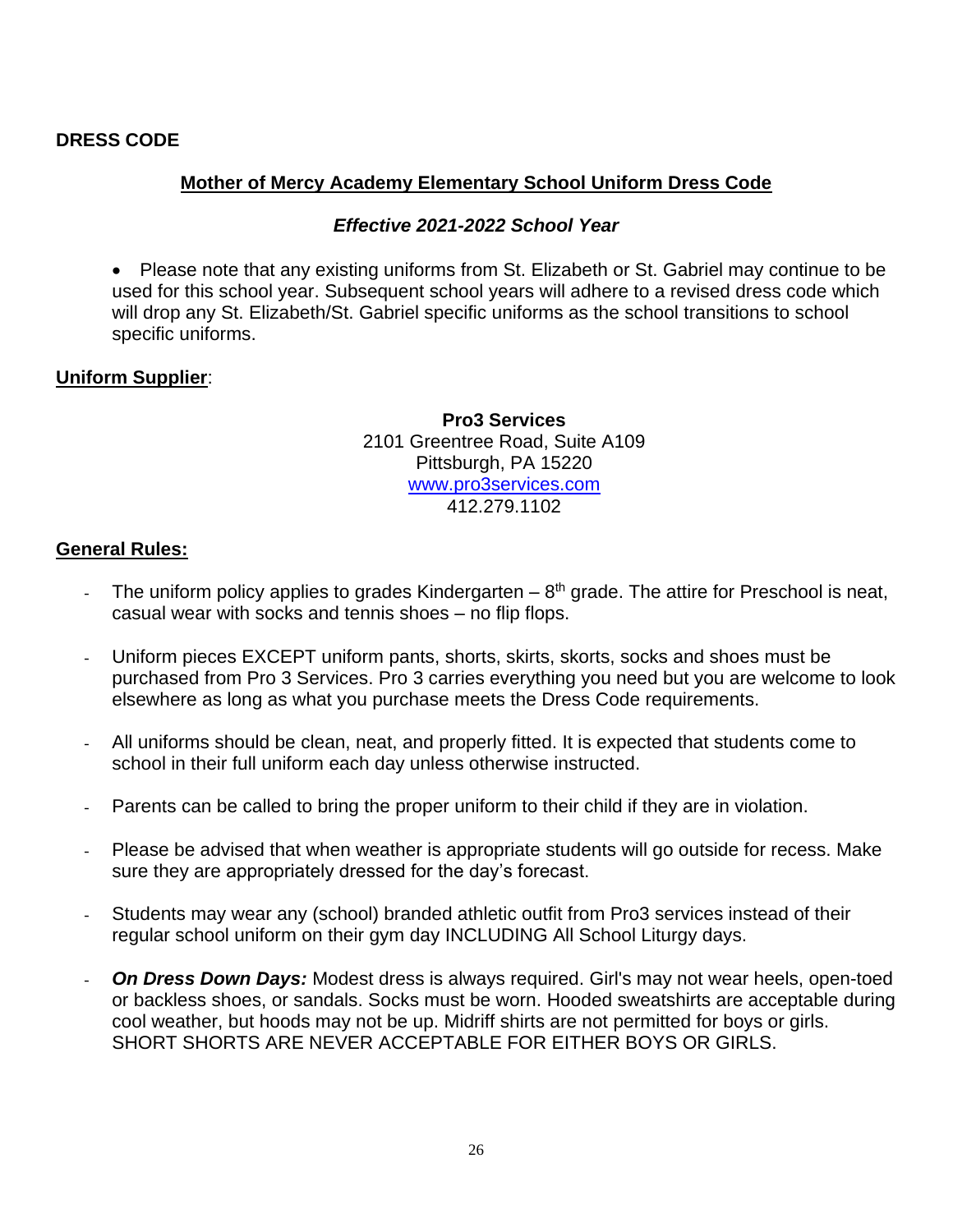# **Boys**

# Standard Uniform (Year-round)

| <b>Item</b>                                 | <b>Description/Color</b>                                                                                                                                                   |
|---------------------------------------------|----------------------------------------------------------------------------------------------------------------------------------------------------------------------------|
| Polo                                        | White, Green, Yellow, Light Blue. (Regular or with school logo)                                                                                                            |
| Oxford                                      | White, Light Blue (Regular or with school logo)                                                                                                                            |
| Pants                                       | Khaki, Navy or Black - Not cargo style                                                                                                                                     |
| Belt                                        | Belt required for pants or shorts.                                                                                                                                         |
| <b>Socks</b>                                | Solid colors (white, navy, gray, black) that cover ankle. No Logos                                                                                                         |
| <b>Shoes</b>                                | Dress or tennis shoes of any color (No light up shoes or shoes with wheels)                                                                                                |
| Boots (during inclement<br>weather)         | Black or brown boots may be worn during inclement weather.                                                                                                                 |
| Over-wear                                   | ALL STUDENTS may wear a (school) embroidered sweatshirt, sweater, sweater vest, 1/4<br>zip pull over, or (school) branded athletic jacket may be worn over uniform shirts. |
| Hair                                        | Hair must be neatly trimmed, clean and be of natural hair colors.                                                                                                          |
| Unacceptable-Hair                           | No unnatural colors are permitted in the form of highlights, tips, or full head. Highlights of<br>natural colors are permitted.                                            |
| Unacceptable-Jewelry                        | Boys are not to wear earrings larger than a small stud.                                                                                                                    |
| <b>Unacceptable-Items</b><br>untucked       | All uniform shirts, blouses and polos must be neatly tucked into uniform pants or shorts.                                                                                  |
| Unacceptable-<br><b>Undergarments shown</b> | Boys' undergarments are never to be displayed above shorts or slacks.                                                                                                      |
| <b>Unacceptable-Flip Flops</b>              | No flip/flops or backless shoes are permitted with uniforms or on Dress Down Days.                                                                                         |

#### Mass Attire

| Item                   | <b>Description/Color</b>                |
|------------------------|-----------------------------------------|
| Oxford                 | White                                   |
| Tie                    | Any                                     |
| Pants                  | Khaki, Navy, or Black - Not cargo style |
| Shorts (during summer) |                                         |
| Shoes                  | Tennis shoes or dress shoes             |

# Summer dress (First Day of School-October 31, April 1-Last Day of School)

| Item             | <b>Description/Color</b> |  |
|------------------|--------------------------|--|
| Standard uniform | Described above.         |  |
| Shorts           | Khaki, Navy, or Black    |  |

# Gym

| Item    | <b>Description/Color</b>                                                                                     |
|---------|--------------------------------------------------------------------------------------------------------------|
| 7 T - 7 | Anything previously used for School 21-22 (Including royal blue with St. E logo on front and any St. Gabriel |
| Shirt   | Logo)                                                                                                        |
|         | Newly merged school gym attire will also be available for purchase at Pro 3                                  |
|         |                                                                                                              |
| Shorts  | Anything previously used for School 21-22 (Including logo material from either school)                       |
|         | Newly merged school gym attire will also be available for purchase at Pro 3<br>٠                             |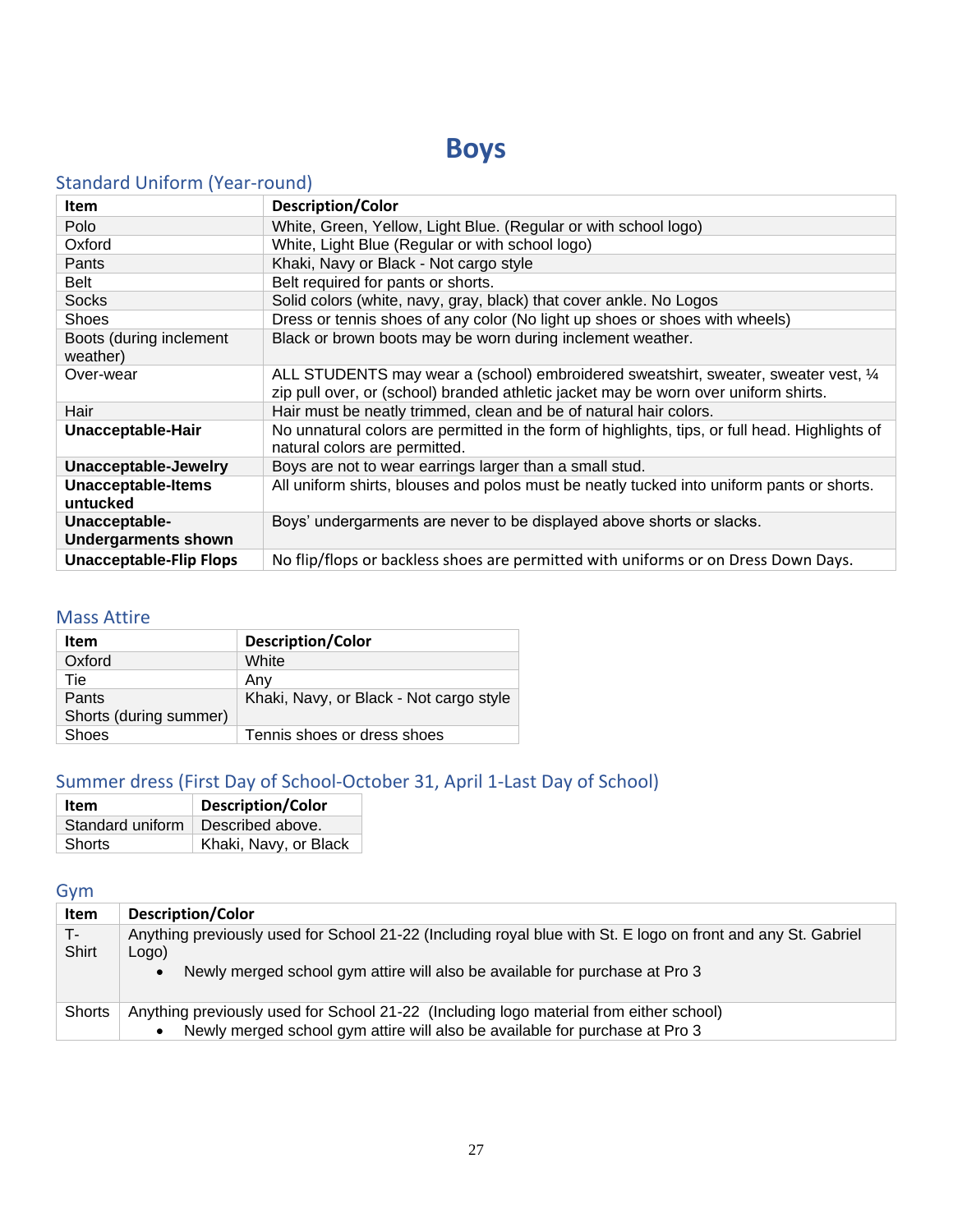# **Girls**

# Standard Uniform (Year-round)

| Item                     | Description/Color                                                                                                               |
|--------------------------|---------------------------------------------------------------------------------------------------------------------------------|
| Polo                     | White, Light Blue, Green, Yellow. (Regular or with school logo)                                                                 |
| Oxford                   | White, Light Blue. (Regular or with school logo)                                                                                |
| Pants                    | Khaki, Navy or Black                                                                                                            |
| Jumper                   | Khaki, Navy, Approved plaid *only 1st-4th<br>(MUST NOT BE SHORTER THAN 3" ABOVE KNEE.)                                          |
| <b>Skirt</b>             | Khaki, Navy, Approved plaid<br>(MUST NOT BE SHORTER THAN 3" ABOVE KNEE.)                                                        |
| <b>Skort</b>             | Khaki, Navy, Approved plaid<br>(MUST NOT BE SHORTER THAN 3" ABOVE KNEE.)                                                        |
| <b>Belt</b>              | Belt required for pants or shorts.                                                                                              |
| <b>Tights</b>            | White, navy, black tights, or knee                                                                                              |
| Leggings                 | Leggings under skirts or skorts are permitted during inclement weather.                                                         |
| <b>Shoes</b>             | Dress or tennis shoes of any color (No light up shoes or shoes with wheels)                                                     |
| Unacceptable -<br>shoes  | Fur lined shoes                                                                                                                 |
| <b>Boots</b>             | Black or brown boots may be worn during inclement weather.                                                                      |
| Hair                     | Hair must be neatly trimmed, clean and be of natural hair colors.                                                               |
| Unacceptable - hair      | No unnatural colors are permitted in the form of highlights, tips, or full head. Highlights of<br>natural colors are permitted. |
| Earrings                 | Girls are permitted to wear small hoop earrings no larger than 1/2 inch. No dangling earrings.                                  |
| Nail Polish              | Neutral color. No dark colors, artificial nails, or designs of any kind.                                                        |
| Unacceptable -<br>makeup | NO makeup is permitted at any time.                                                                                             |

#### Mass Attire

| ltem | <b>Description/Color</b>                    |  |
|------|---------------------------------------------|--|
|      | Uniform   Standard Uniform Described above. |  |

# Summer dress (First Day of School-October 31, April 1-Last Day of School)

| Item   | <b>Description/Color</b>                    |  |
|--------|---------------------------------------------|--|
|        | Uniform   Standard Uniform Described above. |  |
| Shorts | Khaki, Navy or Black                        |  |

# Gym

| <b>Description/Color</b>                                                                                     |
|--------------------------------------------------------------------------------------------------------------|
| Anything previously used for School 21-22 (Including royal blue with St. E logo on front and any St. Gabriel |
| Logo)                                                                                                        |
| Newly merged school gym attire will also be available for purchase at Pro 3                                  |
|                                                                                                              |
| Anything previously used for School 21-22 (Including logo material from either school)                       |
| Newly merged school gym attire will also be available for purchase at Pro 3<br>٠                             |
|                                                                                                              |

#### **HOMEWORK**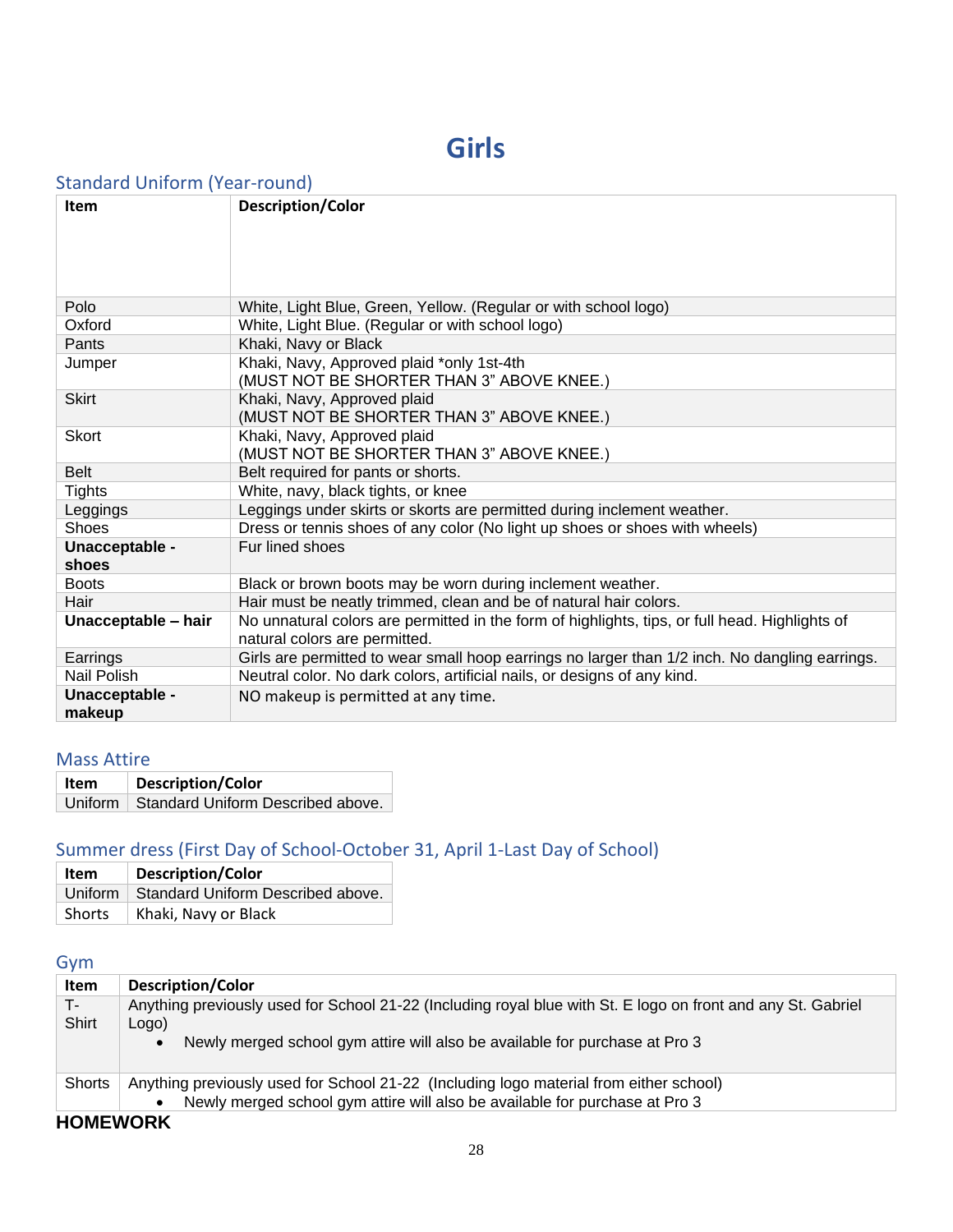In kindergarten through eighth grade, a reasonable amount of homework, according to grade level, is of great educational value and so it can assigned every day. Assignments are not always written. Study and memory work are frequently assigned. Homework is assigned on a regular basis to:

- enrich school experiences
- provide practice and review
- develop good study habits
- $\zeta$  teach responsibility, and
- foster originality.

Families may assist students with home assignments in the following ways:

- Provide a quiet spot away from the television, telephone, or other distracting elements. Homework should be done at home and not at dance or soccer practice or other extra-curricular activities.
- $\zeta$  Check to see what was accomplished during the designated study time regarding completeness, neatness, and correctness.
- Be willing to listen to reading, spelling, and math facts and to explain procedures, but never do the assignment for your child.
- Check your child's school issued homework notebook. Students in second through eighth grade are issued a homework planner courtesy of our PTG.
- $\xi$  Consult the teacher if the child uses the excuse of no homework too often.

Students are responsible for entering homework in their plan book, gathering necessary materials, completing work, and turning in their assignments on time. All work should be completed in a neat fashion. If for some reason the child cannot complete an assignment, the parent/guardian should inform the teacher via a written note stating the reason. Arrangements should be made as soon as possible to make up incomplete assignments.

Incomplete, missing or late homework makes it difficult for teachers to assess lesson mastery and will have a detrimental effect on a student's grade. Students will be required to refrain from involvement in school-related extracurricular clubs and sports if there are more than three missing, late or incomplete homework assignments in any one subject during a grading period.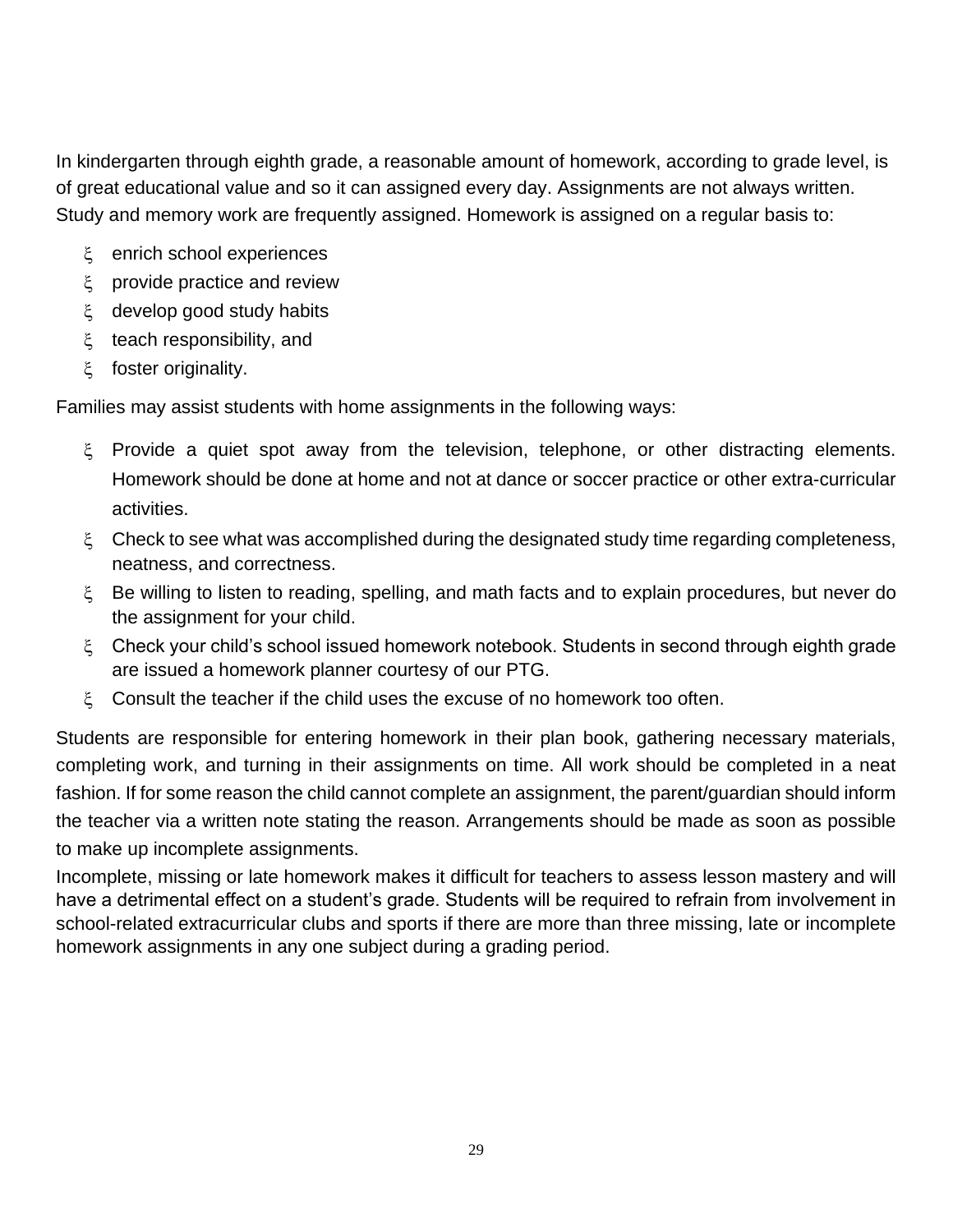The diocese recommends the following time schedule for home study:

| Primary - levels K-3          | 30 minutes          |
|-------------------------------|---------------------|
| Intermediate - levels 4-5     | 45 minutes          |
| Upper Elementary - levels 6-8 | $1 - 1 - 1/2$ hours |

At the discretion of the teacher, homework may be assigned on weekends. In case of a student's absence, requests for homework should be made before noon to the school office. It is recommended that fourth through eighth grade students, have access to a computer at home. This also applies to students in third grade beginning in the last semester of third grade. Arrangements may be made to complete work requiring a computer using the school computers in the case of a temporary loss of access. Additionally, computer work can be completed through the use of a computer at a local public library.

# **LITURGY**

All students participate in the celebration of the Mass throughout the school year, typically on Friday's at 9:00 a.m. On Holy Days of Obligation, students will attend Mass as a group. In addition, students have the opportunity to receive the Sacrament of Reconciliation, to participate in the Stations of the Cross during Lent, and to experience other para-liturgical services during the school year.

# **LOST AND FOUND**

All personal items should be marked with student's name; this includes all articles of clothing. Students must be responsible for their own property. Lost textbooks and workbooks will be replaced, and the cost charged to the parents. Items sent to the office will be kept for a short period of time before either being donated or thrown away.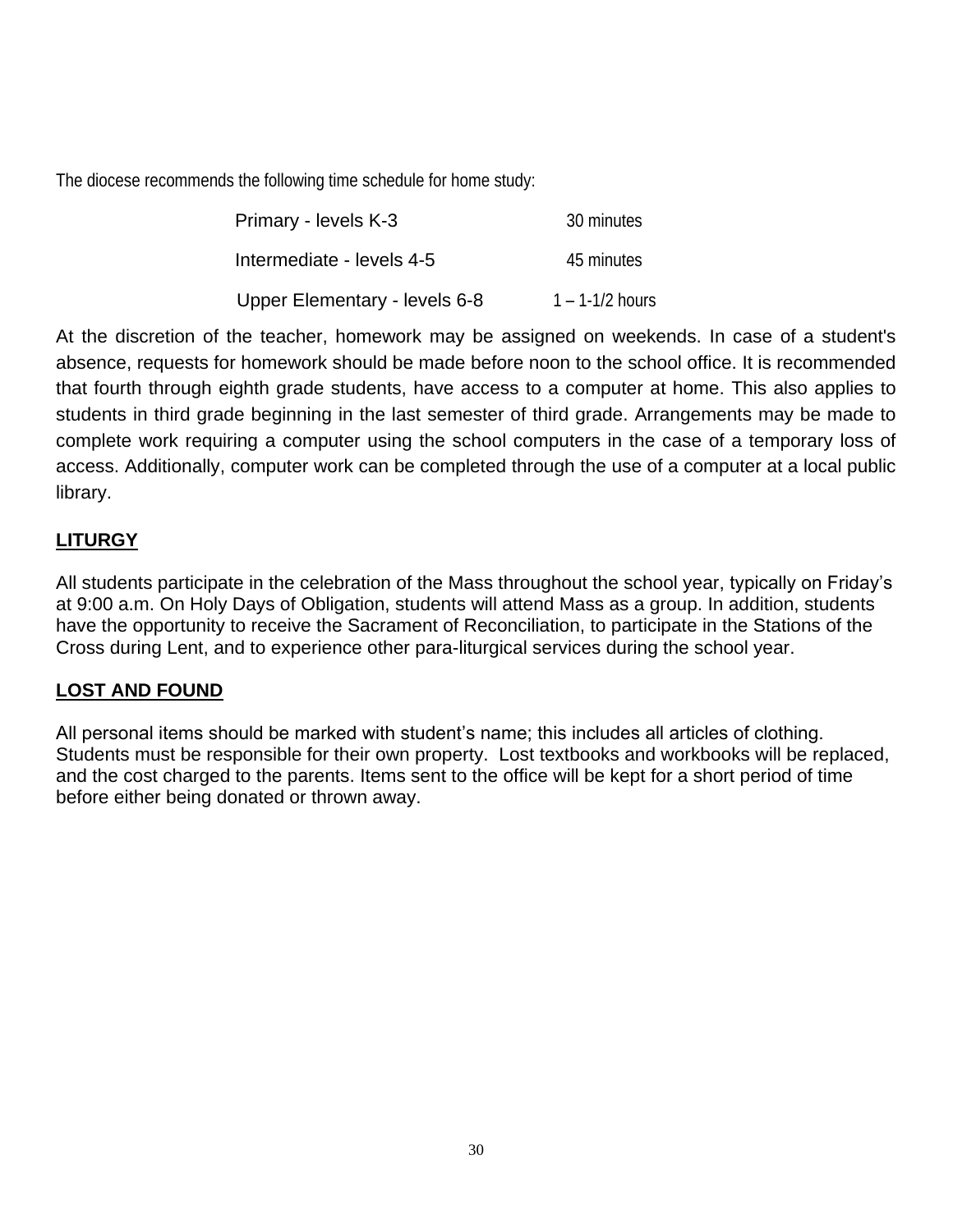# **MEDICATION POLICY**

In accordance with Diocesan School Policy, No. 560.07, of the Diocesan School Handbook, medication should be given at home, and physicians should be asked to change the schedule for the administration of medication so that it can be given before or after school hours.

For the safety of our students and in order to avoid potential liability for the school and school personnel, this policy is effective immediately.

**With the direction of the Baldwin-Whitehall School Nurse, the Authorization For Administration of Prescription Medication at School Forms must be signed and completed by parents and physicians; this pertains to self-administered emergency drugs such as epipens and inhalers. No other medication can be administered during school hours, unless done so by the school nurse.** In addition, children with severe conditions which may require extraordinary intervention by school personnel in the absence of a school nurse must sign a "Release and Hold Harmless" form prepared by the Diocese of Pittsburgh Legal Office.

You may send epi-pens and asthma inhalers with your child provided they are in a prescription box with your child's name displayed prominently on the prescription label and accompanied by the above-mentioned form. We will then store them in the office making them available to your child when needed.

# **PARENT TEACHER GUILD (PTG)**

The Mother of Mercy Academy PTG is an organization which provides opportunities for parents and teachers to work together to enhance their children's learning. The organization also helps promote and organize fundraising. Fundraising funds are part of the schools operating budget and also gives parents a chance to be more personally involved in the activities of the school. The PTG holds one general meeting at the beginning of the school year. Parents are encouraged to join this supportive organization.

# **PERSONAL POSSESSIONS**

Students may not bring any articles to school which are distracting to the learning process and/or expensive to replace. These items can be confiscated and returned to the student at the conclusion of the school day to be taken home. The school will assume no responsibility for personal items damaged on property.

# **PETS**

Pets are not permitted in the school. Some children as well as teachers may allergic reactions to pets.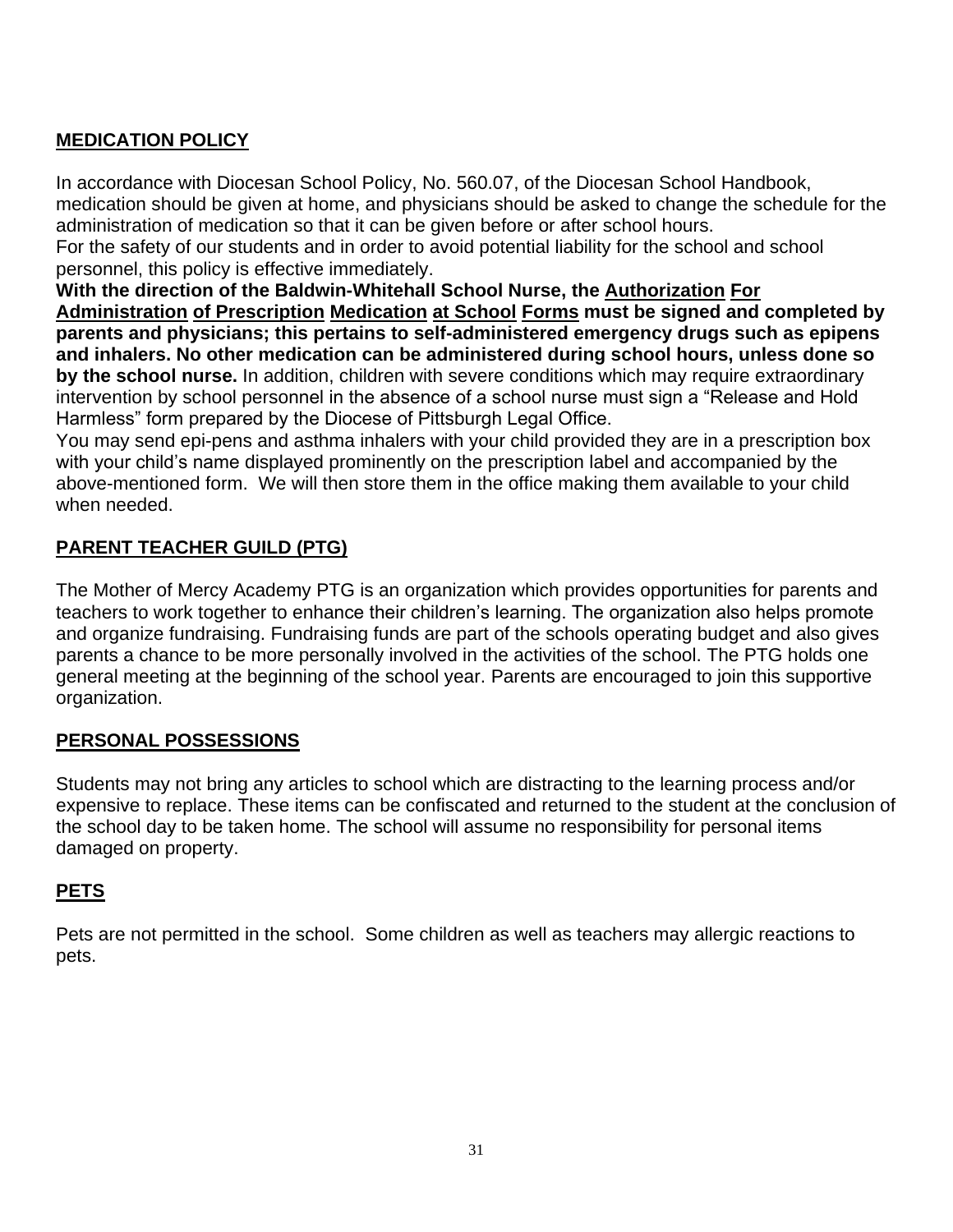# **RECESS**

All students will go outdoors for recess, except during inclement weather. Therefore, students should dress appropriately for outdoor recreation. When recess is being held outdoors, NO ONE is permitted in the classrooms unless they are accompanied by a teacher. The following rules are to be observed:

- 1. **STUDENTS ARE TO SHOW RESPECT FOR ALL PLAYGROUND AND LUNCHROOM MONITORS.**
- 2. Students are to show respect for each other and the property of others at all times. Bullying behaviors will have consequences.
- 3. Students will follow directions the first time they are given.
- 4. Students are only permitted in the building with permission of the playground supervisors and/or faculty members in charge of recess supervision.
- 5. Students are to remain in their designated play area.
- 6. There is to be no rough behavior one whistle is the signal to stop all inappropriate behavior.
- 7. At first bell, students are to freeze.
- 8. At second bell, students are to walk to designated line-up area
	- and follow their teachers into the school in a quiet and orderly fashion.

#### Consequences:

First Offense - Warning given; Second Offense - Student will be benched for the remainder of recess and reported to the Principal's office. Repeated offenses will result in the student remaining under supervision in the cafeteria for an extended period of days; losing recess privileges.

# **SCHOOL COUNSELING SERVICES**

#### Individual/Group Counseling:

A highly qualified and certified School Counselor from the Allegheny Intermediate Unit provides individual and small group counseling to children in grades K-8. Children may be referred by parents, administration, teachers, and through self-referral. Individual and group counseling requires parental permission. However, a student may be seen one time without parental consent if deemed necessary by the building administrator.

#### Developmental Guidance:

We value the social and emotional development of your child as much as their academic growth and success. Throughout the school year, our counselor from the Allegheny Intermediate Unit will be visiting classrooms to present lessons on topics including character education, conflict resolution, anger management, feelings, social skills, etc. The topics and grade levels chosen will be based on the needs of the building by the administrator and counselor. This service does not require parental permission. If you have any questions, please feel free to contact your building administrator.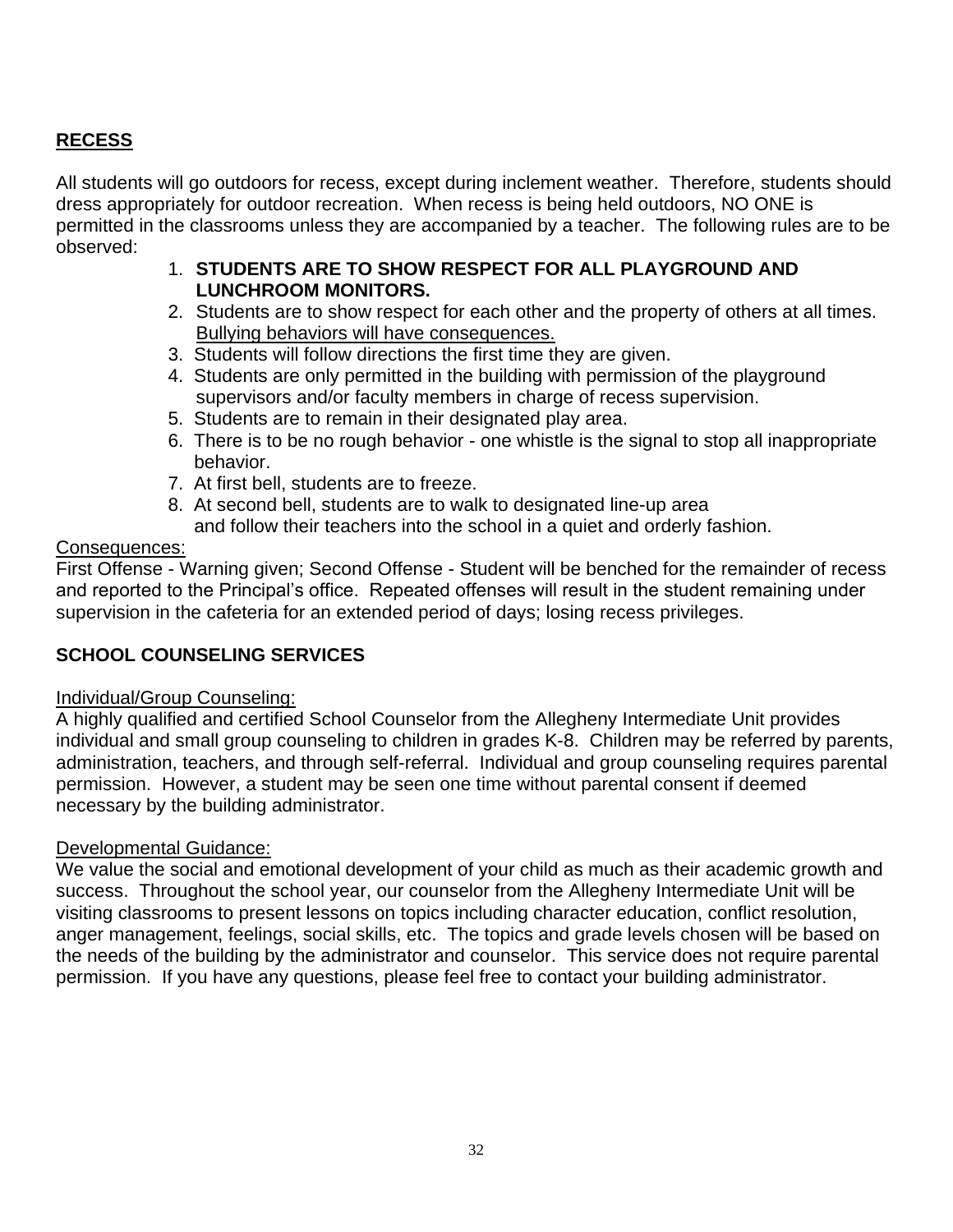# **SCHOOL LUNCH PROGRAM**

Mother of Mercy Academy is attempting to participate in the National School Lunch Program which requires that lunches meeting specific nutrient requirements be served every day. Currently, the Diocese of Pittsburgh is working with the state of Pennsylvania to gain approval to participate. As of this moment the approval has not been received. This program would provide free or reduced lunches for those is needs. We will pass any information onto you as soon as we receive it.

As we continue to wait on this, the school will still provide daily lunch options to parents but there will be a cost associated.

The cost of a student lunch is \$3.50 per day. The cost is \$17.50 for five lunches. Students buying lunches can pay for a full week of lunches on the last day of the week. Parents should place lunch money in a sealed envelope marked with the student's name, room number and the dollar amount. Parents will be notified of any change in the cost from one year to the next. Tickets will not be issued. We have established a roster system to eliminate lost tickets and to move students more quickly through the lunch line.

Milk is sold separately for those who carry their lunches. Ice cream and cookies are sold alternately. On Monday, Wednesday, and Friday, students can purchase 2 cookies at 25 cents each. On Tuesday and Thursday, students can purchase 1 ice cream treat at either 25 or 50 cents, depending on the item. We have limited consumption of sugar in accordance with the state wellness policies governing our National School Lunch Program. Nutritional Guidelines require that cookies and ice cream treats are in compliance with low fat, low sugar content.

#### **SPORTING EVENTS**

Mother of Mercy Academy provides boys the opportunity to participate in football, basketball, volleyball, cross-country, track and golf. Girls can choose to participate in basketball, volleyball, cross-country, track, golf and cheerleading.

**A temporary suspension from the athletic program will be given to any student who cannot follow school policy and regulations.** Any student who demonstrates an inability to follow school regulations even after a suspension, will be dismissed from the athletic program. **ANY STUDENT ABSENT FROM SCHOOL CANNOT PARTICIPATE IN SPORTS THAT DAY**. Students will lose temporary eligibility for academic lapses as well as serious disciplinary infractions.

# **STUDENT RESPONSIBILITY**

Each student is responsible for being on time and thoroughly prepared with materials and assignments for each class. The student is responsible for bringing books, homework, lunches, and gym clothing to school. Permission to make telephone calls for such items will only be granted for rare instances. If lunches are brought to school by parents, they should be left at the office where students may pick them up during their regular lunch period. Books must be kept clean and neat. All students must have book bags; however, backpacks will not be used to carry books from one class to another in school. We are sensitive to the weight of textbooks and recommend that students take only necessary supplies along with books for homework. Book bags that can be hand carried instead of backpacks are preferable to alleviate back injuries and discomfort.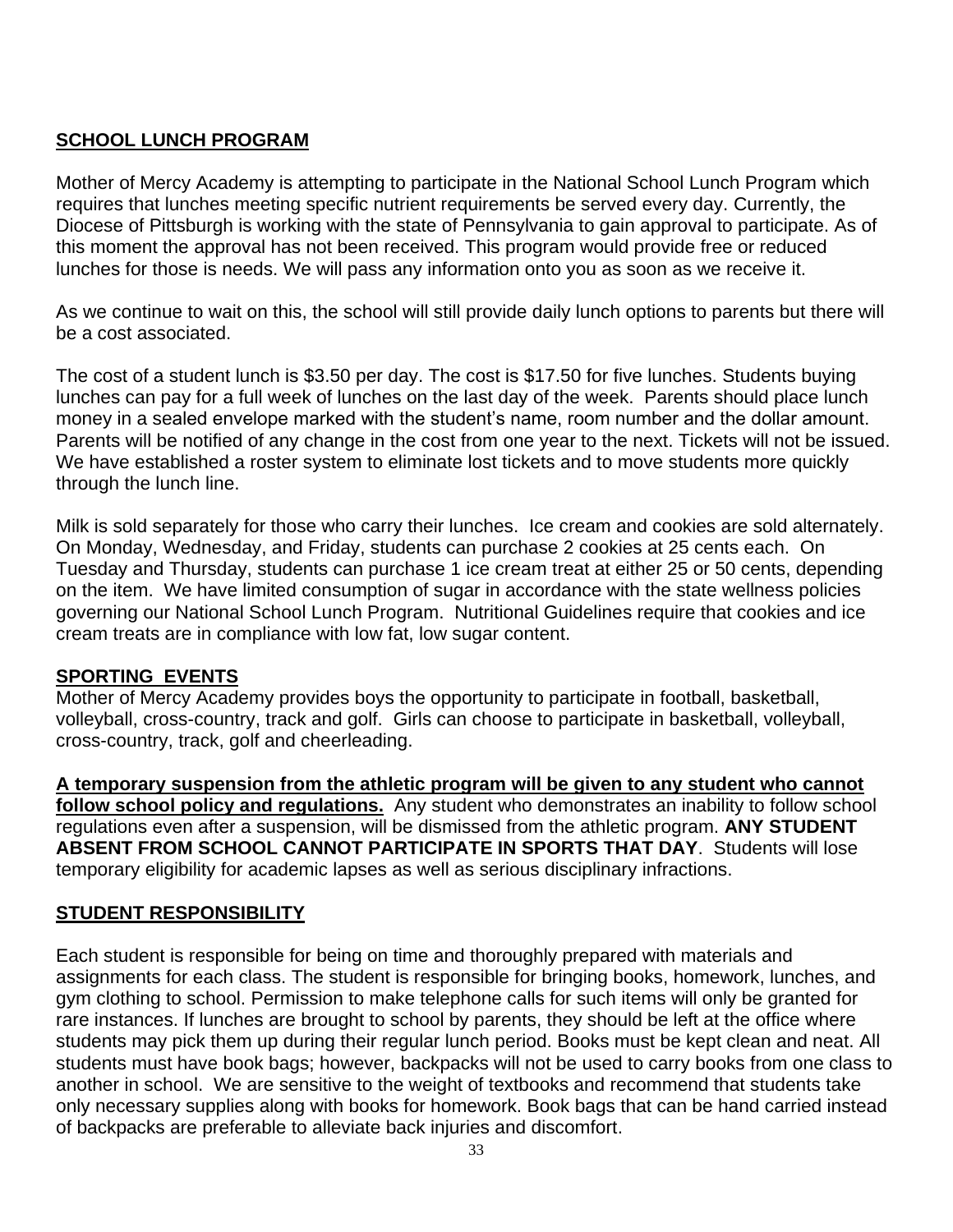# **SUPPORT SERVICES**

Mother Mercy Academy provides the following services:

- Remedial reading and math specialists from the Allegheny Intermediate Unit
- Speech and Language support from the Allegheny Intermediate Unit
- Guidance Counselor from the Allegheny Intermediate Unit
- Nurse one day every month from Baldwin/Whitehall School District
- Volunteer Nurses- We have a dedicated parent who are qualified RN's who help in the office several times a week.
- Dentist yearly check-up by school district dentist
- School Physician as designated by the school district
- Student Assistance Program
- Academic Support Program

# **TARDINESS**

A child who is not present in the classroom by 8:20 a.m. is considered to be tardy. To gain admission to a class, a tardy student must report to the office with their parent or guardian. Chronic tardiness will result in investigation by the school district Truant Officer.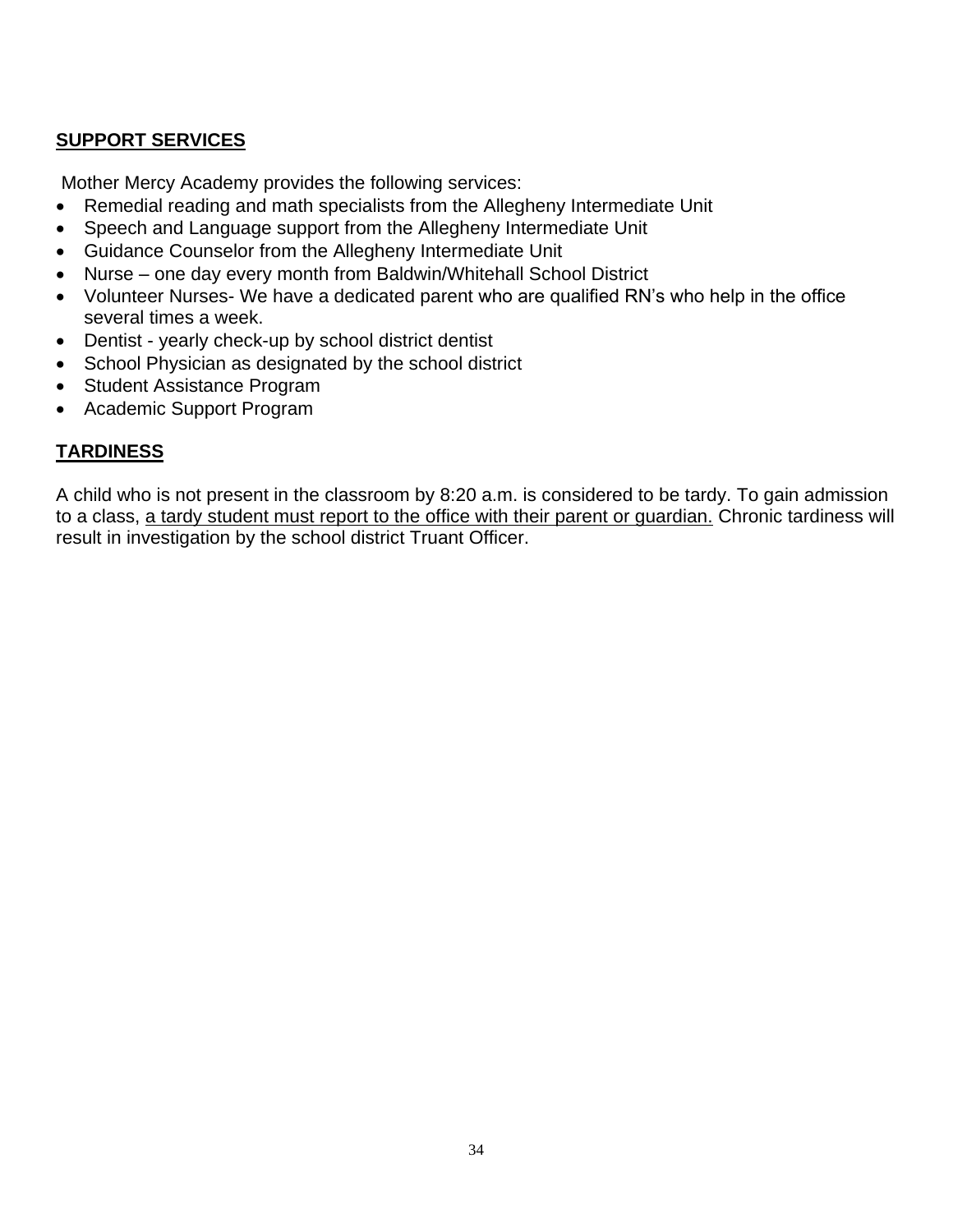# **TELEPHONE/Cell Phone Policy**

The office telephone is a school phone. Permission for students to use the phone must be given by the principal or school secretary. The telephones in the cafeteria and the Teachers' room are not to be used by students without specific permission from the office. Please be reasonable with phone requests.

#### **CELL PHONES ARE NOT PERMITTED TO BE IN USE BETWEEN 8:00 A.M. - 2:40 P.M. CELL PHONES ARE MAJOR DISTRACTIONS TO THE LEARNING PROCESS.**

**Cell Phones:**

- **Cell phones are for emergency purposes only.**
- **Cell phones will be turned in to homeroom teachers when the students arrive at school.**
- **All homerooms will have special secure boxes for cell phone storage. Each student will have an individualized number to avoid confusion.**
- **Students can retrieve their cell phones at the end of the day, if they have an early dismissal, or in the case of an emergency.**
- **Phone's must be turned off when put in the storage box.**
- **If a student is found to have a cell phone in class, or on his/her person, the phone will be confiscated, and a parent must come to school to retrieve it.**
- **Repeated cell phone infractions will result in the banning of the cell phone from school property.**
- **Any video or picture taken during the school day and of other students, faculty, or staff will have viewed as a major infraction and be treated as such.**
- **The school will assume no responsibility for personal items damaged on property. (this includes broken screens)**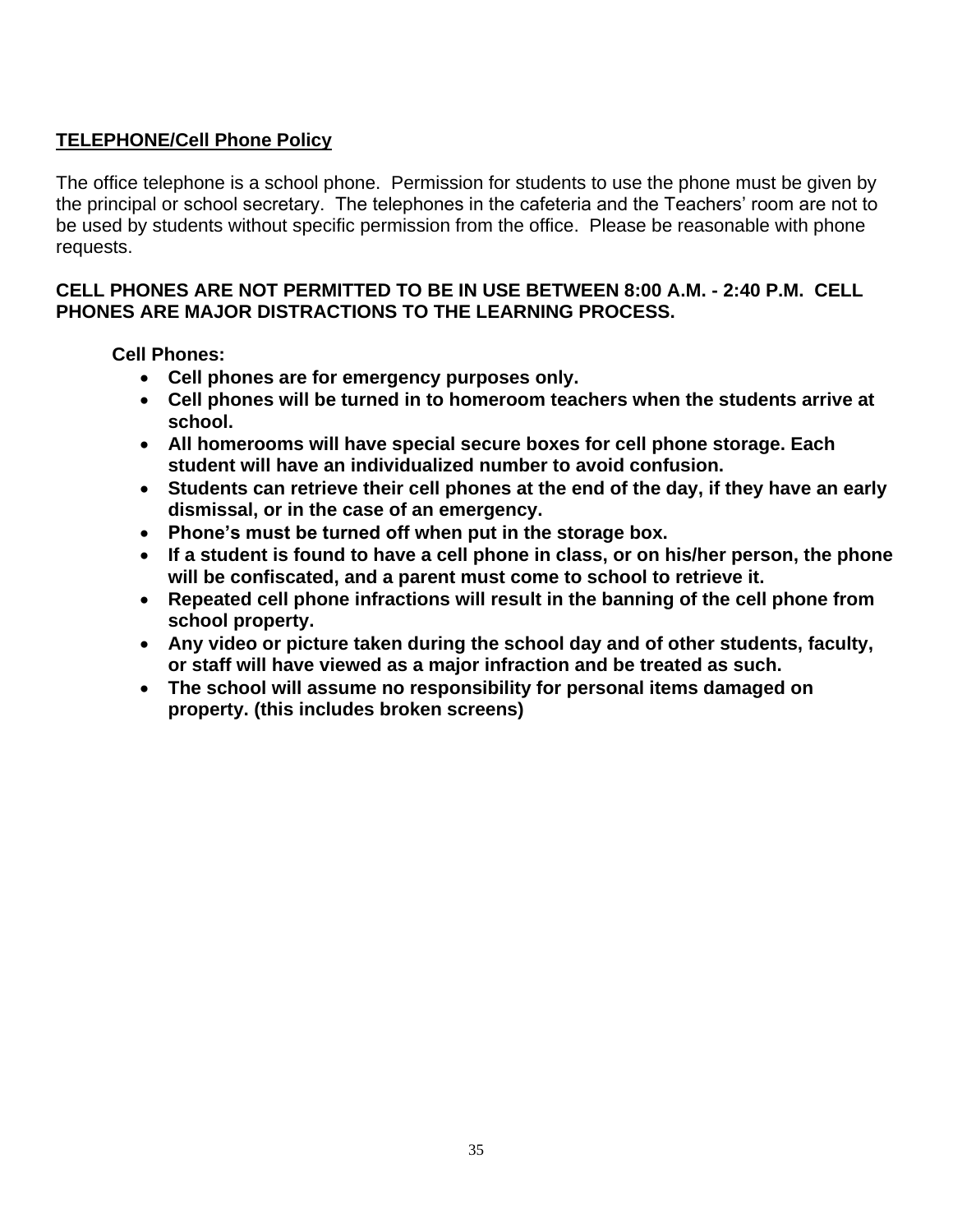### **ASSESSMENT PROGRAM**

Standardized tests, textbook tests, and teacher-made tests are administered to students throughout the year. These assessments require students to synthesize information, apply what they have learned and demonstrate their understanding of what has been taught.

#### Acadience Reading Test and Math Tests

Acadience Reading is an assessment used to measure the acquisition of early literacy skills from kindergarten through sixth grade. Acadience Mathis an assessment used to measure the acquisition of mathematics skills in order to provide early support to help students reach their full potential. This diagnostic test is administered three times a year(September, January and May) to monitor growth and progress.

#### Placement Test

Transferring students, after a review of academic records, may be administered an assessment to determine a child's strengths and areas of needed support.

#### IOWA Achievement Tests

Students in grades 1-8 are administered a standardized test to measure progress from one year to another. A component of the standardized testing program for grades 2, 4 & 6 is a cognitive abilities section, which helps compare a student's achievement with other students of the same age, grade, and ability. If a child is absent due to illness, every attempt will be made to enable the child to make-up the tests. However, since the tests must be returned within a two-week period, make-up testing often necessitates taking more tests daily than is ideal. To prevent this, we ask parents not to schedule trips or appointments during the time of standardized testing.

#### CDT

Classroom Diagnostic Tools (CDT) is a set of online assessments, divided by content areas Literacy and Mathematics and , and is designed to provide diagnostic information to guide instruction in order to support intervention and enrichment. Students in grades( - Take these testes in the subject areas of reading and Mathematics

Math Benchmark Tests are administered quarterly to students in Grades K-6. These tests determine if the student is making progress towards grade-level expectations.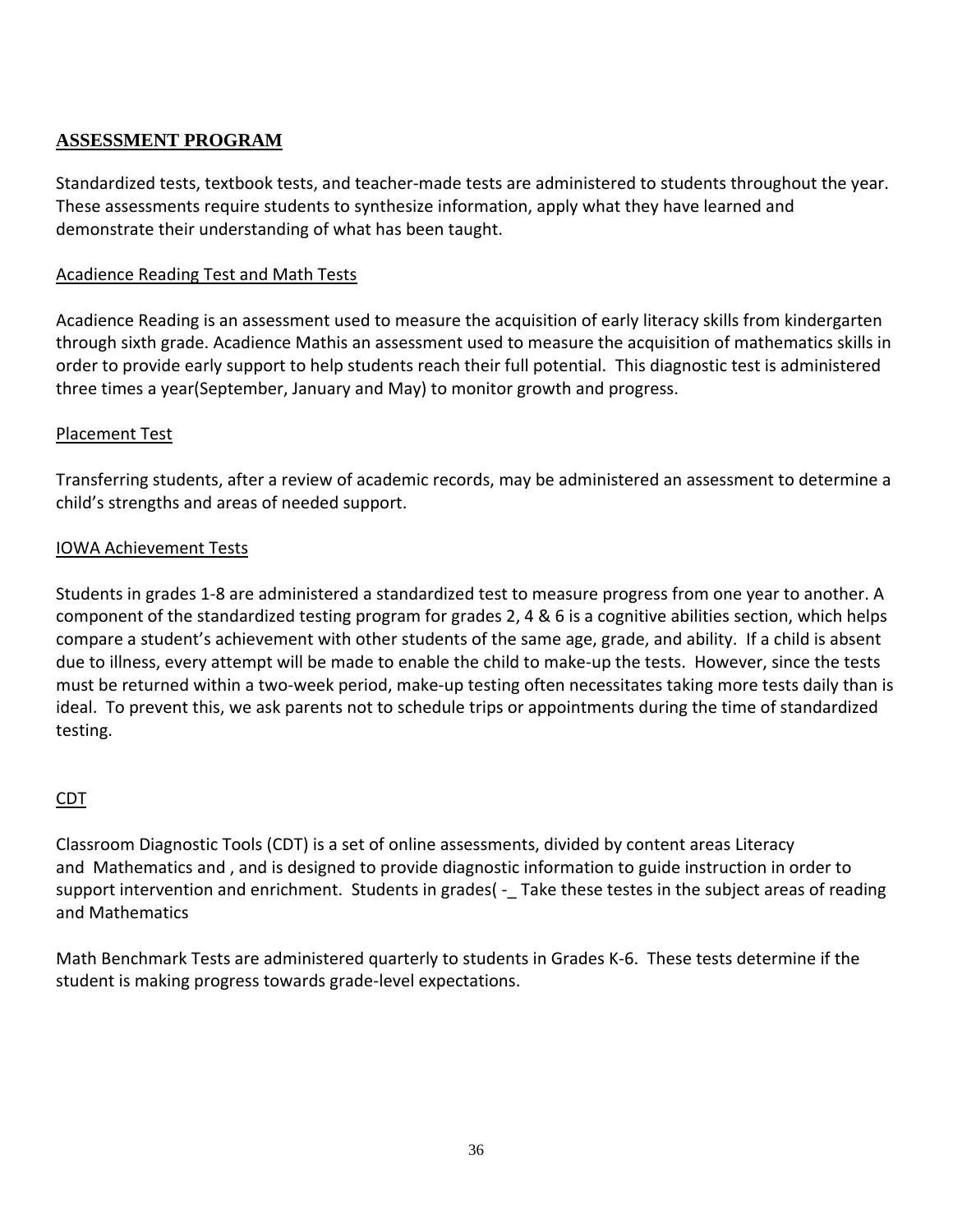# **TEXTBOOKS**

MMA participates in Pennsylvania's Act 195/90 whereby the state purchases textbooks and instructional materials of nonreligious items. State law requires the parent/guardian originate the usage request by signing and dating the Certificate of Individual Request for Loan of Textbooks and Instructional Material included the Appendix and return it to the school office as soon as possible.

In addition, MMA participates in several Federal programs that provide your children with a variety of materials and services. It is one of the few ways in which your children receive benefits from your tax dollars. In order for our school to continue to receive these benefits, it is a requirement that the Family Survey be completed and submitted to the school for every family. This form is revised annually and comes to us from the Diocese shortly after the school year begins. We ask your cooperation in completing the survey in a timely manner once you receive it. An example of the survey is included in the Appendix for your reference. All information will be held in the strictest confidence.

**All books are to be covered at all times.** Students are responsible for the condition of the books given to them at the beginning of the year. Students will be required to pay for the book if it is damaged or lost. Books taken to and from school are to be placed in a book bag.

# **VOLUNTEERS**

The help of volunteers is always needed in the school and at school- sponsored events. Please consider using some of your time and talent to help enhance our quality program. The possibilities are endless. At MMA, parents/guardians play an integral role in the education of their children through a daily basis.

In order to volunteer at school, the following requirements must be met:

- Proof of attendance at a Protecting God's Children session
- Pennsylvania State Police Criminal Background Check
- Child Abuse Clearance
- FBI Clearance/Fingerprinting

# **TREATS: HOLIDAY PARTIES**

**For holiday parties, homeroom parents, along with teachers, will coordinate the donation of a snack, drink, and treat baggie for classroom parties. Donated treats should not contain peanuts and must be store-bought with ingredient labels attached. If your child has an allergy, please provide a snack from home on party days.** 

**Those parents in charge of classroom holiday parties will work with the teachers to plan games, crafts, movies, or activities that celebrate the various holidays.** 

# **TREATS: BIRTHDAYS**

**Birthdays are a special time for children. Parents are welcome to send in a small treat for their child's birthday for the class. Treats must meet the needs of all special allergies in the class and also need to be pre-purchased and individually wrapped. Please, consult your child's teacher before sending anything in.**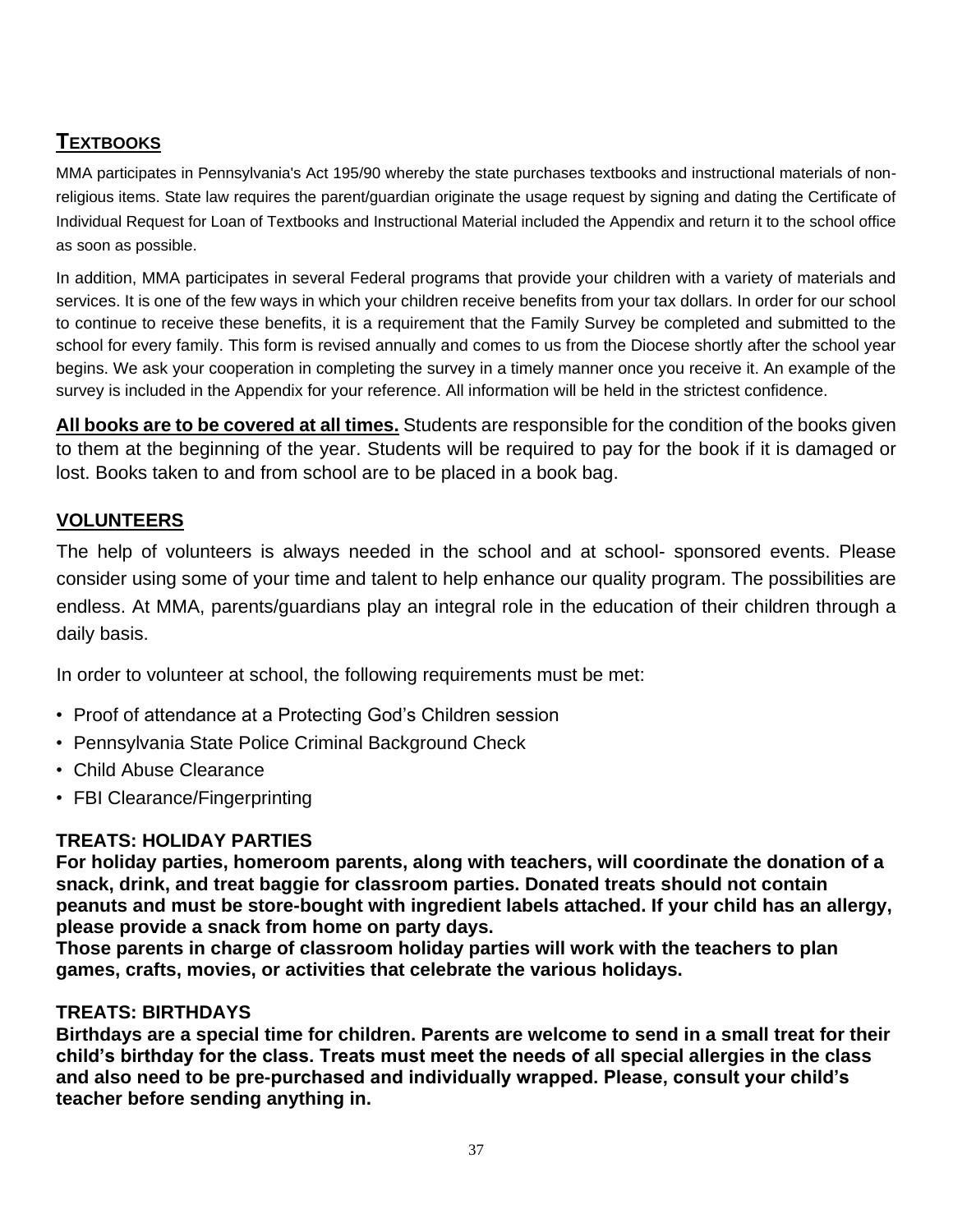# **VACATIONS**

We encourage parents to plan vacations during school breaks, at Christmas, Easter and during the summer months. When a child is not attending school during the school year due to a vacation trip, the parents/students are responsible for the educational or instructional work that has been missed. We also understand that schedules do not always allow for vacations on breaks, so please simply notify your child's teacher and the office if any vacations are planned.

Please keep in mind that standardized testing is an important measure of your child's progress and ability. Results are used to determine remediation and enrichment for your child. Also, these results are forwarded if your child transfers or when he/she goes on to high school. **THEREFORE, IT IS VERY IMPORTANT FOR YOUR CHILD TO BE IN ATTENDANCE WHEN THESE TESTS ARE ADMINISTERED IN THE SPRING OF EVERY YEAR.**

# **Gender Policy:**

The gender of every human being is a gift fashioned by God that enriches the human family through the complementarity of masculinity and femininity.

At this time the Diocese of Pittsburgh recognizes gender according to a student's birth certificate.

"Learning to accept our body, to care for it and to respect its fullest meaning, is an essential element of any genuine human ecology." (Pope Francis, Laudato Si #155)

1. Administrators will maintain student permanent records and other legal records and documents using the student's legal name and gender.

2.School personnel may honor requests of parents/guardians to address a student by a preferred name or nickname.

3.Students are to use bathrooms according to their God-given gender. Where possible, arrangements are to be made for a private bathroom to address special needs.

4.In all other circumstances students are expected to comply according to their God-given gender.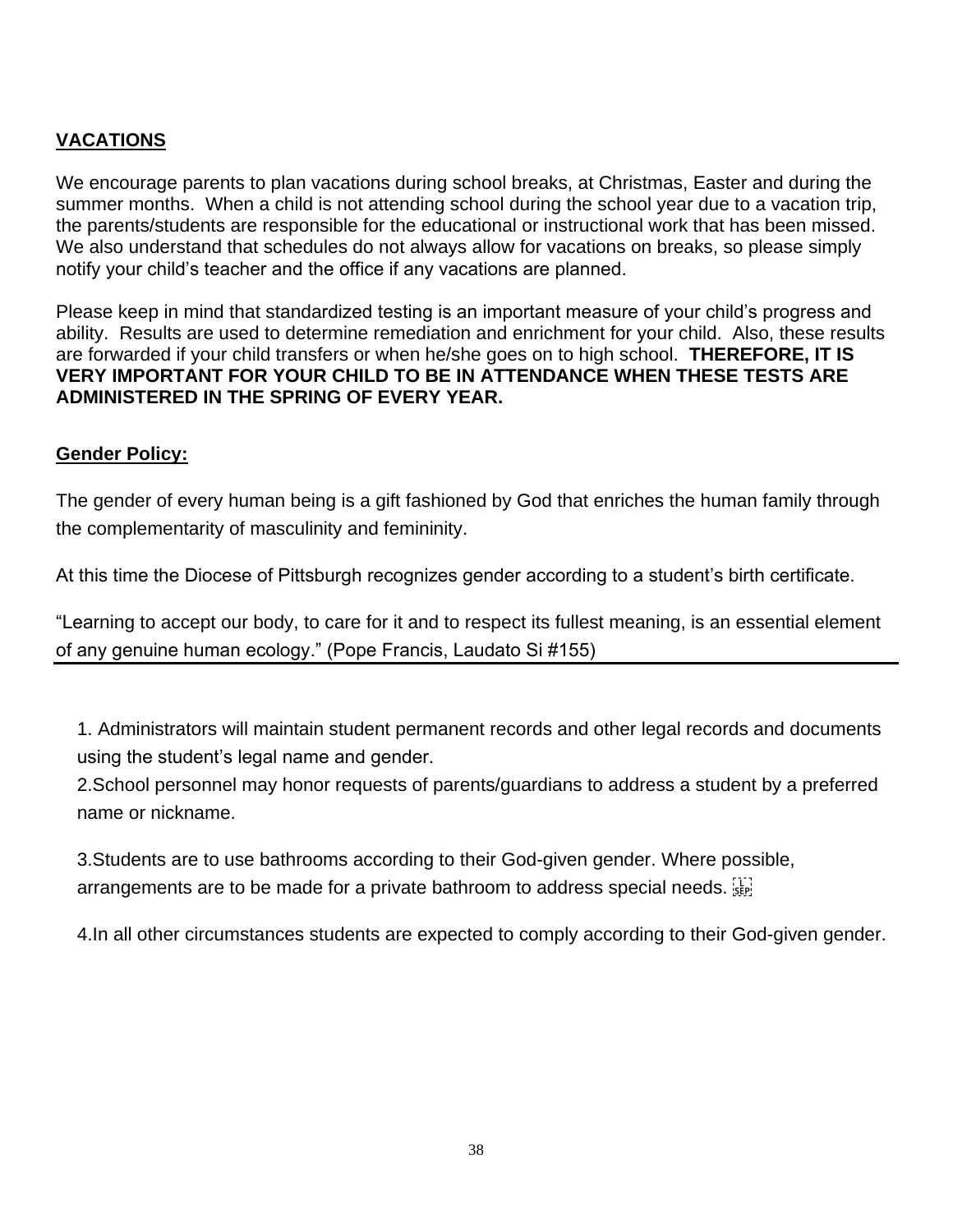# **PUBLICITY**

MMA students are recognized throughout the school year for various academic, athletic, and extracurricular accomplishments. This recognition may also be useful to include in published school materials. With permission, our school would like to share the achievements of our students with the community via press releases in local newspapers, radio/television stations, social media and on the school website. Your permission is needed to use a likeness of your child, if that child is identifiable in the image. If the back of your child was pictured, permission would not be needed, as the child would not be identifiable in the image. *Please complete the form found in the initial packets if wish for your child to not be in any images.* 

In school publications may contain the full names of our students. Since this information is only directed to our school families, we ask that you do not forward the packet in its entirety to families outside the school, to protect the privacy of others.

#### **ACCIDENT, INJURY, AND PHYSICAL DISORDERS**

In the case of an accident or illness at school, parents/guardians are contacted to take the child home, or to the doctor or hospital. It is important for your child's safety and comfort, as well as the effective operation of the office that emergency information needed to locate parents/guardians is available for each child and that this information is kept up-to-date by parents/guardians.

Families of children who have any physical disorder should contact the principal, school nurse, and teachers to alert them of the situation. All cases of head lice should be reported immediately to the principal and school nurse.

#### **BUILDING SECURITY / SURVEILLANCE**

To create and maintain a safe learning environment, MMA locks all perimeter doors during the school day. The school is equipped with electronically controlled doors, as well as an intercom and video surveillance system at the main entrance. All visitors requesting access to the school must enter through the main entrance and contact the office using the intercom system. School personnel will ask the visitor to identify themselves and the reason for requesting entrance to the school. Upon entering the school, all visitors must sign-in at the office. Our school is equipped with surveillance cameras both inside and outside the perimeter of the building for additional security purposes.

#### **EMERGENCY DRILLS**

Emergency drills are practiced throughout the school year for weather, fire, or other emergencies. Teachers follow the policy governing emergencies for student safety. Students must maintain silence at all times during emergency drills.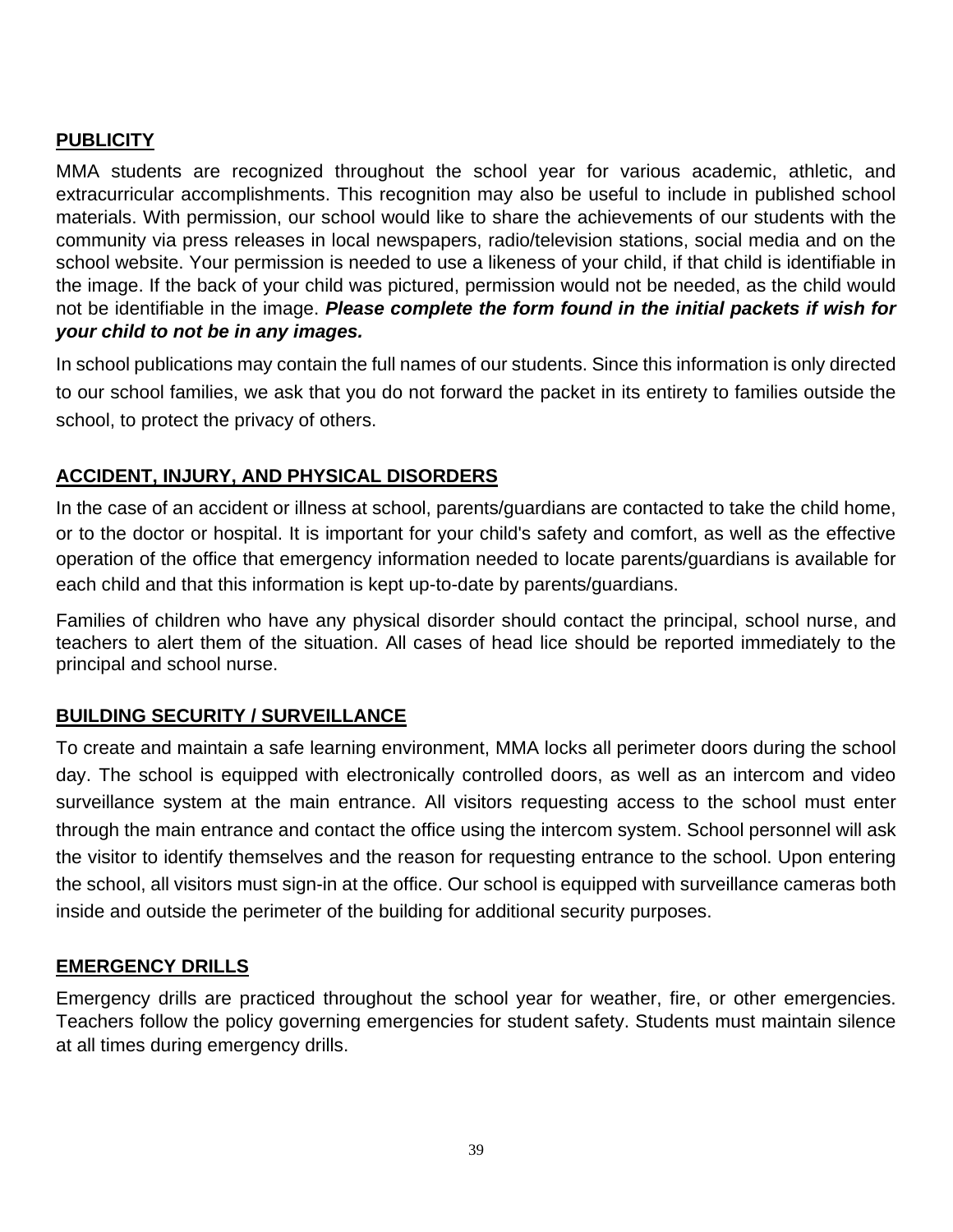#### **FIRE DRILLS**

Fire drills are held monthly. Exit directions, which are posted in prominent places in each room, are to be followed. No teacher, student, or other personnel may remain in the building during fire drills. When the students hear the bell, they are to leave the room quickly and quietly in single file. Students remain outside until summoned back to class. Teachers are to take a copy of their class roster with them to account for the presence of each student.

Students are to remain in absolute silence during all fire drills. Misconduct of any nature is to be reported to the principal. This is a very serious offense and will be dealt with immediately.

#### **WEATHER EMERGENCY DRILLS**

Weather emergency drills are held periodically throughout the year. When practicing for a weather emergency, students exit the classroom and position themselves on the floor, facing an inside wall. Students are instructed to get onto their knees, with their forehead placed on the floor in front of them, covering their head with their hands. Each classroom has a designated area for the students in the case of a weather emergency. Students must remain quiet throughout the drill.

#### **ILLNESS**

It is often difficult to decide if your child should stay home from school when complaining of illness. An objective sign is an elevated temperature. It is recommended that a child be kept home from school until the temperature has remained normal (below 100°) for at least twenty-four hours without the use of fever reduction medicine.

If a child has a temperature of 100° or more, skin rash, diarrhea/vomiting, strep throat, or evidence of lice, the child will be sent home. Parents/guardians are asked to use discretion in sending their children to school if they display any of these symptoms. Please inform the school office if your child becomes sick with a contagious illness. Notes will be sent home with the other children to warn parents/guardians of contact and incubation of communicable diseases.

• As we continue to navigate the challenges of Covid-19 it is always important to error on the side of caution.